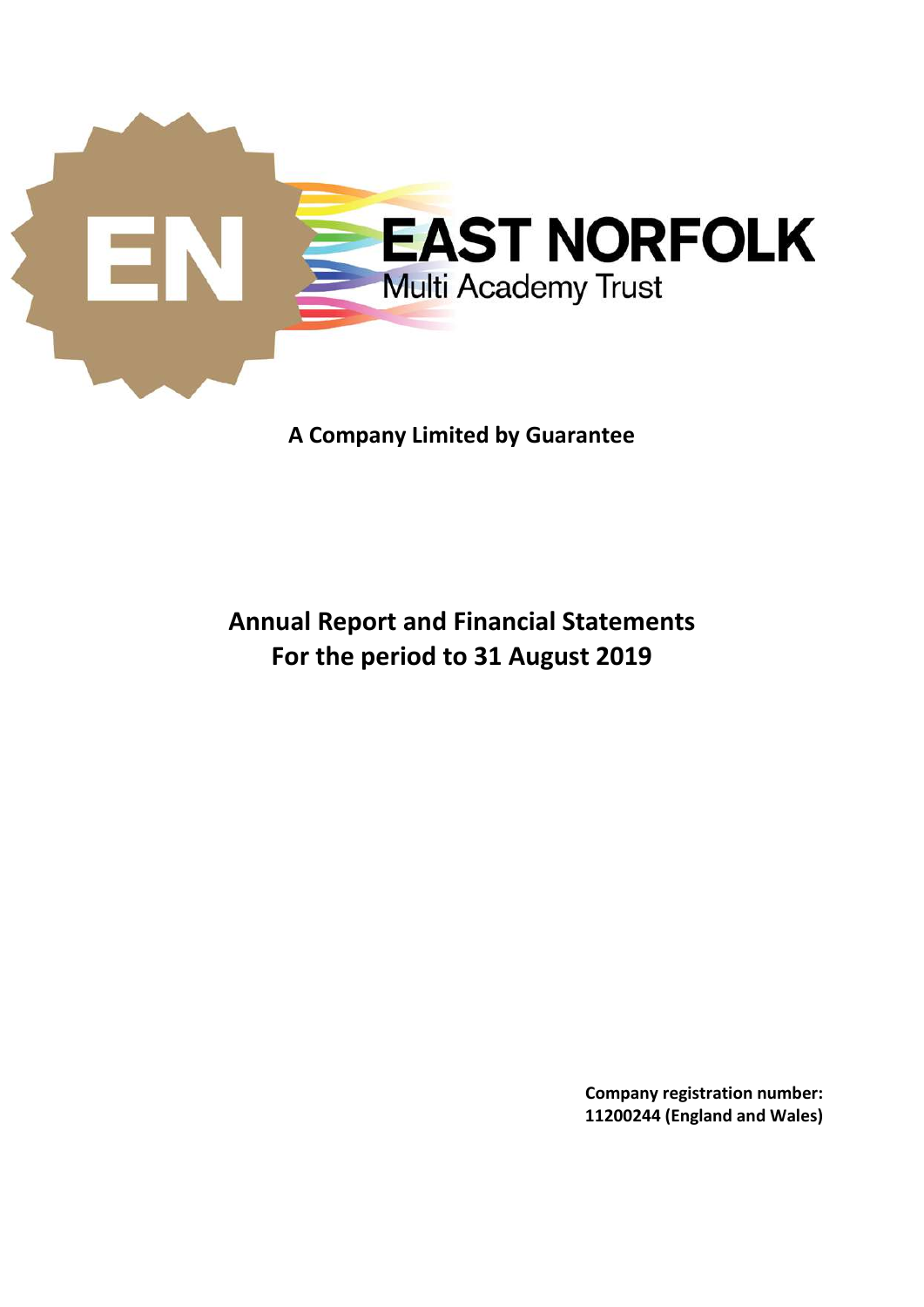# **CONTENTS**

|                                                                                             | Page<br>number |
|---------------------------------------------------------------------------------------------|----------------|
| Reference and Administrative Details                                                        | i              |
| Trustees' Report                                                                            | ii             |
| Governance Statement                                                                        | ix             |
| Statement of Regularity, Propriety and Compliance                                           | XV             |
| <b>Statement of Trustees' Responsibilities</b>                                              | xvi            |
| Independent Auditor's Report on the Financial Statements                                    | xvii           |
| Independent Reporting Accountant's Report on Regularity                                     | XX             |
| Statement of Financial Activities incorporating Income<br>and<br><b>Expenditure Account</b> | 1              |
| <b>Balance Sheet</b>                                                                        | $\overline{2}$ |
| <b>Statement of Cash Flows</b>                                                              | 3              |
| Notes to the Financial Statements                                                           | $4 - 19$       |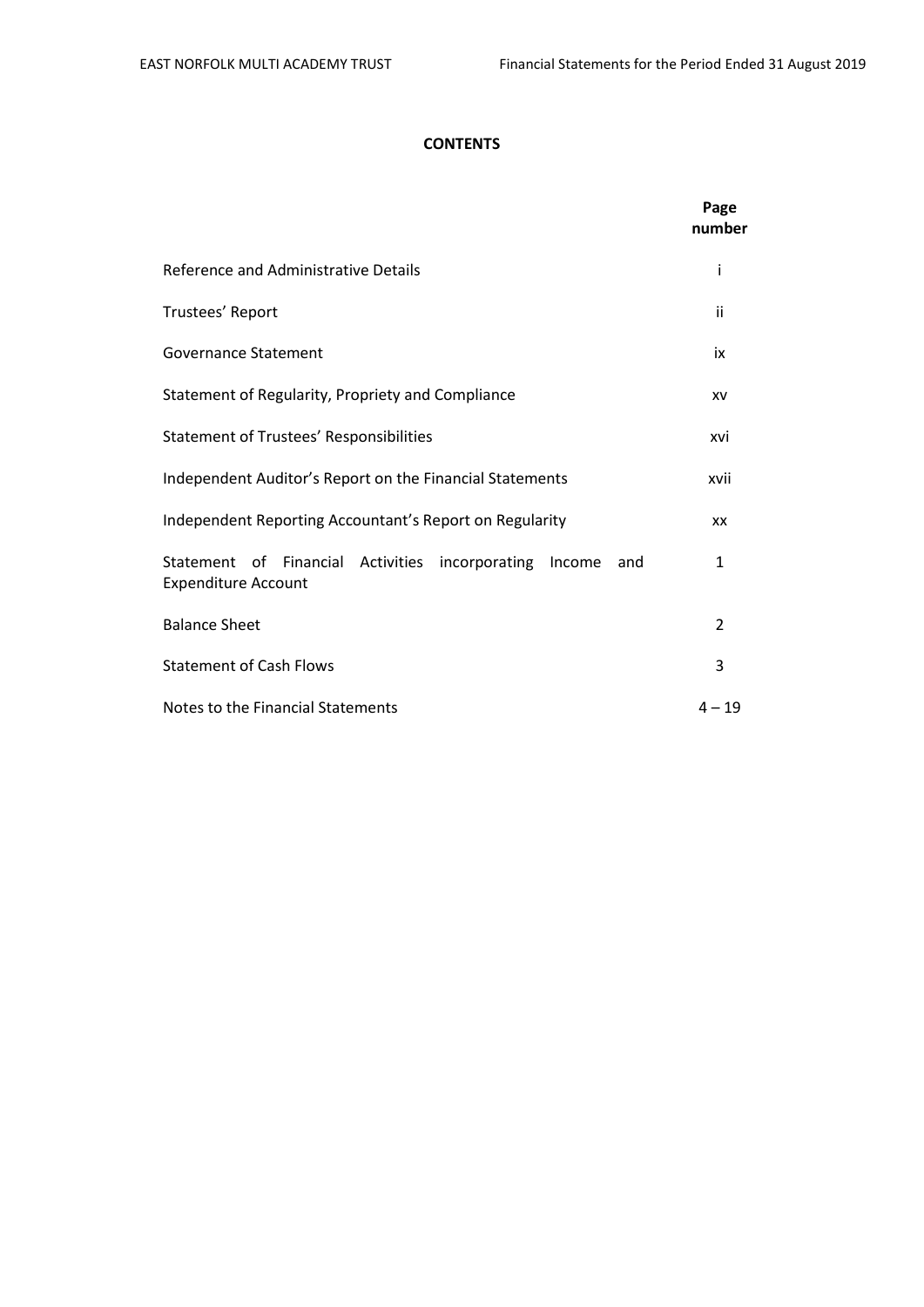| Reference and Administrative D                                                                                                                                                                                                |                                                                                                                                                                                                                                                                                                                                                                                                           |
|-------------------------------------------------------------------------------------------------------------------------------------------------------------------------------------------------------------------------------|-----------------------------------------------------------------------------------------------------------------------------------------------------------------------------------------------------------------------------------------------------------------------------------------------------------------------------------------------------------------------------------------------------------|
| Members                                                                                                                                                                                                                       | Lorna Anderson<br>Randhir Seewoodharry Buguth<br>Lesley Smith<br>Ian Tooley (from 5 December 2019)                                                                                                                                                                                                                                                                                                        |
| <b>Trustees</b>                                                                                                                                                                                                               | Lorna Anderson (Chair)<br>Helen Canham (until 31 December 2018)<br>Colin Denny<br>Paul Dixon<br>Sarah Knights<br>Toby Limbach (from 7 May 2019)<br>David Marsh<br>Maria Marsh<br>Brian McGrellis (until 20 November 2019)<br>Teresa Miller (from 1 November 2018)<br>Catherine Richards (Principal and Accounting Officer)<br>Stephan Schmitt (from 5 December 2019)<br>Alex Young (from 15 October 2019) |
| <b>Company Secretary</b>                                                                                                                                                                                                      | Joanne McDonnell                                                                                                                                                                                                                                                                                                                                                                                          |
| Senior Management Team<br>Principal<br>Deputy Principal<br>Vice Principal<br><b>Assistant Principal</b><br><b>Curriculum Director</b><br><b>Curriculum Director</b><br><b>Assistant Director</b><br><b>Assistant Director</b> | <b>Catherine Richards</b><br>Simon Fox<br>Joseph Santori<br>Andrew Cooper<br>Susan Brisbane<br>Deborah Brown (until 31 August 2019)<br>Sean Offord<br>Michael Papageorgiou                                                                                                                                                                                                                                |
| <b>Company Name</b>                                                                                                                                                                                                           | East Norfolk Multi Academy Trust                                                                                                                                                                                                                                                                                                                                                                          |
| <b>Principal and Registered Address</b>                                                                                                                                                                                       | Church Lane<br>Gorleston, Great Yarmouth NR31 7BQ                                                                                                                                                                                                                                                                                                                                                         |
| <b>Company Registration Number</b>                                                                                                                                                                                            | 11200244                                                                                                                                                                                                                                                                                                                                                                                                  |
| Independent Auditor                                                                                                                                                                                                           | Larking Gowen LLP<br>Chartered accountants & Statutory auditors<br>King Street House, 15 Upper King Street, Norwich, NR3 1RB                                                                                                                                                                                                                                                                              |
| Internal auditors                                                                                                                                                                                                             | Scrutton Bland (until 31 August 2019)<br>Fitzroy House, Crown Street, Ipswich                                                                                                                                                                                                                                                                                                                             |
|                                                                                                                                                                                                                               | TIAA Ltd (from 1 September 2019)<br>Artillery House, Fort Fareham, Newgate Lane, Fareham                                                                                                                                                                                                                                                                                                                  |
| <b>Bankers</b>                                                                                                                                                                                                                | Lloyds Bank<br>1-2 King Street, Great Yarmouth                                                                                                                                                                                                                                                                                                                                                            |
|                                                                                                                                                                                                                               | Nationwide Building Society<br>Kings Park Road, Moulton Park, Northampton                                                                                                                                                                                                                                                                                                                                 |
| Solicitors                                                                                                                                                                                                                    | <b>Steeles Law</b><br>Lawrence House, 5 St Andrews Hill, Norwich                                                                                                                                                                                                                                                                                                                                          |

#### **Reference and Administrative Details**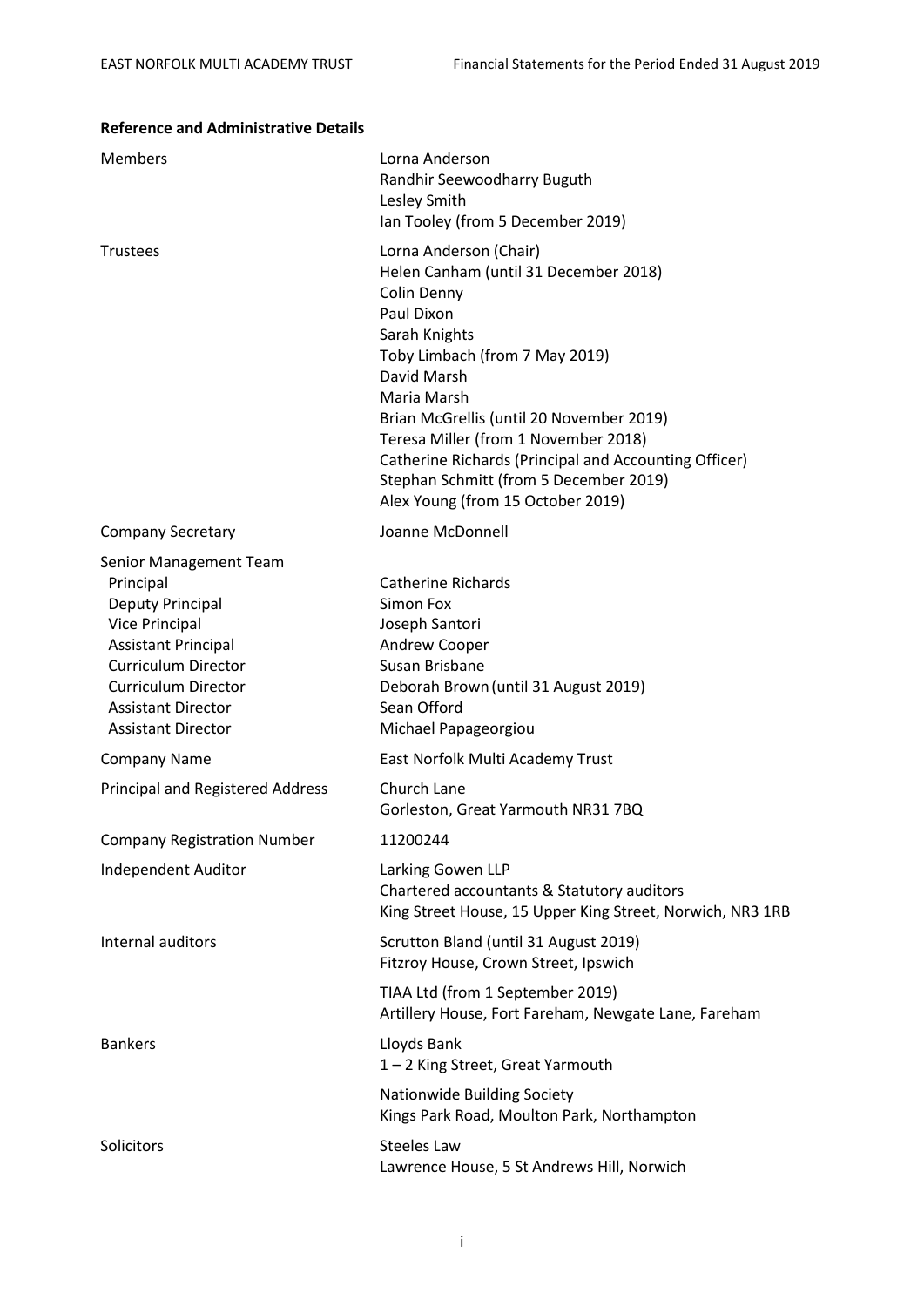# **Trustees' Report**

The Trustees present their annual report together with the financial statements and auditor's report of the charitable company for the year to 31 August 2019. The annual report serves the purpose of both a Trustees' report and a Directors' report under Company Law.

The Academy Trust operates East Norfolk Sixth Form College Academy which has students from 16 – 19 servicing a catchment area of east Norfolk and north Suffolk. It has a student capacity of 1,800 and had a roll of 1,553 in the individualised learner record for the 2018-19 academic year.

### **Structure, Governance and Management**

#### **Constitution**

The Academy Trust is a company limited by guarantee and an exempt charity. The charitable company's Memorandum and Articles of Association are the primary governing documents of the Academy Trust. The trustees of East Norfolk Multi Academy Trust are also the directors of the charitable company for the purposes of Company Law. The charitable company operates as East Norfolk Sixth Form College Academy.

Details of the Trustees who served during the year, and to the date these accounts are approved are included in the Reference and Administrative Details on page i.

#### **Members' Liability**

Each member of the charitable company undertakes to contribute to the assets of the charitable company in the event of it being wound up while they are a member, or within one year after they cease to be a member, such amount as may be required, not exceeding £10, for the debts and liabilities contracted before they ceased to be a member.

#### **Trustees' Indemnities**

We benefit from indemnity insurance purchased at the Academy Trust's expense to cover our liability which by virtue of any rule of law would otherwise attach to us in respect of negligence, default or breach of duty of which we may be guilty in relation to the Academy Trust, provided that any such insurance shall not extend to any claim arising from any act or omission which we knew to be a breach of trust of duty or not, and provided also that any such insurance shall not extend to the costs of any unsuccessful defence to a criminal prosecution brought against us in our capacity as Directors of the Academy Trust.

# **Method of Recruitment and Appointment or Election of Trustees**

Any new appointments to the Academy Trust are a matter for the consideration of the Board of Trustees as a whole. The Appointments and Remuneration Committee, which is comprised of the Chair, Vice Chair, Principal and other non-Executive members, are responsible for making recommendations to the Board. Trustees are appointed for a term of office not exceeding four years. Upon expiration of their term, a Trustee can apply to be re-appointed. There is no limit to the number of repeat terms of office that may be served; however, re-appointments are subject to the review and recommendation of the Appointments and Remuneration Committee and the approval of the Board of Trustees.

#### **Policies and Procedures Adopted for the Induction and Training of Trustees**

Trustees are encouraged to participate in regular training. Specific training is organised for individuals who identify training needs. For example, induction training is arranged for all newly appointed Trustees. We also engage in training at the start of each meeting of the Board of Trustees by way of a briefing, generally delivered by staff members, on various issues relating to the Academy Trust's operations or new / updated legislation.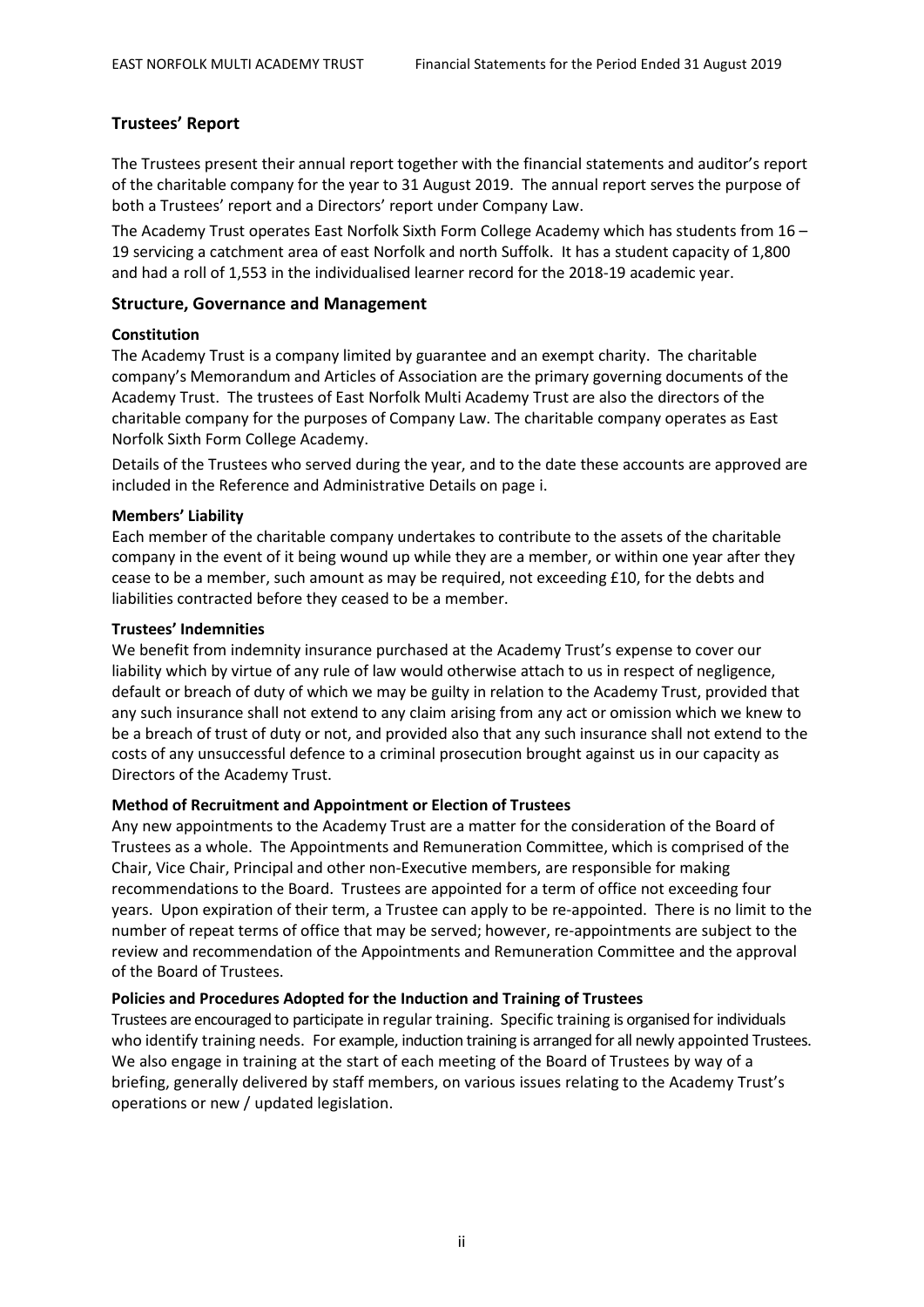### **Organisational Structure**

We are responsible for the management of the company, supported by our Governance Adviser who acts as our the Company Secretary. The Chair and the Accounting Officer (Chief Executive Officer / Principal) have been delegated powers for the day to day running of the organisation. They are supported by a Senior Management Team, which reports to the CEO. This consists of a Deputy Principal, overseeing all curriculum matters; a Vice Principal, who has responsibility for financial matters and is the Chief Finance Officer; and an Assistant Principal who has responsibility for information technology and data systems, estates and other operational matters.

There is currently only one Academy within the Trust and the management structure outlined above is mirrored in that institution.

The Academy within the Trust has powers delegated to it for operational and budgetary matters through a Scheme of Delegation which is reviewed at least annually.

#### **Arrangements for Setting Pay and Remuneration of Key Management Personnel**

We receive recommendations from the Appointments and Remuneration Committee on the pay and remuneration of key management personnel. The Committee bases its recommendations on independent research data provided by the Sixth Form Colleges' Association and the advice of other industry representatives, as considered appropriate. Account is taken of the breadth of responsibilities, period in post and any changes in salary levels to compensate for inflation.

#### **Trade Union Facility Time**

Under the provisions of the Trade Union (Facility Time Publication Requirements) Regulations 2017, where an academy trust has more than 49 full time equivalent employees throughout any 7 months within the reporting period, it must include information included in Schedule 2 of the Regulations. The information to be published consists of four tables covering:

#### **Relevant Union Officials**

| Number of employees who were relevant      |                                      |
|--------------------------------------------|--------------------------------------|
| union officials during the relevant period | Full-time equivalent employee number |
|                                            | 2.66                                 |

#### **Percentage of time spent on facility time**

| Percentage of time | Number of employees |
|--------------------|---------------------|
| 1% - 50%           |                     |

#### **Percentage of pay bill spent on facility time**

| Total cost of facility time           | 4.000     |
|---------------------------------------|-----------|
| Total pay bill                        | 5,662,000 |
| Total pay bill spent on facility time | 0.1%      |

#### **Paid trade union activities**

| Time spent on paid trade union activities   | Hours spent on TU activities / total paid |
|---------------------------------------------|-------------------------------------------|
| as a percentage of total paid facility time | time x 100                                |
|                                             | 0%                                        |

#### **Related Parties and other Connected Charities and Organisations**

The Academy Trust works in partnership with our local partner secondary schools. In addition, we have strong relationships with the University of East Anglia (UEA) and Norwich University of the Arts. The UEA supported our project to create, The Hive, a social, working space for students at the heart of the College with access to support and guidance.

We have received funding from the Great Yarmouth Grammar School Foundation Trust for over 15 years in support of student achievements and to subsidise different activities.

We have been supported by the Network for East Anglian Collaborative Outreach (NEACO) for the past two years. They have provided support for our students and assisted the work of the College.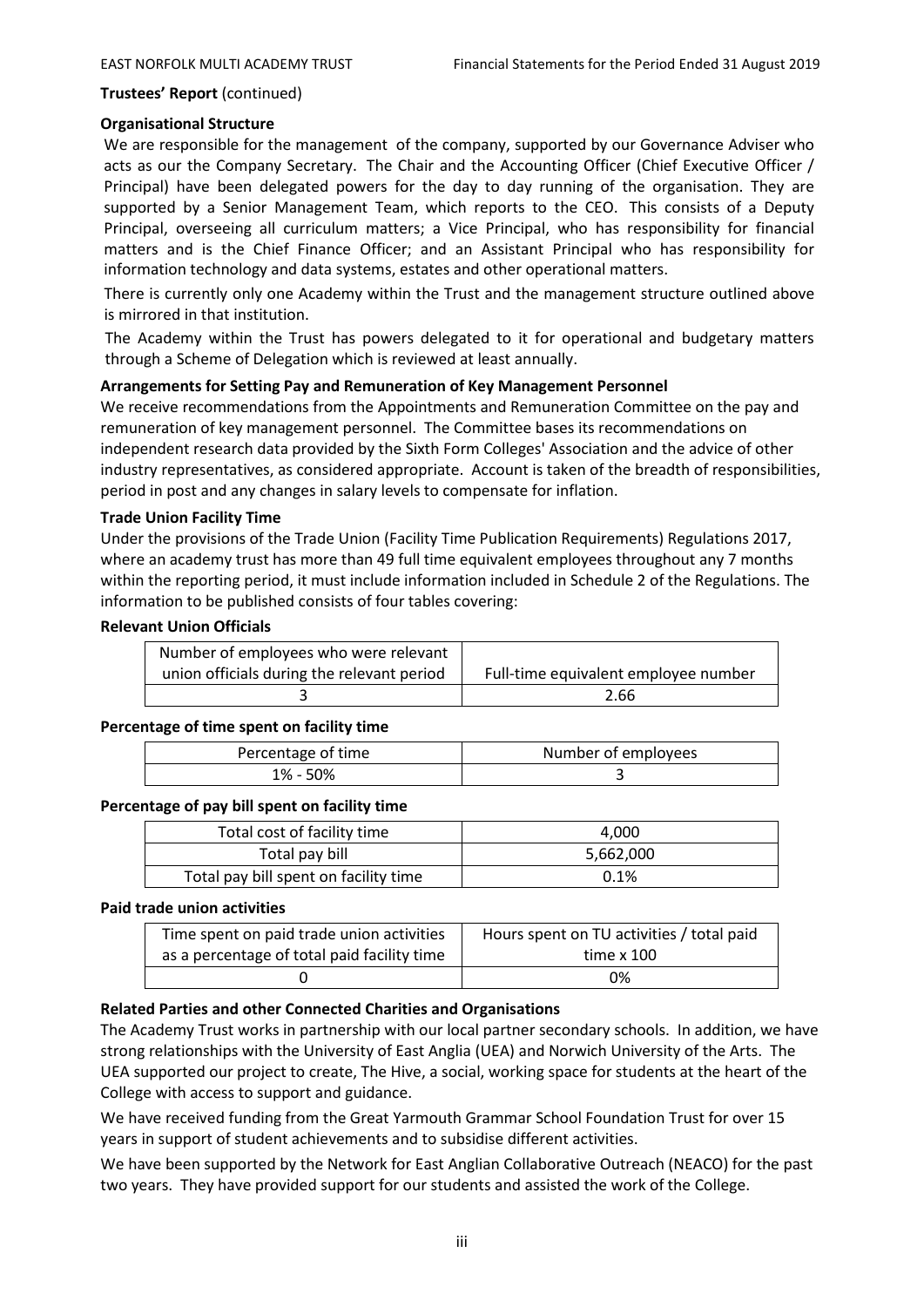In the Spring of 2018, we were approved to have a Combined Cadet Force (CCF) Cadet unit starting in September 2019. CCF has provided funding towards the salary cost of College Staff Instructor and towards our Cadet Force Adult Volunteer costs.

One of our staff was successful in being appointed as a Specialist Leader of Education in 2018-19. As a result, we received a grant from the East Anglian School Teachers' Alliance (EASTA) to allow her to be seconded to perform this work.

We have continued our working relationship with the Community Sports Foundation (CSF) of Norwich City Football Club. CSF provide staff to work with our students to provide football training. They also provide our students with the opportunity to participate in the National Citizen Service programme. During the year, we have received funding from the Ogden Trust and the Dudgeon Community Fund for different projects.

The Family Action Grant provides funding to support the learning needs of students from lower socioeconomic backgrounds.

In 2018-19, we continued our affiliation with the Youth STEMM Awards (YSA) which started in 2016. This is an organisation that provides "a focused and engaging framework for young people aged 13-19 to further their passion, knowledge and skills in STEMM (Science, Technology, Engineering, Maths and Medicine)." The Deputy Principal and his wife are the Directors of this organisation. During the year, the College paid YSA a fixed rate membership fee of £150 and £600 collected from students.

# **Objectives and Activities**

# **Objects and Aims**

Our aim is to provide excellence through an inclusive ethos of high expectations for all children and young people regardless of background or personal circumstances in Norfolk and North Suffolk.

# **Objectives, Strategies and Activities**

As stated in its strategic plan, we will:

- 1. develop the Trust through highly effective leadership by local people that provides the challenge and ways of working that support the best life chances for all young people living in Norfolk and North Suffolk
- 2. provide, in partnership, outstanding opportunities that go beyond the curriculum to inspire all young people to develop themselves fully in preparation for high levels of positive progression between stages and levels - developing skills in employability, communication, health and wellbeing and resilience
- 3. build increased financial sustainability for the future through effective partnerships targeted, fully evaluated investment and seeking further opportunities for investment to provide a strong financial foundation for the Trust.
- 4. be the first choice provider of outstanding Sixth Form College Education in Norfolk and North Suffolk for young people on 16 – 19 study programmes of GCSE, A-levels, T Levels and Applied courses offered on a mix and match basis tailored to the skills priorities for the area based on data from the New Anglia Local Enterprise Partnership (LEP) and County Councils.
- 5. raise educational and professional standards across Norfolk and North Suffolk for all young people from the ages of 2 to 19 to increase higher level skills for employment, higher education or further training across the area
- 6. develop specialist status for the teaching of mathematics and other STEM subjects in Norfolk and North Suffolk sharing good teaching practice pre and post-16 and support minority subject provision to raising aspirations of young people to aspire to stay in sixth form education 16-19.

# **Public Benefit**

East Norfolk Multi Academy Trust is an exempt charity under the Part 3 of the Charities Act 2011 and is regulated by the Secretary of State for Education. The Directors, who are Trustees of the charitable company, are disclosed on page i.

In setting and reviewing our strategic objectives, we have had due regard for the Charity Commission's guidance on public benefit and particularly upon its supplementary guidance on the advancement of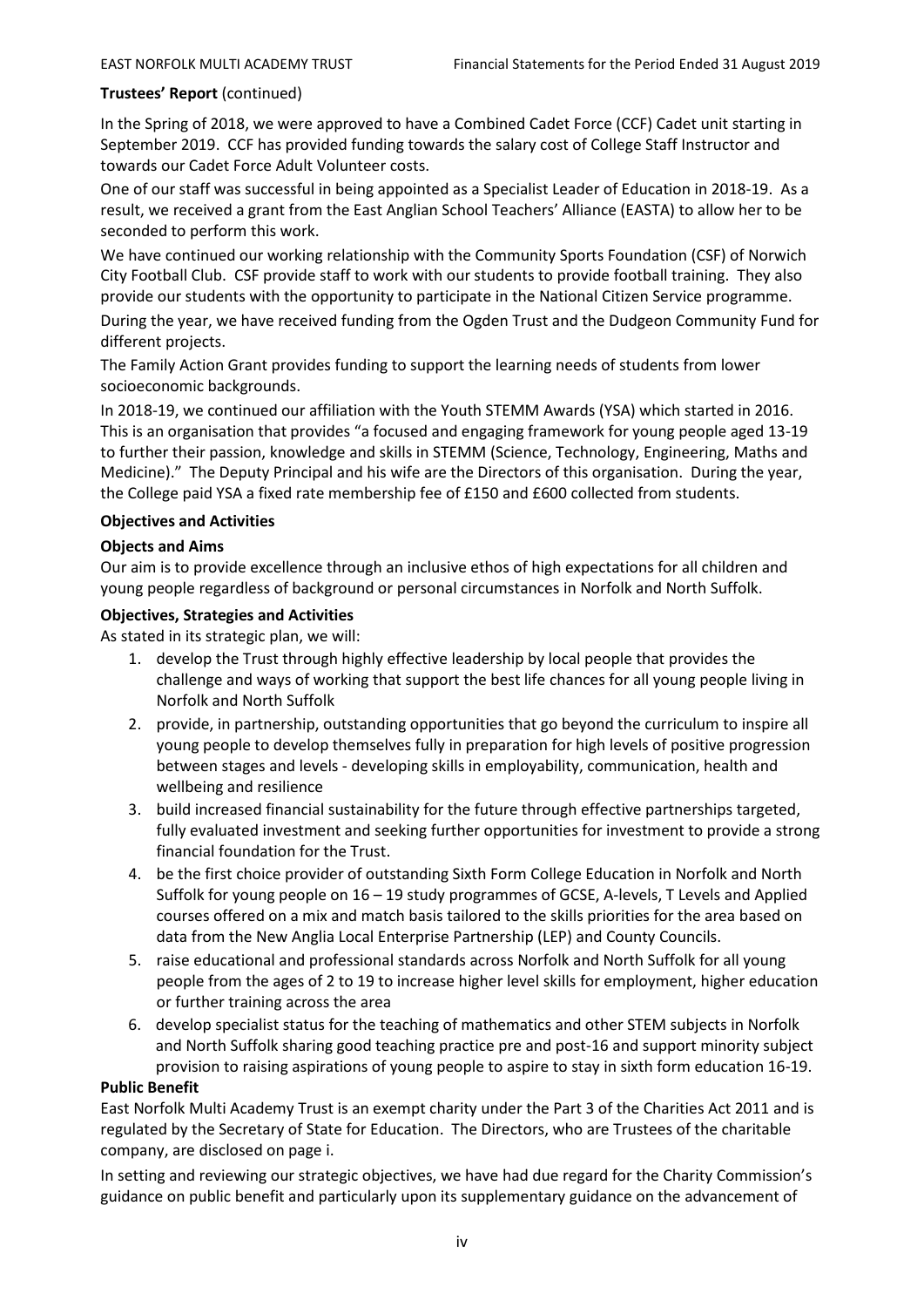education. The guidance sets out the requirement that all organisations wishing to be recognised as charities must demonstrate, explicitly, that their aims are for the public benefit.

In delivering our mission, we provide the following identifiable public benefits through the advancement of education:

- High-quality teaching
- Widening participation and supporting students with learning needs
- Excellent record for student progression to higher education and employment
- Strong student support systems
- Growing links with employers, industry and commerce.

#### **Strategic Report**

#### **Achievements and Performance**

#### **Student numbers**

Student numbers in 2018-19 decreased versus the previous year as a result of local demographics. The number of ESFA funded students reported in the Individualised Learner Record (ILR) was 1,553. We continue to develop our marketing strategy to mitigate against the effect of demographics and increasing local competition.

#### **Student Achievement**

Our overall success rate decreased slightly in 2018-19 by 0.5%. This achievement is considered to be impressive in the context of our admission criteria for incoming students being lower than that of many other educational establishments.

#### **Curriculum Developments**

We take pride in the fact that the breadth of our curriculum offer ensures we can provide a wide range of study programmes for students based on their ability, interests and future aspirations. This includes extensive work to increase student employability skills including work placements, industry specific visits and professional mentoring.

#### **Key Performance Indicators**

We agree targets for a range of key performance indicators including: student numbers, success rate, retention, achievement, attendance and overall financial results including current ratio, cash flow and closing cash balance. We also regularly monitor performance against the covenants established by the bank as part of the loan agreements originally made with the College prior to conversion.

We recognise the importance of monitoring the financial performance of the Academy Trust. We do this by regularly reviewing the management accounts which compare the results to budget (and mid-year forecast later in the year). We are also mindful of results in previous years which are also included in the management accounts. The 2018-19 budget was prepared on a "college" basis which included deferred capital grants, a different method of funding recognition and fixed assets before revaluation. The previous results for the Academy Trust were for only one month as conversion was on 1 August 2018. From the March 2019 accounts, there have been monthly comparisons with forecast with explanations for significant variances. For the 2018-19 financial year, the operating surplus (excluding the effects of FRS 102) were better than the mid-year forecast.

We are committed to observing the importance of sector measures and indicators and use benchmarks to assess our performance, wherever possible.

#### **Recruitment**

We continually review how the Academy is marketed to prospective students. Recruitment to the Academy in 2019-20 is expected to be slightly below the number of students estimated in the financial plan for the year.

#### **Financial**

- 1. Delivering a balanced operating budget in each financial year.
- 2. Ensuring a sufficient balance of cash is maintained (a minimum of £500,000 at the end of the financial year) to provide flexibility for implementing actions in response to future funding challenges or unexpected developments.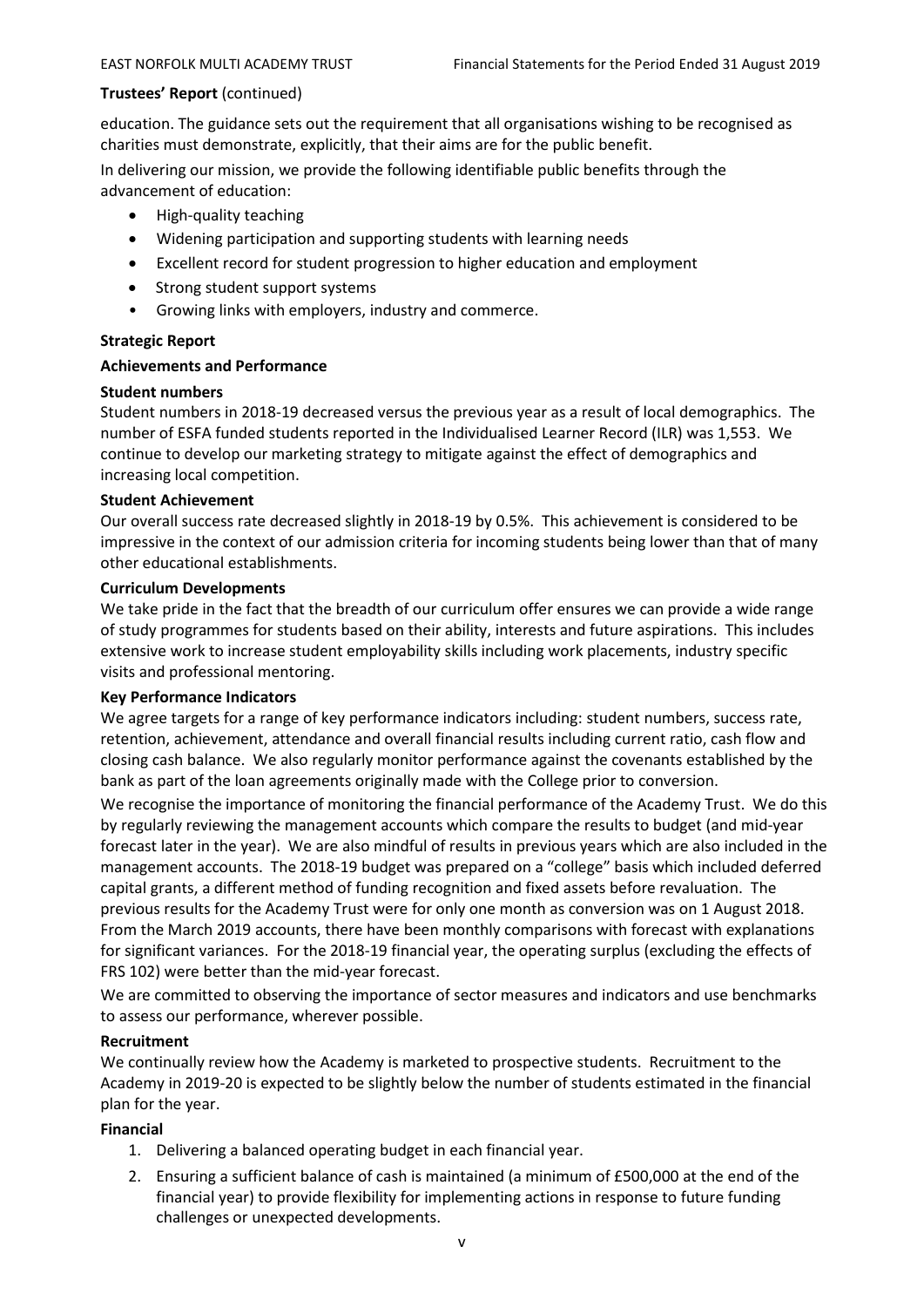We met both of these objectives for the period from 1 September 2018 to 31 August 2019.

#### **Going Concern**

After making appropriate enquiries, we have a reasonable expectation that the Academy Trust has adequate resources to continue in operational existence for the foreseeable future. For this reason, we continue to adopt the going concern basis in preparing the financial statements. Further details regarding the adoption of the going concern basis can be found in the Statement of Accounting Policies.

#### **Financial Review**

#### **Financial Results**

The Academy Trust generated a deficit of income over expenditure for the year of £528,000 (2018: surplus of £20,493,000), with a net movement of funds of (£2,006,000) (2018: £20,505,000).

Total funds at 31 August 2019 were £18,499,000 (2018: £20,505,000) the Academy Trust's cash balance was £1,318,000. (2018: £1,335,000) The Academy Trust plans to maintain funds and cash balances in order to protect against unexpected future events.

The balance sheet shows net current assets at 31 August 2019 of £826,000. (2018: £570,000)

There is a significant reliance on the ESFA as the Academy Trust's principal funding source, largely from recurrent grants. In the year, the 16-18 General Annual Grant represented 87.4% of total income. (2018: 99.5% excluding the amounts transferred to the Academy Trust on conversion) [NB The 2018 figure is based on only one month.]

#### **Cash Flows**

The Academy Trust delivered a negative cash flow of £17,000 in the year. (2018: positive cash flow of £1,335,000)

#### **Reserves Policy**

The Academy Trust does not have a formal Reserves Policy but we recognise the importance of reserves in the financial stability of any organisation, and ensure that there are adequate reserves to support the Academy Trust's core activities.

As at the balance sheet date, the total funds were £18,499,000. (2018: £20,505,000) Trustees believe that the Academy Trust should utilise the funding it receives for the benefit of students and do not have any plans to increase reserves unless this is to support future capital investment.

At 31 August 2019, unrestricted reserves stood at £805,000 (2018: £595,000) and general restricted funds were £305,000. (2018: £175,000) This means that total revenue funds were £1,100,000. (2018: £770,000)

The fixed asset fund stood at £20,806,000. (2018: £21,403,000)

The pension reserve stood at a deficit of £3,417m (2018: £1.668m), representing obligations to the Local Government Pension Scheme. The trust is making payments at the levels recommended by the scheme actuary. The significant increase in the deficit is the result of the reduction in the discount rate used by the actuary in preparing this year's FRS 102 report versus the rate used last year.

# **PRINCIPAL RISKS AND UNCERTAINTIES**

We continue to develop our system of internal control, including financial, operational and risk management, which is designed to protect our assets and reputation.

The members of the senior management team undertake a comprehensive review of the risks to which the Academy Trust is exposed. They identify systems and procedures, including specific preventable actions which should mitigate any potential impact on the operation of the Academy Trust Internal controls are then implemented with an appraisal conducted in the subsequent year to assess their effectiveness and progress made against risk mitigation strategies. In addition to the preparation of an annual review, there is also the consideration of any risks which may arise as a result of a new area of work being undertaken by the Academy Trust. The effectiveness of our internal control and risk management systems is evaluated by the internal auditors and their findings are reported to the Audit and Assurance Committee.

A risk register is maintained at Academy level and is regularly reviewed by the Audit and Assurance Committee. The risk register identifies the key strategic risks, the likelihood of those risks occurring,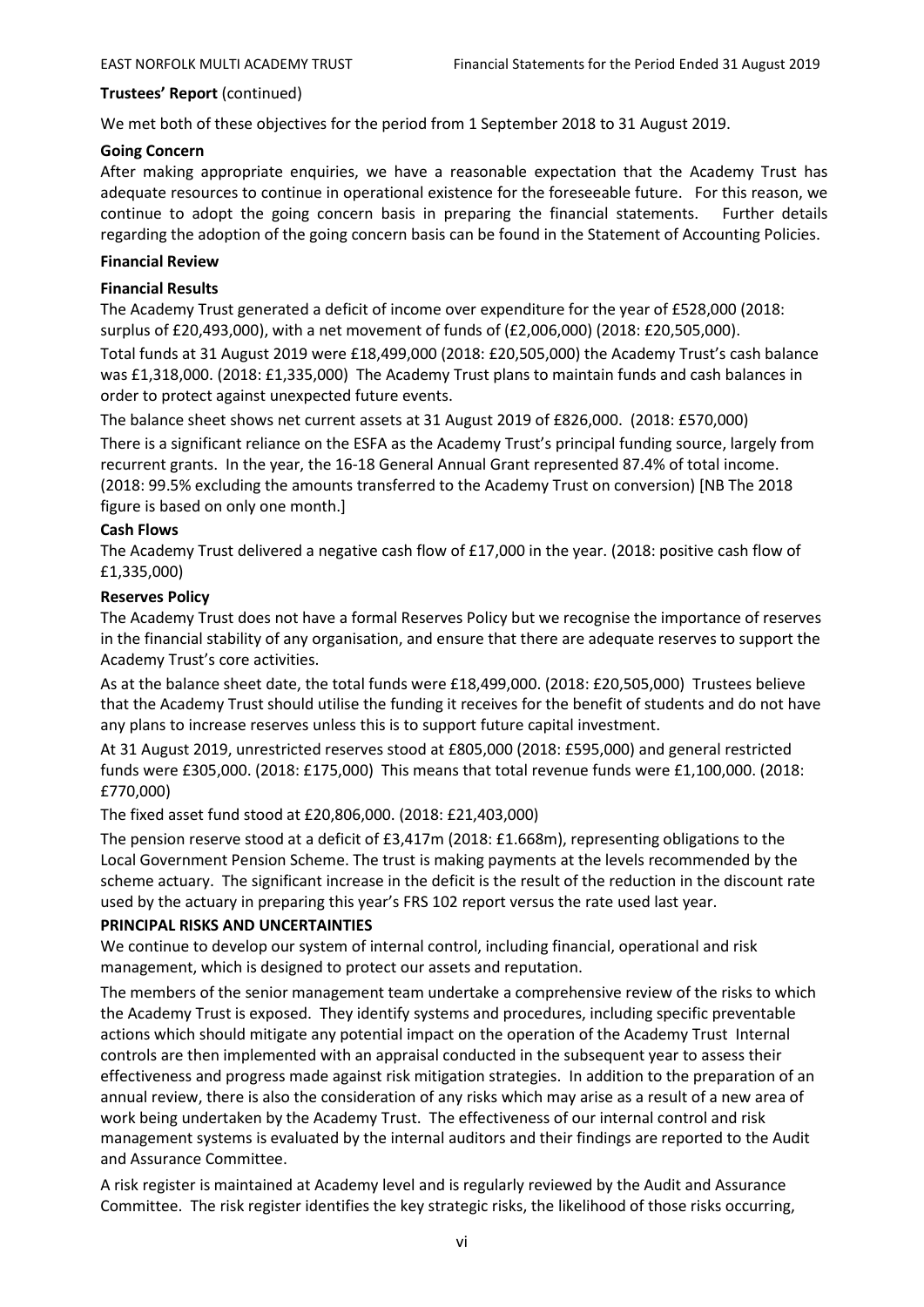their potential impact on the Academy and the actions being taken to reduce or mitigate these risks. Risks are prioritised using a consistent scoring system.

The principal risks we face are outlined below. These risks are monitored on an on-going basis. Not all of the factors are within our control. There are other factors besides those listed below that may adversely affect the Academy operations.

# **1. Increased Competition Locally / Demographic Changes**

Prospective students can choose from an increasing number of post-16 establishments in the area. Although competition can be good for maintaining choice and quality, there is also a risk of it leading to an uneconomic duplication of provision in some subject areas.

Other local providers have increased their efforts to recruit additional students over the past few years. Although we do not believe that there will be a significant decrease in our numbers as a result of this increased competition, we cannot afford to be complacent.

This risk is lowered to a satisfactory level by:

- Monitoring local demographics and how they will impact future student numbers. We also consider the implications of future recruitment on accommodation and staffing needs. To ensure that student numbers are as high as possible, we review our curriculum offer and consider the introduction of new courses which will appeal to current and prospective students.
- Ensuring we are offering courses that suit the abilities, interests and future aspirations of prospective students.
- A continuing review of our marketing strategy and how we communicate with students who might attend the College and their parents.
- Maintaining dialogue with our local partner high schools about how we can best tailor our curriculum offer to meet the needs of their pupils and having effective transition arrangements in place.

# **2. Students Pursuing Other Options**

It is important to support our students from enrolment until the end of their learning programme. Some students will not wish to continue their education into higher education and could seek other options, such as apprenticeships or employment, before completing their studies with us. We maintain regular dialogue with students to support them in their studies and to understand their future aspirations. We have a Work-Related Learning team to assist students in obtaining relevant work experience to complement their studies by making connections with local organisations and employers.

# **3. Government funding**

Like most post-16 educational establishments, we are extremely reliant on sufficient levels of government funding provided by the ESFA. We welcome the announcement of the increase in the base rate of funding, the first rise since 2013. We hope that further increases will occur to help address the underfunding in previous years. This will allow educational establishments cope with the effects of increased employment costs and inflation.

This risk is lowered to a satisfactory level in a number of ways:

- Being members of the Sixth Form Colleges' Association.
- Constantly reviewing the curriculum offer including non-curricular activities like sports, work experience and volunteering opportunities.
- Striving to recruit sufficient numbers of students and enrolling them on courses that are best suited to their abilities and interests.

Carefully reviewing the financial plan which demonstrates the financial consequences of delivering the strategic plan on an annual basis.

# **4. Curriculum Changes**

We have developed our curriculum offer over time to ensure that all of our students can select courses that match their interests, future aspirations prior learning and abilities. The College has been selected as a provider of T Levels from the 2021-22 academic year. Planning and preparation has commenced in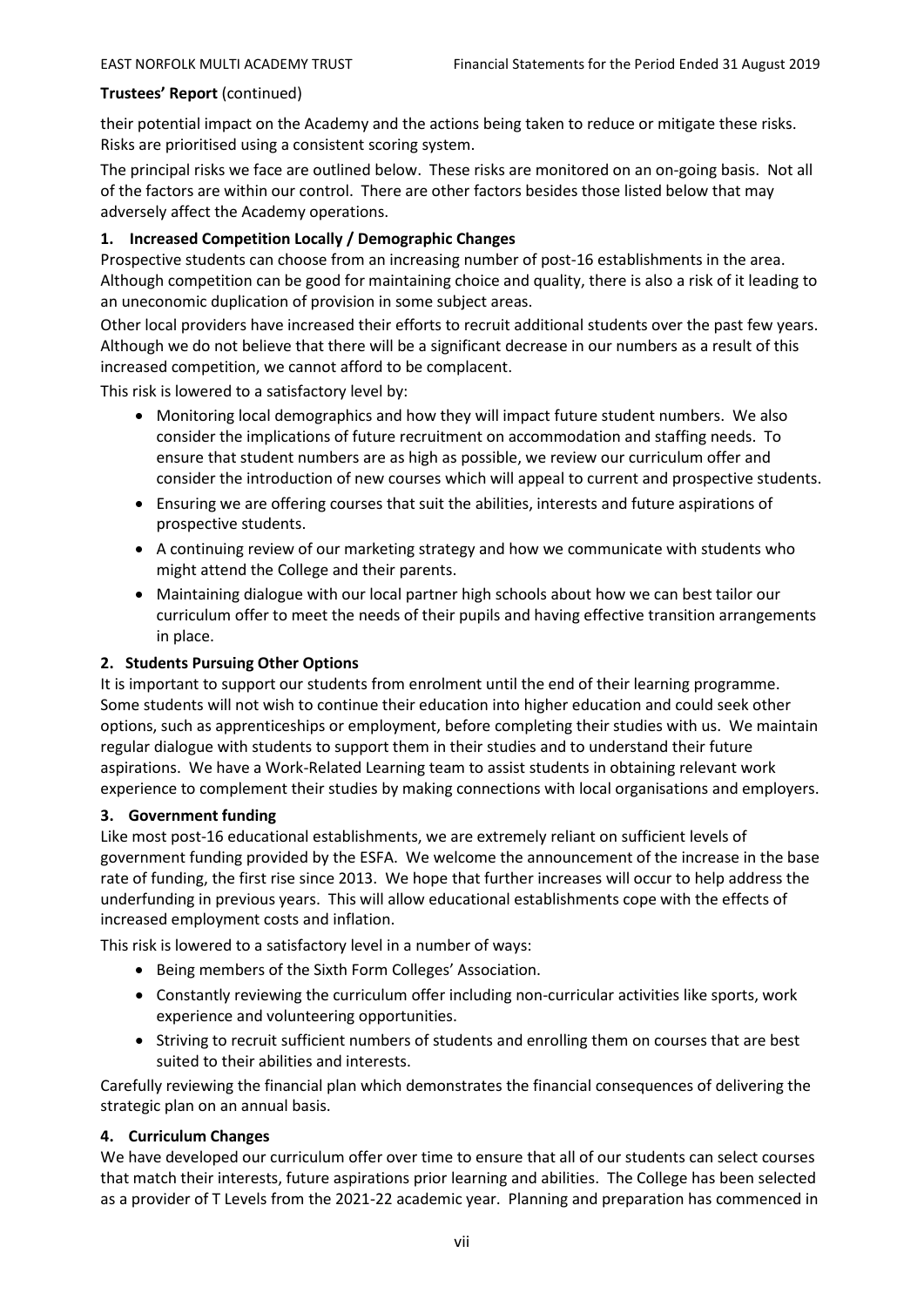order for staff to be ready to deliver these new qualifications. We will ensure that the changes to the existing qualifications will not adversely affect our students.

#### **5. Staff Recruitment and Development**

Our most important asset is our teaching and support staff and the work they undertake to deliver teaching, learning and support to our students. Recruitment of high-quality staff is becoming increasing difficult. In order to mitigate the risk of not being able to recruit staff in future, we endeavour to employ teaching staff who are able to effectively deliver more than one subject and we look to develop staff in order for them to progress and remain in the Academy Trust. There are on-going training opportunities for all staff throughout the year.

#### **Fundraising**

We have sought additional funding to support our work and the needs of the students whenever possible. We have received funding from the Family Action Grant to support the financial needs of students. NEACO, EASTA, UEA, the Great Yarmouth Grammar School Foundation Trust, the Dudgeon Community Fund and other establishments have generously provided funding which was used for specific projects or to support the learning needs of our students.

The Academy Trust does not use any external fundraisers. All fundraising undertaken during the year was monitored by the Trustees.

# **Plans for Future Periods**

#### **FUTURE PROSPECTS**

Our catchment area includes a wide area of eastern Norfolk and northern Suffolk. The area has a variable demographic of 16 – 18 year olds over the next few years and increasing competition. The three colleges located within 8 miles merged in the past two years. The other local Sixth Form College located approximately 27 miles away merged with City College Norwich in 2017-18. One of our local high schools has plans to have a sixth form within three years. We carefully review our curriculum offer, marketing materials and presentations to prospective students to ensure we meet our future funding targets. We therefore feel that we have sufficient plans in place to lower the demographic and competition risks noted.

We continually review our future operations and financial projections to ensure we can meet the needs of our students and staff and pay our creditors promptly. We will be able to continue in operation and meet our liabilities taking account of our current position and the principal risks we face for at least the next few years.

We have been working with the Football Association and Gorleston Football Club on a project that would build a 3G pitch, stands and a clubhouse on the Academy Trust's land. The project has recently received planning permission but the funding has yet to be agreed. A decision by the Football Association is expected in January 2020.

#### **Auditor**

Insofar as we are aware:

- there is no relevant audit information of which the charitable company's auditor is unaware
- we have taken all steps that we ought to have taken to make ourselves aware of any relevant audit information and to establish that the auditor is aware of that information.

The Trustees' report, incorporating a strategic report, was approved by order of the Board of Trustees on 5 December 2019 and signed on the Board's behalf by:

**Lorna Anderson Chair, Board of Trustees**

**5 December 2019**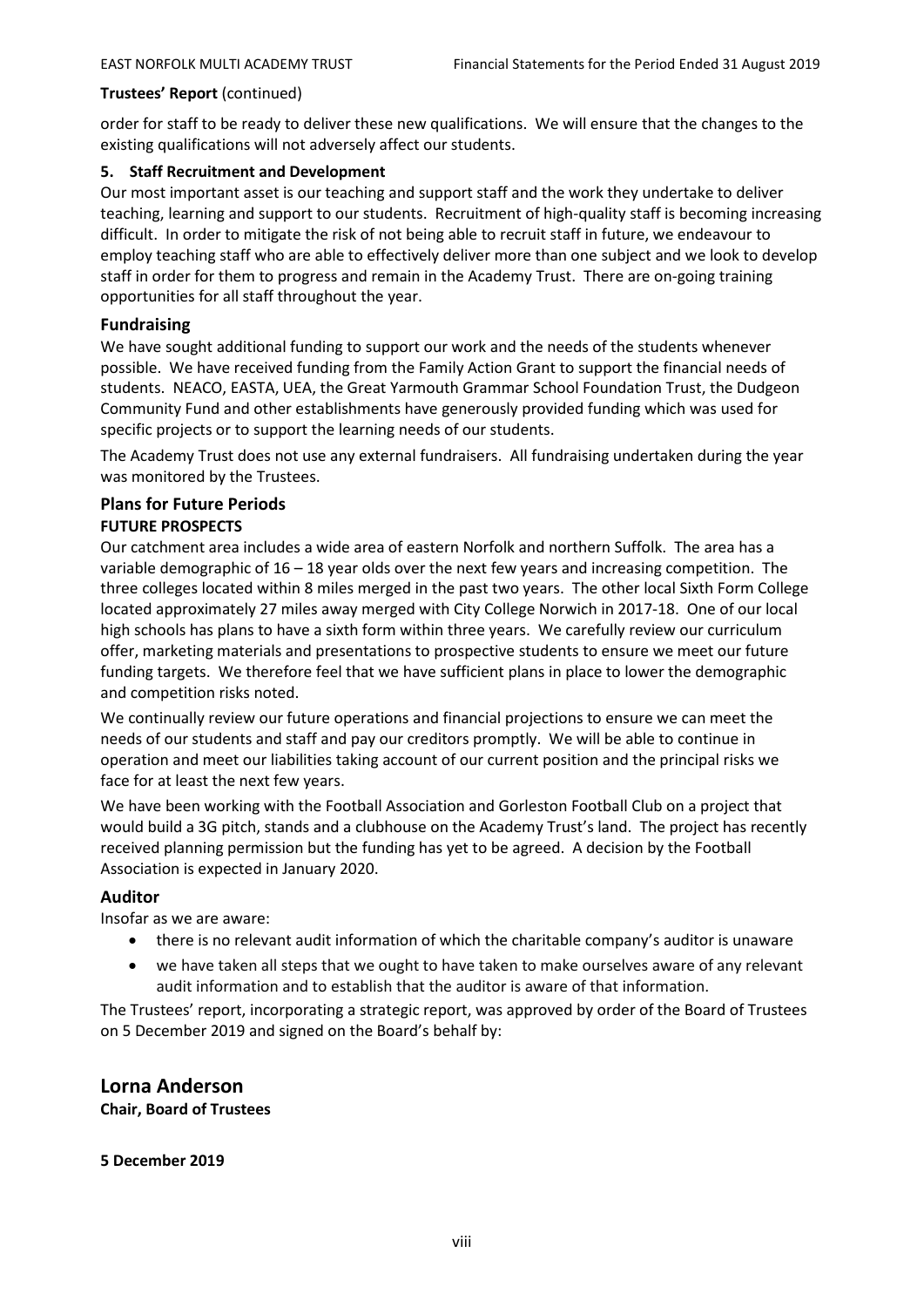#### **Governance Statement**

#### **Scope of Responsibility**

As Trustees, we have overall responsibility for ensuring that East Norfolk Multi Academy Trust has an effective and appropriate system of control, financial and otherwise. However, such a system is designed to manage rather than eliminate the risk of failure to achieve business objectives, and can provide only reasonable and not absolute assurance against material misstatement or loss.

The Board of Trustees has delegated the day-to-day responsibility to the Principal, as accounting officer, for ensuring financial controls conform with the requirements of both propriety and good financial management and in accordance with the requirements and responsibilities assigned to it in the funding agreement between East Norfolk Multi Academy Trust and the Secretary of State for Education. The Principal is also responsible for reporting to us any material weaknesses or breakdowns in internal control.

#### **Governance**

The information on governance included here supplements that described in the Trustees' Report and in the Statement of Trustees' Responsibilities. The Board of Trustees formally met on 6 occasions during the year. Attendance at these meetings was as follows:

| <b>Trustee</b>                   | <b>Meetings</b><br><b>Attended</b> | Out of a<br><b>Possible</b> |
|----------------------------------|------------------------------------|-----------------------------|
| L Anderson (Chair)               | 6                                  | 6                           |
| H Canham (resigned 31 Dec 2018)  |                                    | 2                           |
| C Denny                          | 3                                  | 6                           |
| P Dixon                          | 6                                  | 6                           |
| T Limbach (appointed 7 May 2019) | 2                                  | 2                           |
| S Knights                        | 5                                  | 6                           |
| D Marsh                          | 5                                  | 6                           |
| M Marsh                          | 5                                  | 6                           |
| <b>B</b> McGrellis               | 3                                  | 6                           |
| C Richards                       | 5                                  | 6                           |
| T Miller (appointed 1 Nov 2018)  | 5                                  | 5                           |
|                                  |                                    |                             |

#### **Review of Governance**

#### *Overview*

During the period 1 September 2018 to 31 August 2019, the Board of Trustees had 1 resignation and 2 appointments, bringing the total number of Trustees to 10. Two new appointments to the Board were made during the year. As at 31 August 2019, there were 2 vacancies for the role of Trustee.

The Trustees employ a dedicated Governance Adviser to assist with the work of the Board. She is also the Company Secretary for the Trust.

#### *Key Coverage of Work*

The work of the Trustees is planned for the academic year ahead, with all meeting dates agreed in advance. A Calendar of Business is produced at the start of the year detailing the basis of each meeting Agenda. The Calendar of Business is informed by the operational flow of business as it occurs throughout the academic year, incorporating the deadlines for the approval and submission of key documents and policies which require Trustee approval.

Trustees have an approved Scheme of Delegation which sets out the authority for a wide range of decisions which are commonly required throughout the year. The Board is served by a number of sub-Committees which helps to discharge its duties effectively, within the guidance of the Articles. The Scheme of Delegation sets out what authority or level of involvement the Committees have. The work of each Committee is overseen by agreed Terms of Reference, reviewed annually, and a Calendar of Business. Membership and Chairmanship of each Committee is agreed by the Committee and ratified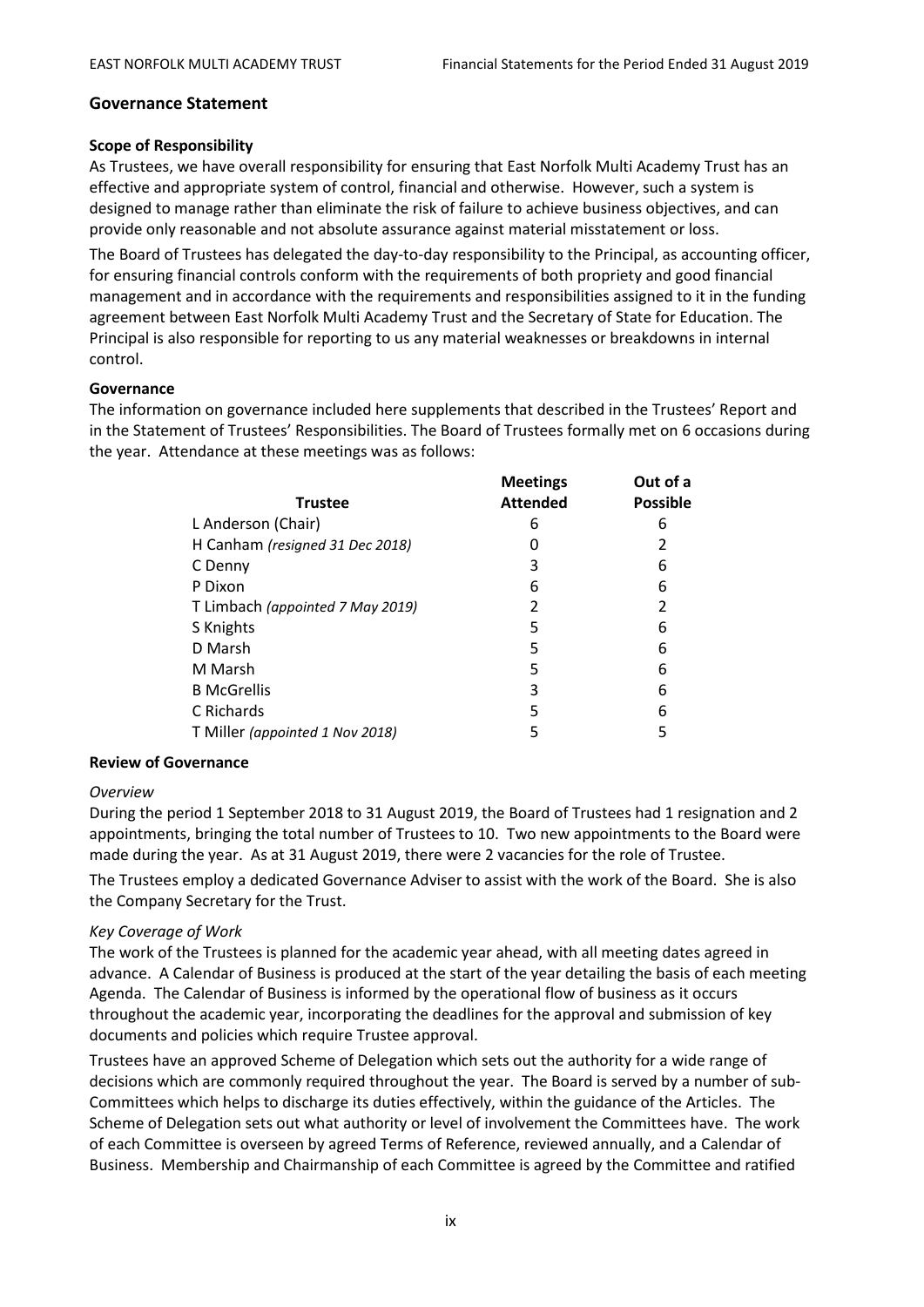by the Trustees. Committee Chairs must also be Trustees to ensure a secure reporting chain. Appointment to a Committee is often based on the professional expertise or skills of an individual; however, this is not always the case as the benefit of a 'layman's view' is often highly beneficial, as is the perspective of a stakeholder group.

The Board and its Committees agree to a Code of Conduct and to act within the Standing Orders and the 7 Nolan Principles.

### *Board Performance*

There is no formal set of key performance indicators for governance, but it is possible to gather an informed view of the effectiveness of the Board in several ways.

The Board and its Committees have met frequently throughout the year and meetings have been well attended. Attendance and the minutes of meetings are a matter of public record and details are published on the website. Minutes are produced on a timely basis, recording key decisions and the debate behind those decisions.

The regular and rigorous review of the Trust's financial performance, as monitored and approved by the Board via the Financial Plan, also acts as a useful assessment of Board performance. Monthly management accounts are circulated to all Trustees and local Governors as a matter of course, and they are also routinely reviewed at Trustee meetings.

The improved use of technology has greatly aided the work of the Board. Following training and support, throughout 2018-19 all Trustees and local Governors were enabled access to a governance portal where key documents are stored, and information and news is shared. The Governance Adviser uses digital filing for all Companies House returns.

The existence and frequent review of key governance documents (Standing Orders, Scheme of Delegation, Terms of Reference, Calendar of Business) ensures that there are robust processes, policies and procedures in place for key regulatory matters and there is an awareness of the impact of process failures.

The Governance Adviser produces an annual report summarising the work of the Board throughout the year, highlighting areas of concern or where development is needed.

Lastly, while at year end the Board had 2 vacancies, following successful recruitment campaigns, a number of applications for the role were received and considered. Candidates for the vacancies have since been interviewed and identified.

*Information about the quality of the data used by the Board, and why the Board finds it acceptable* All governance reports and papers are prefaced with a standard cover sheet template. This ensures that key information is highlighted from the outset.

Trustees and Local Governors are given support to ensure that they know how to ask challenging questions of the Executive. There exists a culture of openness and constructive challenge within governance.

The Audit and Assurance Committee commissioned an internal audit in respect of IT Infrastructure in November 2018 to gain assurance that the technology frameworks within the Trust were robust and efficient. This received a significant assurance grade.

The Board have overseen a cultural shift towards embracing technology and streamlining processes. This is especially apparent in the collection and storage of data throughout all layers of the Trust. Rigour checks with staff are undertaken periodically and certain data is verified externally. Financial information is externally audited.

The Executive Group routinely attends all governance meetings to present reports and answer questions. Their attendance ensures a conduit between Trustees and senior staff in addition to the link that exists with the Principal.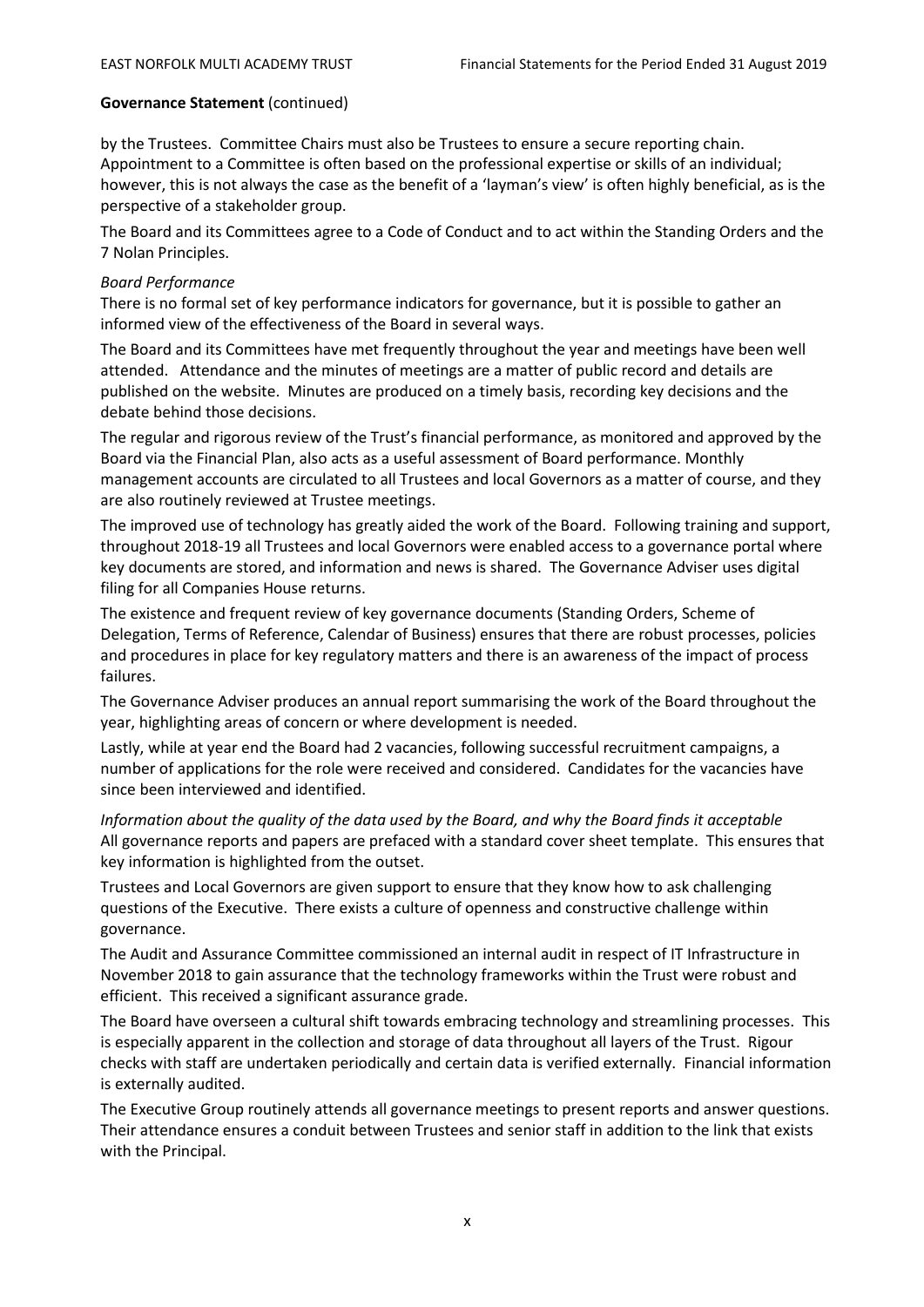The triangulation of quantitative information with qualitative information is embedded within the Schedule of Business and frequently forms the focus of discussion at meetings.

# **Finance and Resource Committee**

The Finance and Resource Committee monitors the financial health of the Academy Trust, reviews the financial plan including the annual budget, monthly management accounts, compliance with bank loan covenants, the financial impact of proposed building projects, benchmarking data and the financial regulations. The Committee also scrutinises any capital expenditure plans.

|                                                  | <b>Meetings</b> | Out of a        |
|--------------------------------------------------|-----------------|-----------------|
| Trustee                                          | <b>Attended</b> | <b>Possible</b> |
| D Marsh (Chair)                                  | 4               | 4               |
| C Denny                                          | 3               | 4               |
| T Limbach (appointed 8 May 2019)                 |                 |                 |
| T Miller (appointed 1 Nov 18, resigned 4 Mar 19) |                 | 3               |
| C Richards                                       | 4               | 4               |

# **Appointments and Remuneration Committee**

The Committee is responsible for making recommendations on the remuneration and benefits of the Principal, other senior members of staff and the Governance Adviser. The Committee bases its recommendations on independent research data provided by the Sixth Form Colleges' Association and the advice of other industry representatives as considered appropriate. Account is taken of the breadth of responsibilities, period in post and any changes in salary levels to compensate for inflation. The Committee is also responsible for ensuring we fulfil our role for setting the framework for the pay and conditions of service for all other staff. The Committee members are non-Executive Trustees and the Principal. Meeting procedures ensure that neither the Principal nor the Governance Adviser take part in discussions or decisions relating to their own remuneration.

|                                                 | <b>Meetings</b> | Out of a        |
|-------------------------------------------------|-----------------|-----------------|
| <b>Trustee</b>                                  | <b>Attended</b> | <b>Possible</b> |
| Lorna Anderson                                  |                 | 3               |
| David Marsh                                     |                 | 3               |
| Brian McGrellis (Chair) (appointed 18 Sep 2018) |                 | 3               |
| Teresa Miller (appointed 4 Mar 2019)            |                 | 2               |
| <b>Catherine Richards</b>                       |                 | 3               |

# **Audit and Assurance Committee**

The Audit and Assurance Committee provides a forum for reporting by our internal, regularity and financial statements auditors, who have access to the Committee for independent discussion, without the presence of management. The Committee also receives and considers reports from the main FE funding bodies as they affect the Academy Trust's business.

Our internal auditors monitor the systems of internal control, risk management controls and governance processes in accordance with an agreed plan of input and report their findings to management and the Audit and Assurance Committee.

Management is responsible for the implementation of agreed audit recommendations and internal audit undertakes periodic follow-up reviews to ensure such recommendations have been implemented.

The Committee also advises us on the appointment of internal, regularity and financial statements auditors and their remuneration for both audit and non-audit work.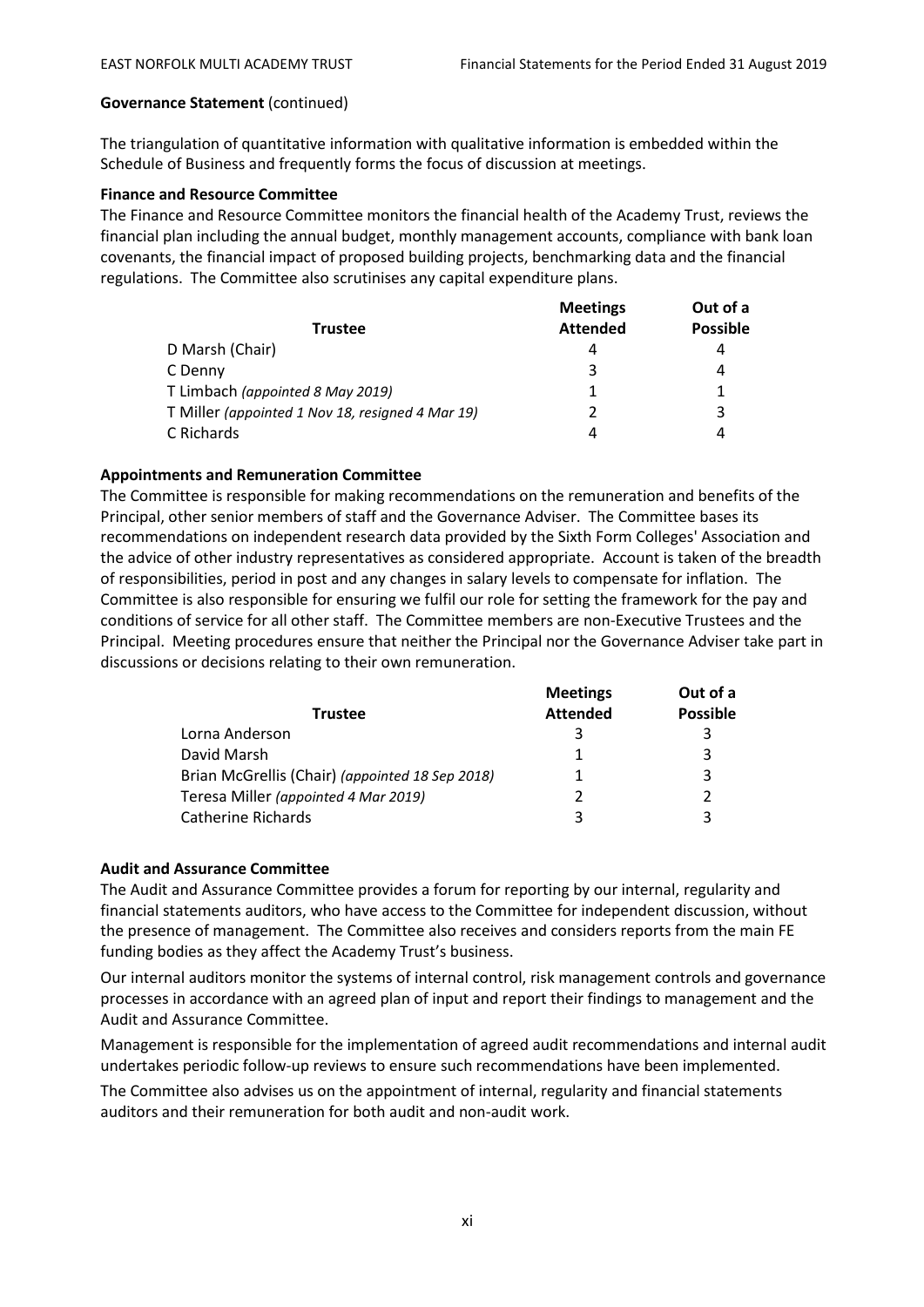|                                              | <b>Meetings</b> | Out of a        |  |
|----------------------------------------------|-----------------|-----------------|--|
| <b>Trustee</b>                               | <b>Attended</b> | <b>Possible</b> |  |
| Helen Canham (resigned 31 Dec 2018)          |                 |                 |  |
| Paul Dixon                                   | 3               | 3               |  |
| Maria Marsh                                  | 3               | 3               |  |
| Teresa Miller (Chair) (appointed 4 Mar 2019) |                 |                 |  |

#### **Academy Advisory Committee**

The Academy Advisory Committee is the local governing body of East Norfolk Sixth Form College Academy, which is currently the only institution within East Norfolk Multi Academy Trust. It provides recommendations to us on matters of oversight including the consideration of exam results and other performance measures and monitors the operation of the Academy through the review of the annual Self-Assessment Report. The Committee will also review the results of Ofsted inspections. It is our responsibility to bring independent judgement to bear on issues of strategy, performance, resources and standards of conduct. It ensures we meet our responsibility for the determination and periodic review of the educational character and mission of the Academy.

This Committee has both Trustees and Local Governors. Local Governors are either co-opted for their skills and expertise or are nominated by representative groups in accordance with the Articles (e.g. parents of current students).

|                                        |                        | <b>Meetings</b> | Out of a        |
|----------------------------------------|------------------------|-----------------|-----------------|
| <b>Trustee / Local Governor</b>        |                        | <b>Attended</b> | <b>Possible</b> |
| Lorna Anderson (Chair)                 | Trustee                |                 |                 |
| Nasreen Ayub (appointed 1 Nov 2018)    | <b>Parent Governor</b> | 3               |                 |
| Jon Dack (appointed 1 Nov 2018)        | <b>Staff Governor</b>  | 3               |                 |
| Deborah Dyer (appointed 1 Nov 2018)    | <b>Staff Governor</b>  | 3               |                 |
| Gary Johnson (appointed 1 Nov 2018)    | Parent Governor        | 3               |                 |
| Sarah Knights                          | Trustee                | 4               | 4               |
| Brian McGrellis (resigned 25 Nov 2018) | Trustee                |                 |                 |
| Catherine Richards                     | Trustee                | 3               | 4               |
| Bradley Young (appointed 11 Dec 2018)  | Co-opted Governor      |                 |                 |

#### **Review of Value for Money**

As accounting officer, the Principal has responsibility for ensuring that the Academy Trust delivers good value in the use of public resources. The accounting officer understands that value for money refers to the educational and wider societal outcomes achieved in return for the taxpayer resources received.

The accounting officer considers how the Academy Trust's use of its resources has provided good value for money, and reports to us where value for money can be improved, including the use of benchmarking data where appropriate. The accounting officer for the Academy Trust has delivered improved value for money during the period by:

- Employing staff to develop software that facilitates the management of the Academy Trust. In-house developed systems include our Management Information System, Parent Portal, Cafeteria Till Management Software and the Staff Appraisal System. These systems are designed and modified to suit our operations at a fraction of the cost of commercial software packages.
- Having a dedicated team for our marketing and promotional activities, the design of our prospectus and preparing other forms of communication with students and their parents. The team also conducts interviews with prospective students. Having a marketing team ensures our messaging is effective and frees management time for other activities.
- Encouraging staff to explore different options when conducting procurement exercises. At the end of the photocopier lease agreement, the Assistant Principal and Information Systems Development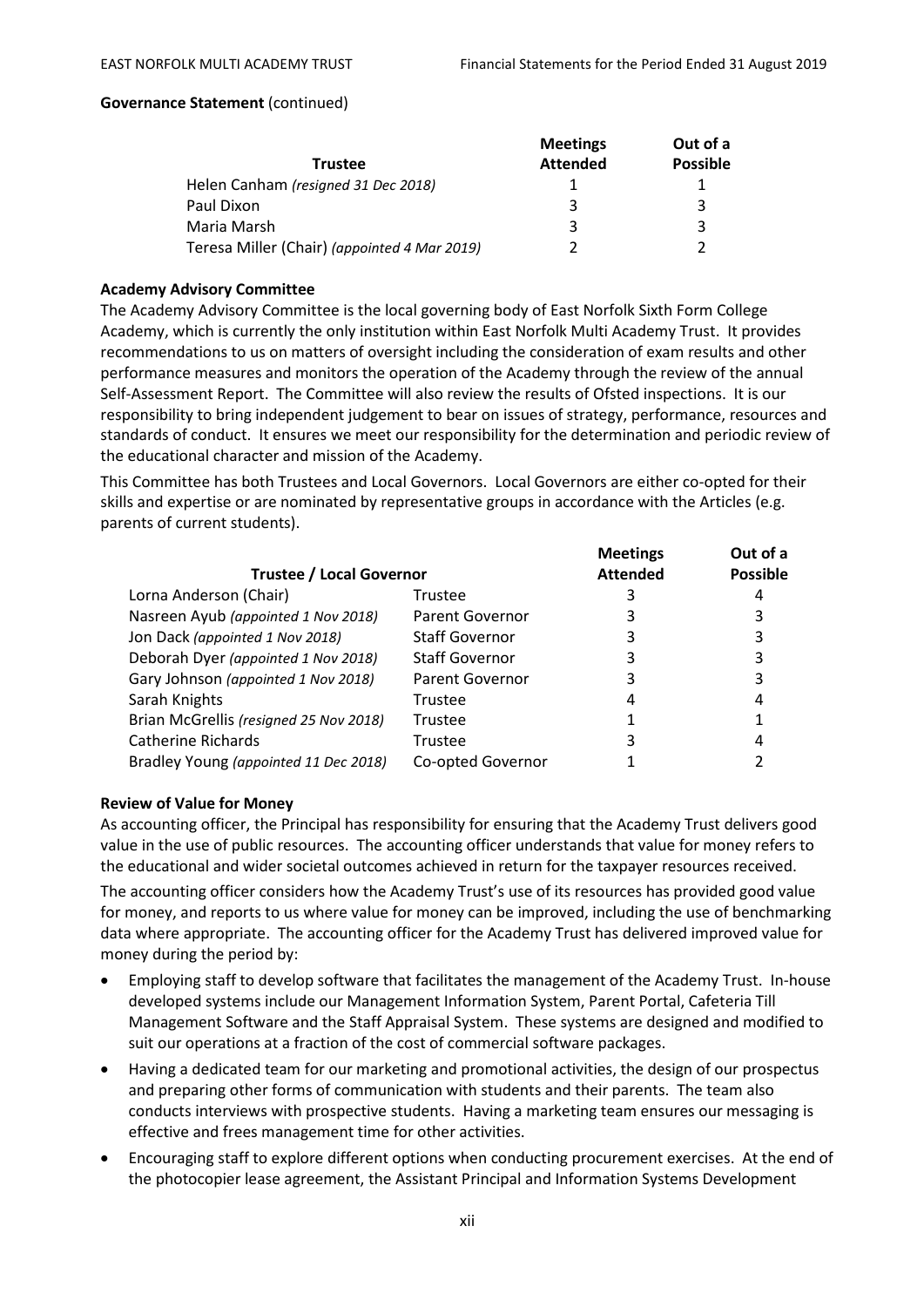Manager proposed that we consider having copiers using ink jet rather than laser technology. The new machines cost more than 50% less with no discernible loss in printing quality.

• Achieving staff skills development by employment apprentices who become employees at the end of their apprenticeships and upskilling existing staff through the effective use of the Apprenticeship Levy.

# **The Purpose of the System of Internal Control**

The system of internal control is designed to manage risk to a reasonable level rather than to eliminate all risk of failure to achieve policies, aims and objectives. It can, therefore, only provide reasonable and not absolute assurance of effectiveness. The system of internal control is based on an ongoing process designed to identify and prioritise the risks to the achievement of Academy Trust policies, aims and objectives, to evaluate the likelihood of those risks being realised and the impact should they be realised, and to manage them efficiently, effectively and economically. The system of internal control has been in place in East Norfolk Multi Academy Trust for the period 1 September 2018 to 31 August 2019 and up to the date of approval of the annual report and financial statements.

# **Capacity to Handle Risk**

The Board of Trustees has reviewed the key risks to which the Academy Trust is exposed together with the operating, financial and compliance controls that have been implemented to mitigate those risks. We are of the view that there is a formal ongoing process for identifying, evaluating and managing the Academy Trust's significant risks that has been in place for the period 1 September 2018 to 31 August 2019 and up to the date of approval of the annual report and financial statements. This process is regularly reviewed by us.

# **The Risk and Control Framework**

The Academy Trust's system of internal financial control is based on a framework of regular management information, administrative procedures including the segregation of duties and a system of delegation and accountability. In particular, it includes:

- an annual budget and mid-year forecast which is approved by the Board
- regular reviews of the monthly accounts including variances with budget and forecast
- procedures for the Finance and Resource Committee to review budgets and financial forecasts and make recommendations to the Board for approval
- an approved set of financial regulations
- regular reports about significant capital projects
- agreed financial and non-financial targets to measure performance.

We have considered the need for a specific internal audit function and decided to appoint Scrutton Bland as internal auditor for the 2018-19 financial year. [NB Following a tender process, the Audit Committee recommended the appointment of TIAA as the Academy Trust's internal auditors from 1 September 2019.]

The internal auditor's role includes giving us advice on financial matters and performing a range of checks on the Academy Trust's financial systems. In particular, the checks carried out in the current period included reviews of our:

- IT infrastructure controls
- Additional learning support processes
- Work Related Learning system
- Risk Management process

On a termly basis, the internal auditor reports to us, through the Audit and Assurance Committee on the operation of the systems of control and on the discharge of our financial responsibilities. Scrutton Bland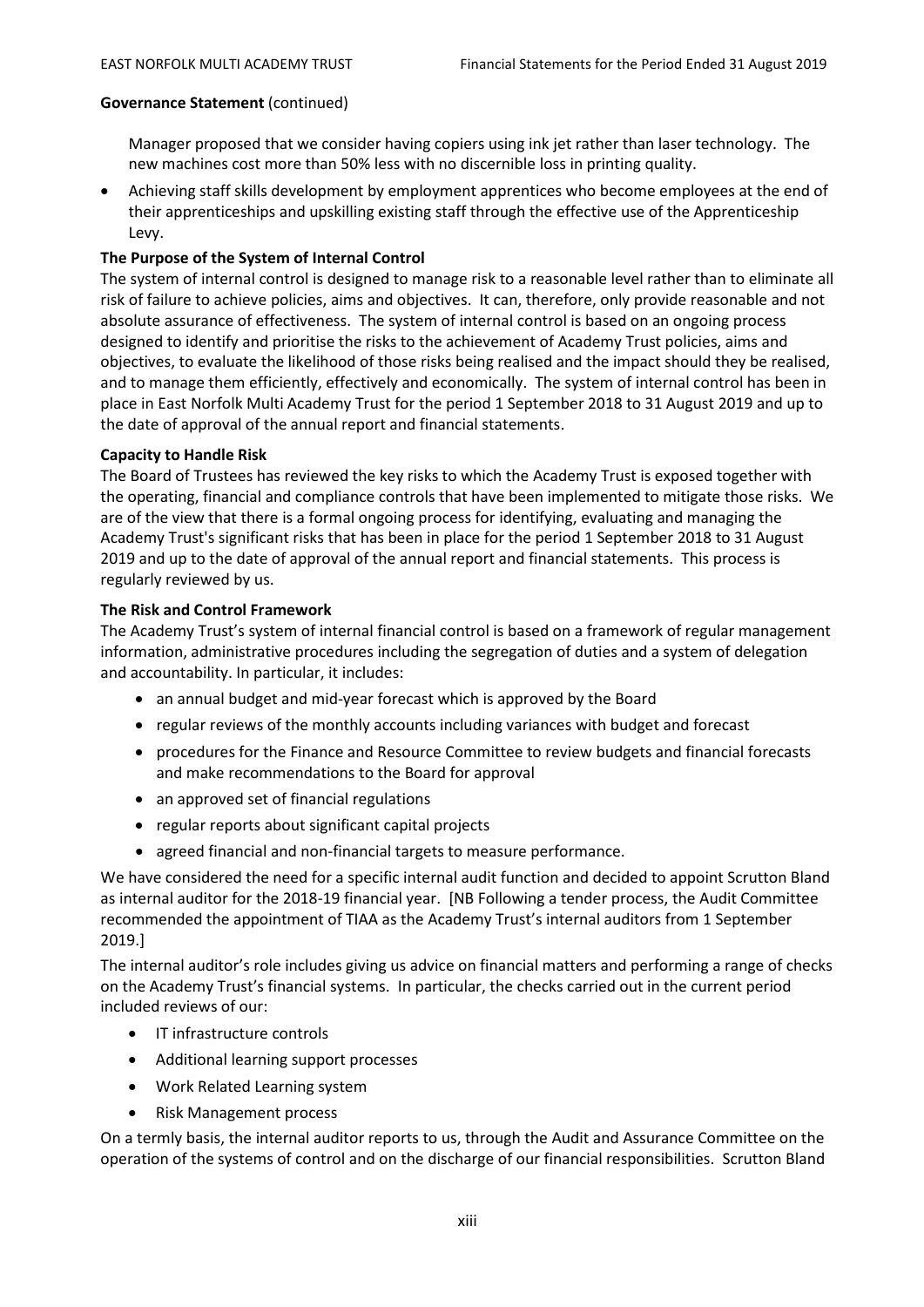delivered the schedule of work agreed at the start of the year. We monitor the implementation of the recommendations made by management.

#### **Review of Effectiveness**

As accounting officer, the Principal has responsibility for reviewing the effectiveness of the system of internal control. During the year in question, the review has been informed by:

- the work of the internal auditor
- the work of the external auditor
- the financial management and governance self-assessment process
- the work of the executive manager within the Academy Trust who has responsibility for the development and maintenance of the internal control framework

The accounting officer has been advised of the implications of the result of their review of the system of internal control by the Audit and Assurance Committee and ensures continuous improvement of the system is in place.

Approved by order of the members of the Board of Trustees on 5 December 2019 and signed on its behalf by:

Chair, Board of Trustees Principal / Accounting Officer

**Lorna Anderson Dr Catherine Richards**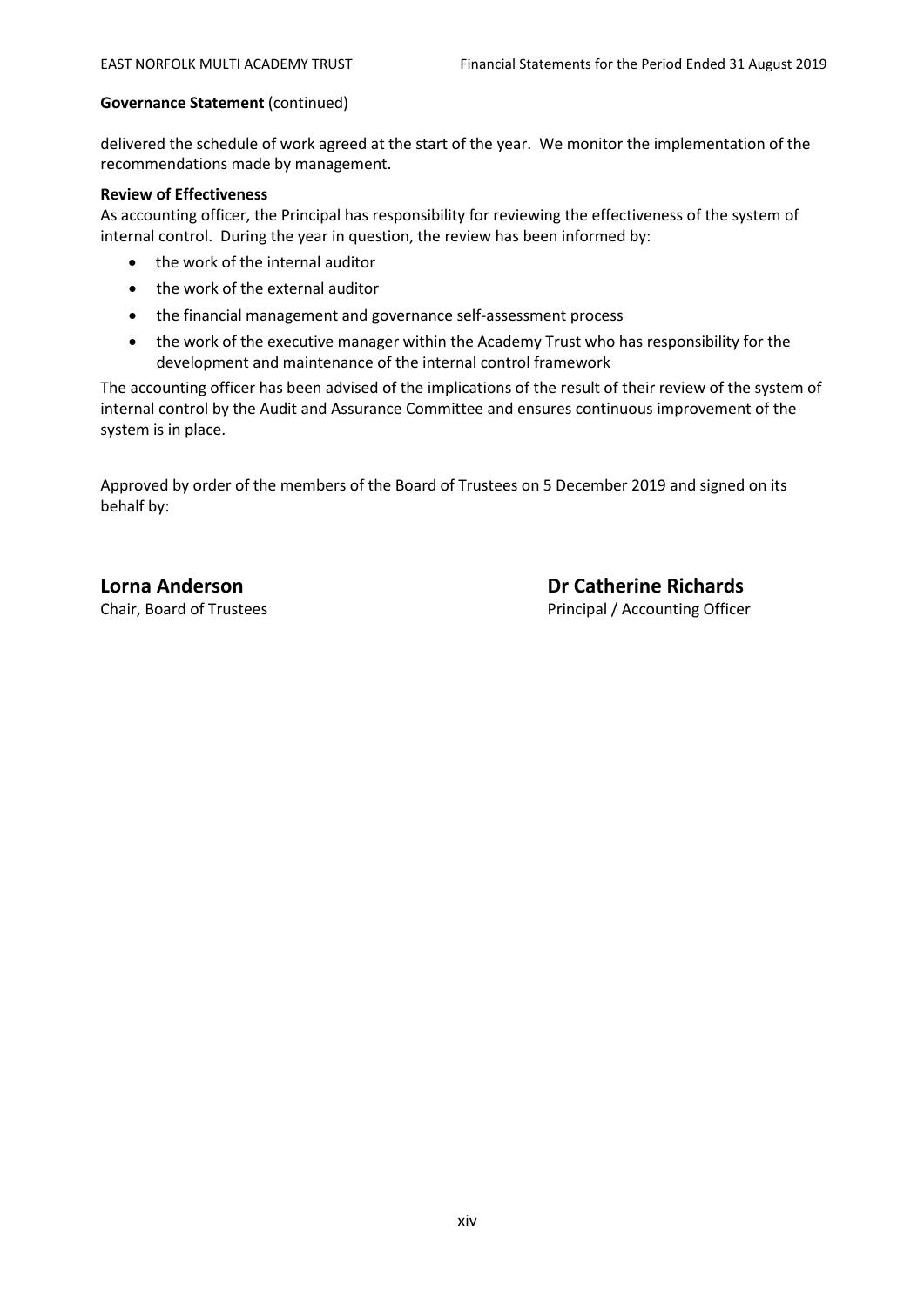#### **Statement of Regularity, Propriety and Compliance**

As accounting officer of East Norfolk Multi Academy Trust, I have considered my responsibility to notify the Academy Trust Board of Trustees and the Education and Skills Funding Agency (ESFA) of material irregularity, impropriety and non-compliance with the terms and conditions of funding of all funding received by the Academy Trust, under the funding agreement in place between the Academy Trust and the Secretary of State for Education. As part of my consideration, I have had due regard to the requirements of the Academies Financial Handbook 2018.

I confirm that I and the Academy Trust Board of Trustees are able to identify any material irregular or improper use of funds by the Academy Trust, or material non-compliance with the terms and conditions of funding under the Academy Trust's funding agreement and the Academies Financial Handbook 2018.

I confirm that no instances of material irregularity, impropriety or funding non-compliance have been discovered to date. If any instances are identified after the date of this statement, these will be notified to the Board of Trustees and the ESFA.

**Dr Catherine Richards Principal / Accounting Officer**

5 December 2019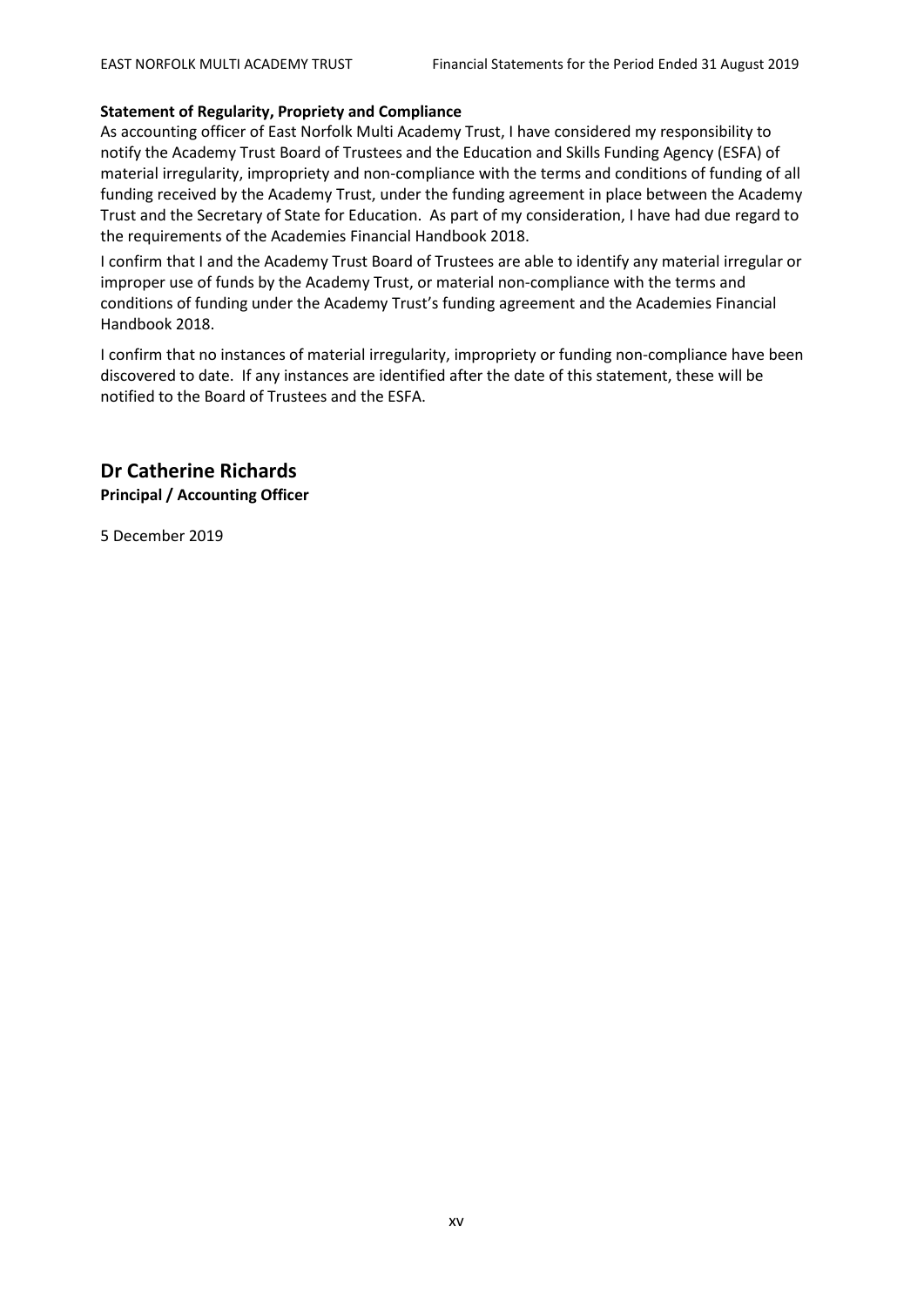### **Statement of the Trustees' Responsibilities**

The Trustees (who are also Directors of the charitable company for the purposes of Company Law) are responsible for preparing the Trustees' Report and the financial statements in accordance with the Academies Accounts Direction published by the Education and Skills Funding Agency, United Kingdom Accounting Standards (United Kingdom Generally Accepted Accounting Practice) and applicable law and regulations.

Company Law requires the Trustees to prepare financial statements for each financial year. Under Company Law, the Trustees must not approve the financial statements unless they are satisfied that they give a true and fair view of the state of affairs of the charitable company and of its incoming resources and application of resources, including its income and expenditure, for that period. In preparing these financial statements, the Trustees are required to:

- select suitable accounting policies and apply them consistently;
- observe the methods and principles in the Charities SORP 2015 and the Academies Accounts Direction 2018 to 2019;
- make judgements and estimates that are reasonable and prudent;
- state whether applicable United Kingdom Accounting Standards have been followed, subject to any material departures disclosed and explained in the financial statements; and
- prepare the financial statements on the going concern basis, unless it is inappropriate to presume that the charitable company will continue in business.

The Trustees are responsible for keeping adequate accounting records that are sufficient to show and explain the charitable company's transactions and disclose with reasonable accuracy, at any time, the financial position of the charitable company and enable them to ensure that the financial statements comply with the Companies Act 2006. They are also responsible for safeguarding the assets of the charitable company and hence for taking reasonable steps for the prevention and detection of fraud and other irregularities.

The Trustees are responsible for ensuring that, in its conduct and operation, the charitable company applies financial and other controls, which conform with the requirements both of propriety and of good financial management. They are also responsible for ensuring grants received from ESFA / DfE have been applied for the purposes intended.

The Trustees are responsible for the maintenance and integrity of the corporate and financial information included on the charitable company's website. Legislation in the United Kingdom governing the preparation and dissemination of financial statements may differ from legislation in other jurisdictions.

Approved by order of the members of the Board of Trustees on 5 December 2019 and signed on its behalf by:

# **Lorna Anderson Chair, Board of Trustees**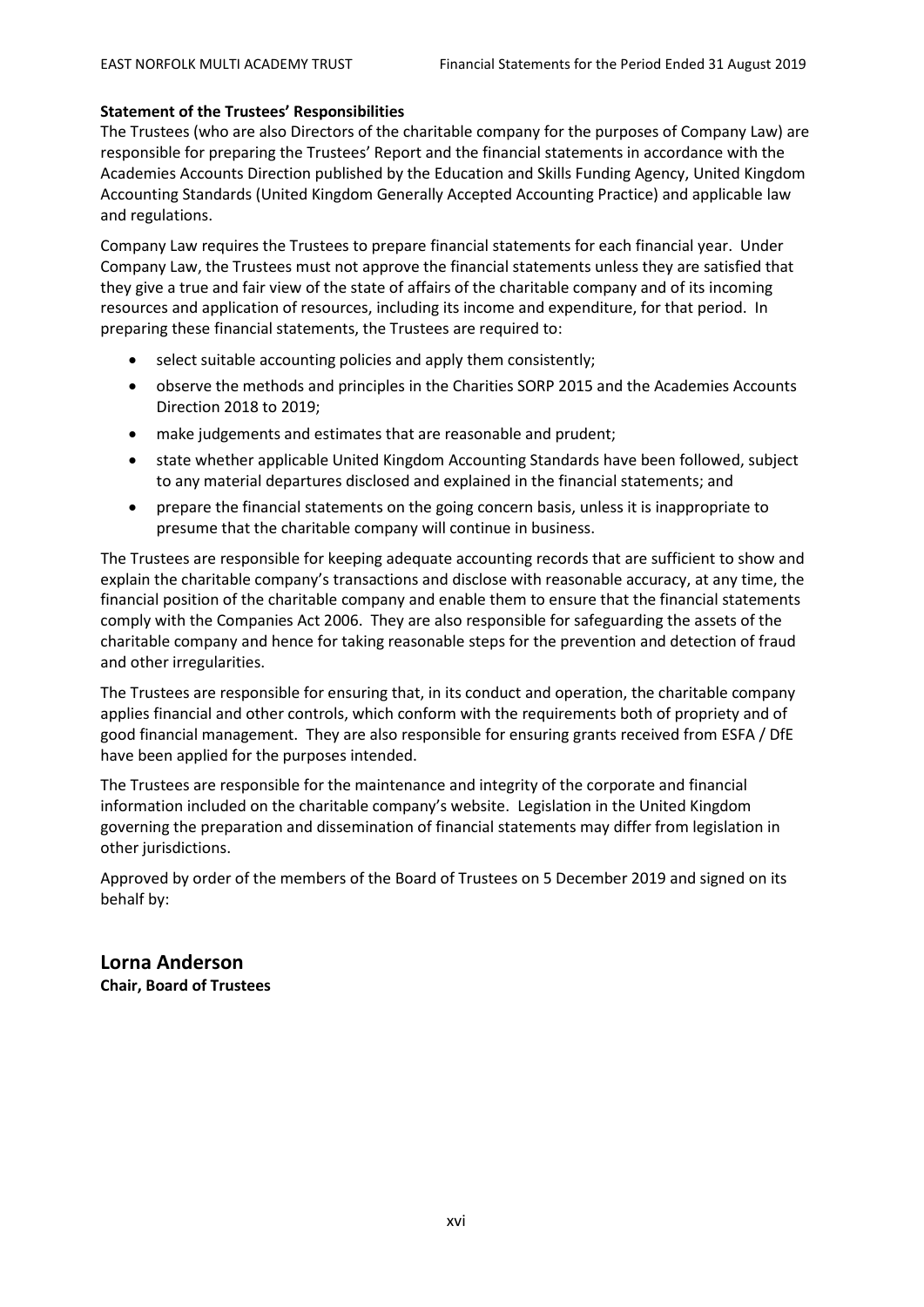# **INDEPENDENT AUDITOR'S REPORT TO THE BOARD OF MEMBERS OF EAST NORFOLK MULTI ACADEMY TRUST LIMITED**

#### **Opinion**

We have audited the financial statements of East Norfolk Multi Academy Trust (the 'Academy Trust') for the period ended 31 August 2019 which comprise the Statement of Financial Activities, the Balance Sheet, the Statement of Cash Flows and the related notes, including a summary of significant accounting policies. The financial reporting framework that has been applied in their preparation is applicable law, United Kingdom Accounting Standards (United Kingdom Generally Accepted Accounting Practice), including Financial Reporting Standard 102 'The Financial Reporting Standard applicable in the UK and Republic of Ireland', the Charities SORP 2015 and the Academies Accounts Direction 2018 to 2019 issued by the Education & Skills Funding Agency.

In our opinion the financial statements:

- give a true and fair view of the state of the Academy Trust's affairs as at 31 August 2019, and of its incoming resources and application of resources, including its income and expenditure, for the period then ended;
- have been properly prepared in accordance with United Kingdom Generally Accepted Accounting Practice; and
- have been prepared in accordance with the requirements of the Companies Act 2006, the Charities SORP 2015 and the Academies Accounts Direction 2018 to 2019 issued by the Education & Skills Funding Agency.

#### **Basis for opinion**

We conducted our audit in accordance with International Standards on Auditing (UK) (ISAs (UK)) and applicable law. Our responsibilities under those standards are further described in the Auditor's responsibilities for the audit of the financial statements section of our report. We are independent of the Academy Trust in accordance with the ethical requirements that are relevant to our audit of the financial statements in the United Kingdom, including the Financial Reporting Council's Ethical Standard, and we have fulfilled our other ethical responsibilities in accordance with these requirements. We believe that the audit evidence we have obtained is sufficient and appropriate to provide a basis for our opinion.

# **Conclusions relating to going concern**

We have nothing to report in respect of the following matters in relation to which the ISAs (UK) require us to report to you where:

- the Trustees' use of the going concern basis of accounting in the preparation of the financial statements is not appropriate; or
- the Trustees have not disclosed in the financial statements any identified material uncertainties that may cast significant doubt about the Academy Trust's ability to continue to adopt the going concern basis of accounting for a period of at least twelve months from the date when the financial statements are authorised for issue.

# **Other information**

The Trustees are responsible for the other information. The other information comprises the information included in the Trustees' annual report, other than the financial statements and our Auditor's Report thereon. Other information includes the Reference and Administrative Details, the Trustees' Report including the Strategic Report, and the Governance Statement. Our opinion on the financial statements does not cover the other information and, except to the extent otherwise explicitly stated in our report, we do not express any form of assurance conclusion thereon.

In connection with our audit of the financial statements, our responsibility is to read the other information and, in doing so, consider whether the other information is materially inconsistent with the financial statements or our knowledge obtained in the audit or otherwise appears to be materially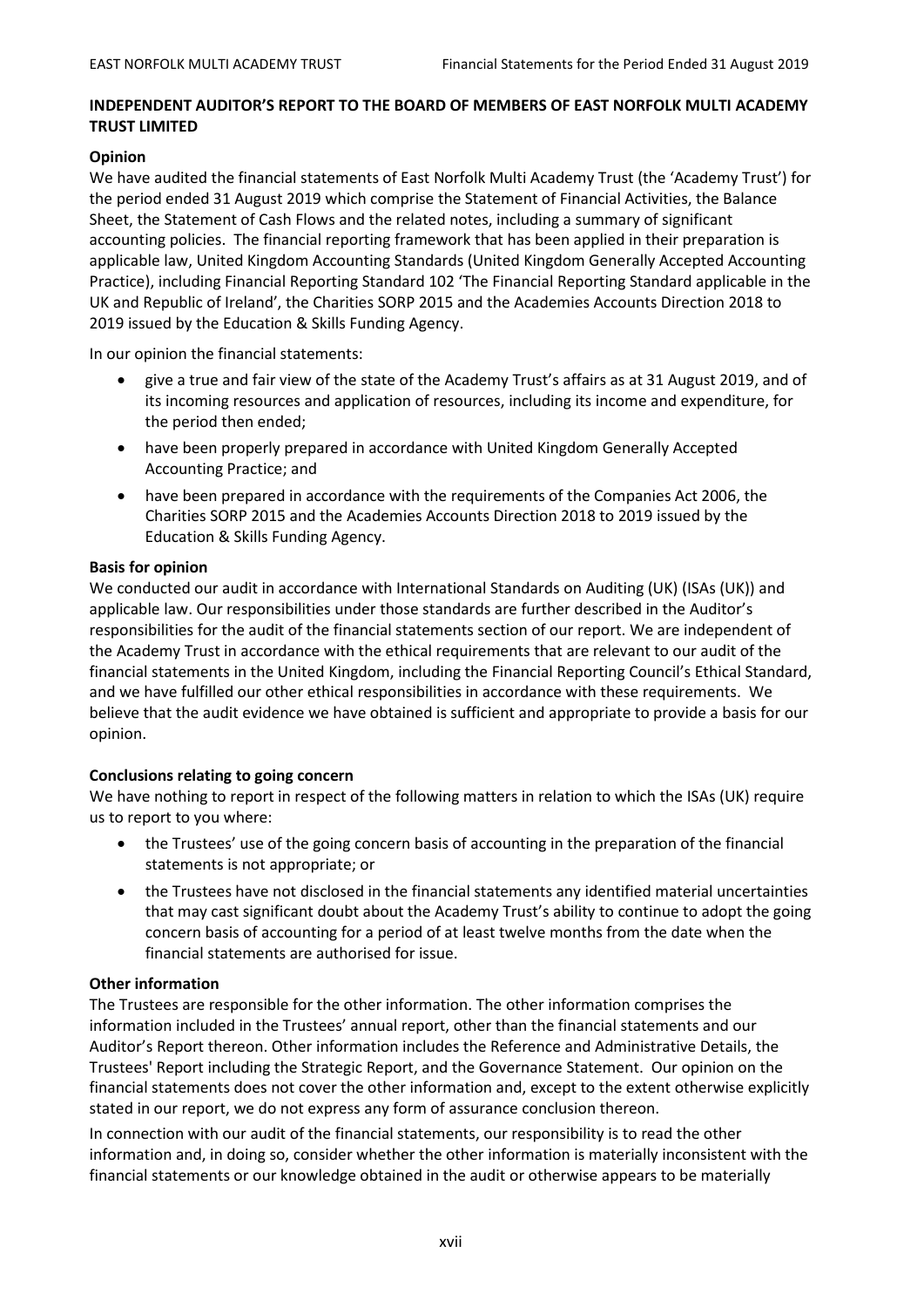misstated. If we identify such material inconsistencies or apparent material misstatements, we are required to determine whether there is a material misstatement in the financial statements or a material misstatement of the other information. If, based on the work we have performed, we conclude that there is a material misstatement of this other information, we are required to report that fact.

We have nothing to report in this regard.

### **Opinions on other matters prescribed by the Companies Act 2006**

In our opinion, based on the work undertaken in the course of the audit:

- the information given in the Trustees' Report including the Strategic Report for the financial period for which the financial statements are prepared is consistent with the financial statements.
- the Trustees' Report and the Strategic Report have been prepared in accordance with applicable legal requirements.

#### **Matters on which we are required to report by exception**

In the light of our knowledge and understanding of the Academy Trust and its environment obtained in the course of the audit, we have not identified material misstatements in the Trustees' Report including the Strategic Report.

We have nothing to report in respect of the following matters in relation to which the Companies Act 2006 requires us to report to you if, in our opinion:

- adequate accounting records have not been kept, or returns adequate for our audit have not been received from branches not visited by us; or
- the financial statements are not in agreement with the accounting records and returns; or
- certain disclosures of Trustees' remuneration specified by law are not made; or
- we have not received all the information and explanations we require for our audit.

#### **Responsibilities of Trustees**

As explained more fully in the Trustees' Responsibilities Statement, the Trustees (who are also the directors of the Academy Trust for the purposes of company law) are responsible for the preparation of the financial statements and for being satisfied that they give a true and fair view, and for such internal control as the Trustees determine is necessary to enable the preparation of financial statements that are free from material misstatement, whether due to fraud or error.

In preparing the financial statements, the Trustees are responsible for assessing the Academy Trust's ability to continue as a going concern, disclosing, as applicable, matters related to going concern and using the going concern basis of accounting unless the Trustees either intend to liquidate the Academy Trust or to cease operations, or have no realistic alternative but to do so.

# **Auditor's responsibilities for the audit of the financial statements**

Our objectives are to obtain reasonable assurance about whether the financial statements as a whole are free from material misstatement, whether due to fraud or error, and to issue an Auditor's Report that includes our opinion. Reasonable assurance is a high level of assurance, but is not a guarantee that an audit conducted in accordance with ISAs (UK) will always detect a material misstatement when it exists. Misstatements can arise from fraud or error and are considered material if, individually or in the aggregate, they could reasonably be expected to influence the economic decisions of users taken on the basis of these financial statements.

A further description of our responsibilities for the audit of the financial statements is located on the Financial Reporting Council's website at: www.frc.org.uk/auditorsresponsibilities. This description forms part of our auditor's report.

# **Use of our report**

This report is made solely to the Academy Trust's Members, as a body, in accordance with Chapter 3 of Part 16 of the Companies Act 2006. Our audit work has been undertaken so that we might state to the Academy Trust's Members those matters we are required to state to them in an Auditor's Report and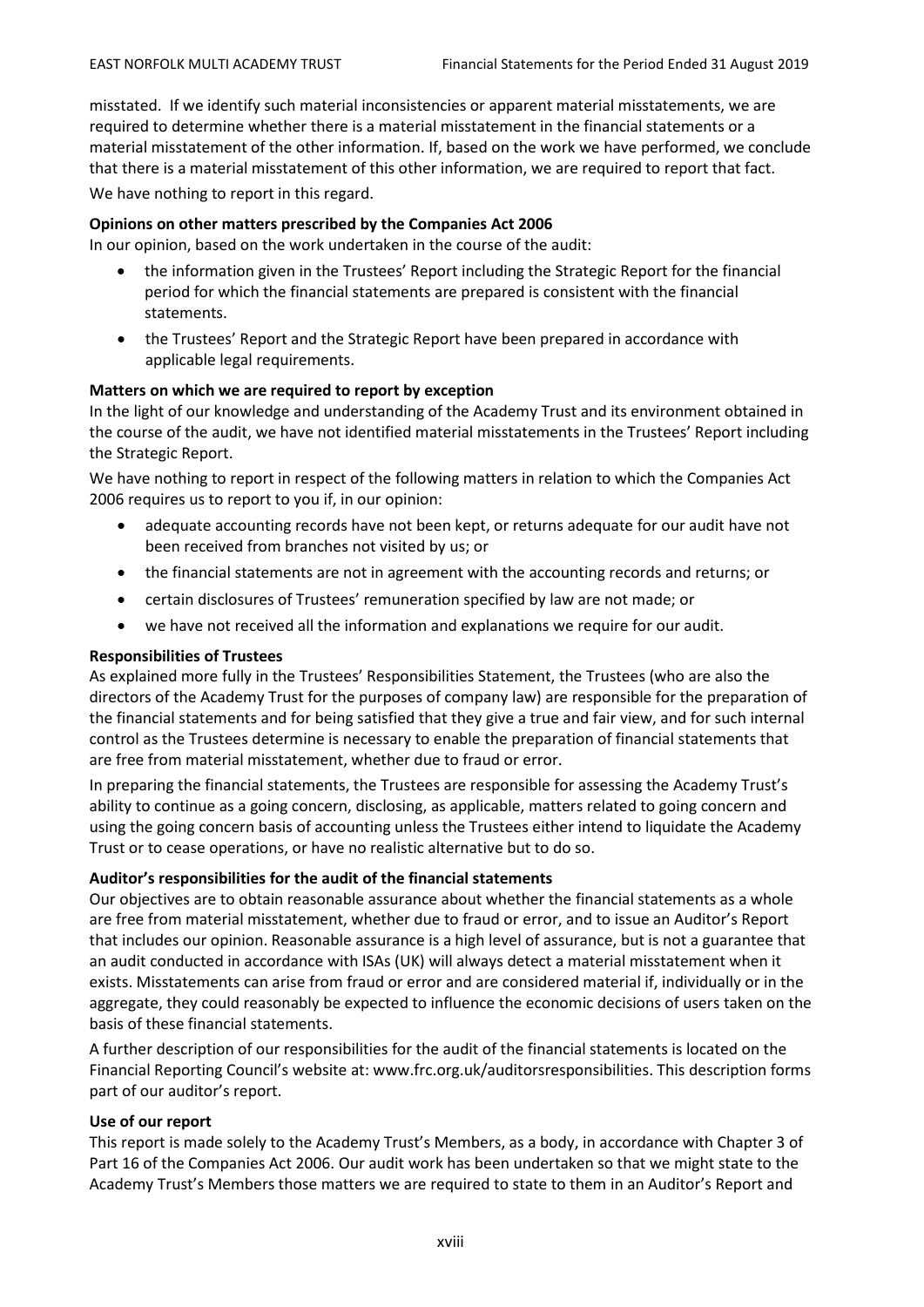for no other purpose. To the fullest extent permitted by law, we do not accept or assume responsibility to anyone other than the Academy Trust and the Academy Trust's Members as a body, for our audit work, for this report, or for the opinions we have formed.

# **MHA Larking Gowen**

Christopher Yeates, FCA, DChA (Senior Statutory Auditor)

For and on behalf of

**Larking Gowen LLP** Chartered Accountants Statutory Auditors Norwich

Date: 10 December 2019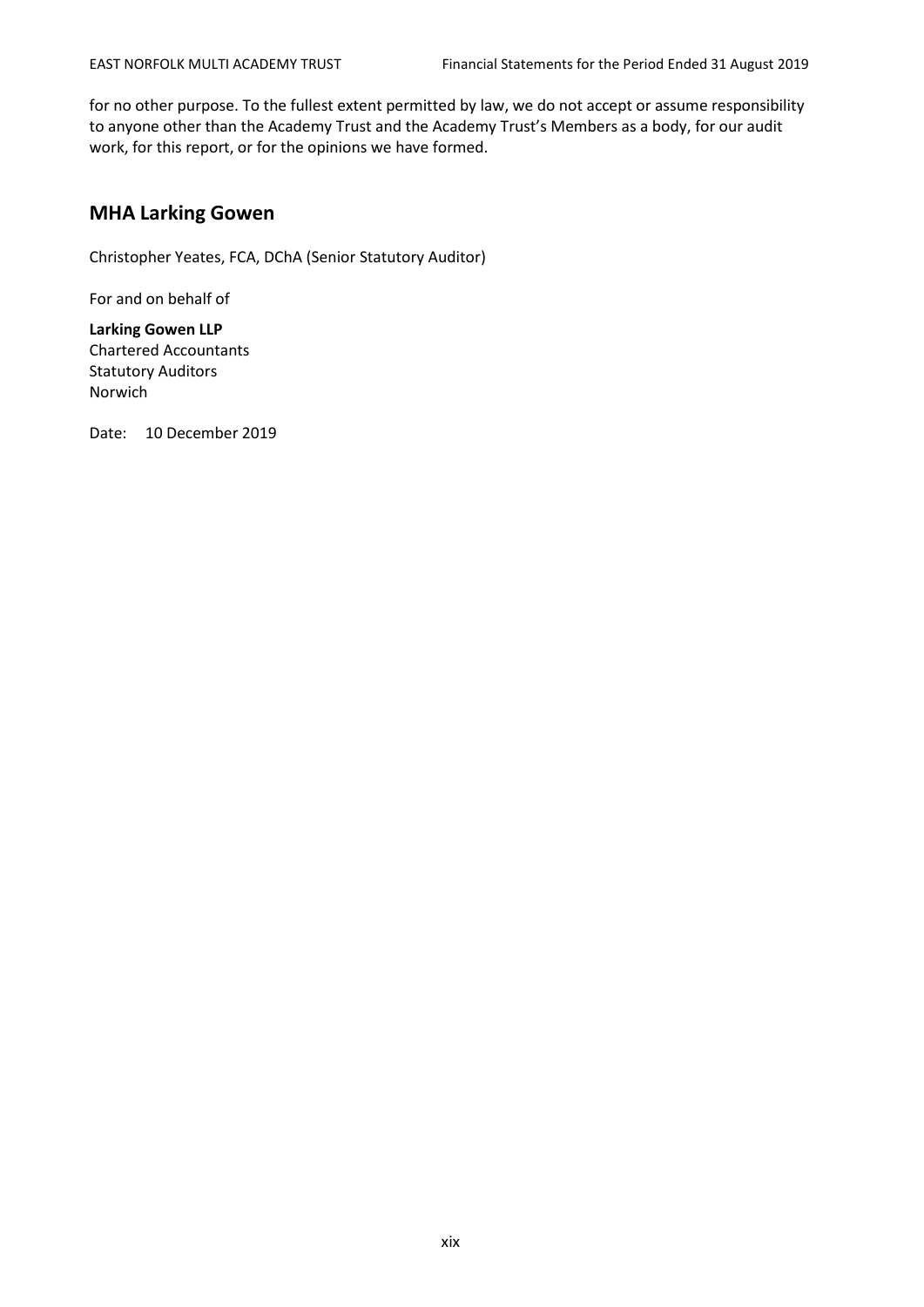# **Independent Reporting Accountant's Assurance Report on Regularity to East Norfolk Multi Academy Trust and the Education and Skills Funding Agency**

In accordance with the terms of our engagement letter dated 2 August 2018 and further to the requirements of the Education & Skills Funding Agency (ESFA) as included in the Academies Accounts Direction 2018 to 2019, we have carried out an engagement to obtain limited assurance about whether the expenditure disbursed and income received by East Norfolk Multi Academy Trust during the year 1 September 2018 to 31 August 2019 have been applied to the purposes identified by Parliament and the financial transactions conform to the authorities which govern them.

This report is made solely to East Norfolk Multi Academy Trust and ESFA in accordance with the terms of our engagement letter. Our work has been undertaken so that we might state to East Norfolk Multi Academy Trust and ESFA those matters we are required to state in a report and for no other purpose. To the fullest extent permitted by law, we do not accept or assume responsibility to anyone other than East Norfolk Multi Academy Trust and ESFA, for our work, for this report, or for the conclusion we have formed.

# **Respective responsibilities of East Norfolk Multi Academy Trust's accounting officer and the reporting accountant**

The accounting officer is responsible, under the requirements of East Norfolk Multi Academy Trust's funding agreement with the Secretary of State for Education dated 31 July 2018 and the Academies Financial Handbook, extant from 1 September 2018, for ensuring that expenditure disbursed and income received is applied for the purposes intended by Parliament and the financial transactions conform to the authorities which govern them.

Our responsibilities for this engagement are established in the United Kingdom by our profession's ethical guidance and are to obtain limited assurance and report in accordance with our engagement letter and the requirements of the Academies Accounts Direction 2018 to 2019. We report to you whether anything has come to our attention in carrying out our work which suggests that in all material respects, expenditure disbursed and income received during the year 1 September 2018 to 31 August 2019 have not been applied to purposes intended by Parliament or that the financial transactions do not conform to the authorities which govern them.

#### **Approach**

We conducted our engagement in accordance with the Academies Accounts Direction 2018 to 2019 issued by ESFA. We performed a limited assurance engagement as defined in our engagement letter.

The objective of a limited assurance engagement is to perform such procedures as to obtain information and explanations in order to provide us with sufficient appropriate evidence to express a negative conclusion on regularity.

A limited assurance engagement is more limited in scope than a reasonable assurance engagement and consequently does not enable us to obtain assurance that we would become aware of all significant matters that might be identified in a reasonable assurance engagement. Accordingly, we do not express a positive opinion.

Our engagement includes examination, on a test basis, of evidence relevant to the regularity and propriety of the Academy Trust's income and expenditure.

The work undertaken to draw our conclusions includes:

- Enquiry of senior management;
- Inspection and review of the accounting records, meeting minutes, internal control procedures, management representations and declarations of interest;
- Observation of the financial controls;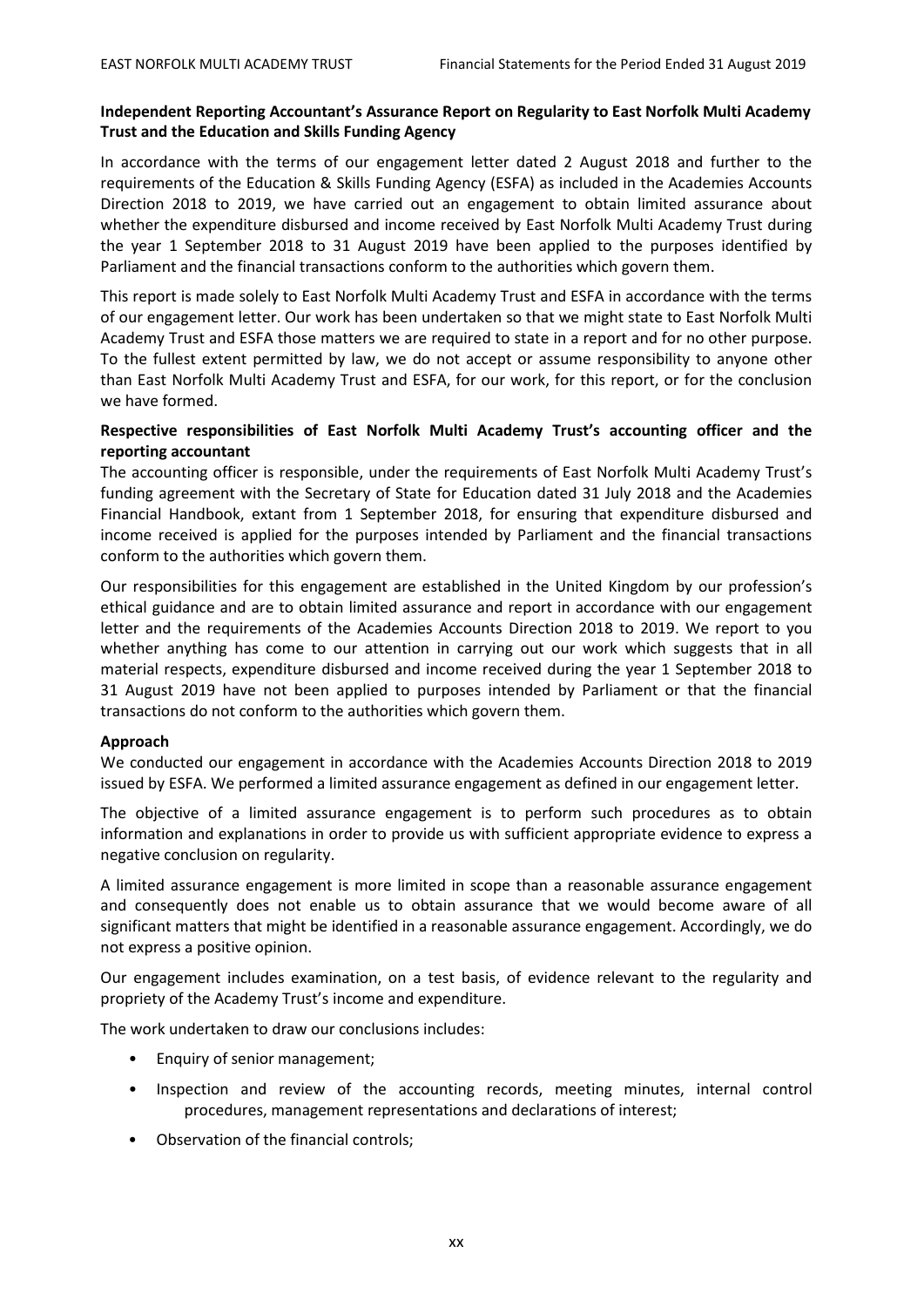- Review of the results of the Academy Trust's process of independent checking of financial controls, systems, transactions and risks; and
- Review of certain governance arrangements.

#### **Conclusion**

In the course of our work, nothing has come to our attention which suggests in all material respects the expenditure disbursed and income received during the year 1 September 2018 to 31 August 2019 has not been applied to purposes intended by Parliament and the financial transactions do not conform to the authorities which govern them.

# **MHA Larking Gowen**

**Larking Gowen LLP** Chartered Accountants Statutory Auditors Norwich

Date: 10 December 2019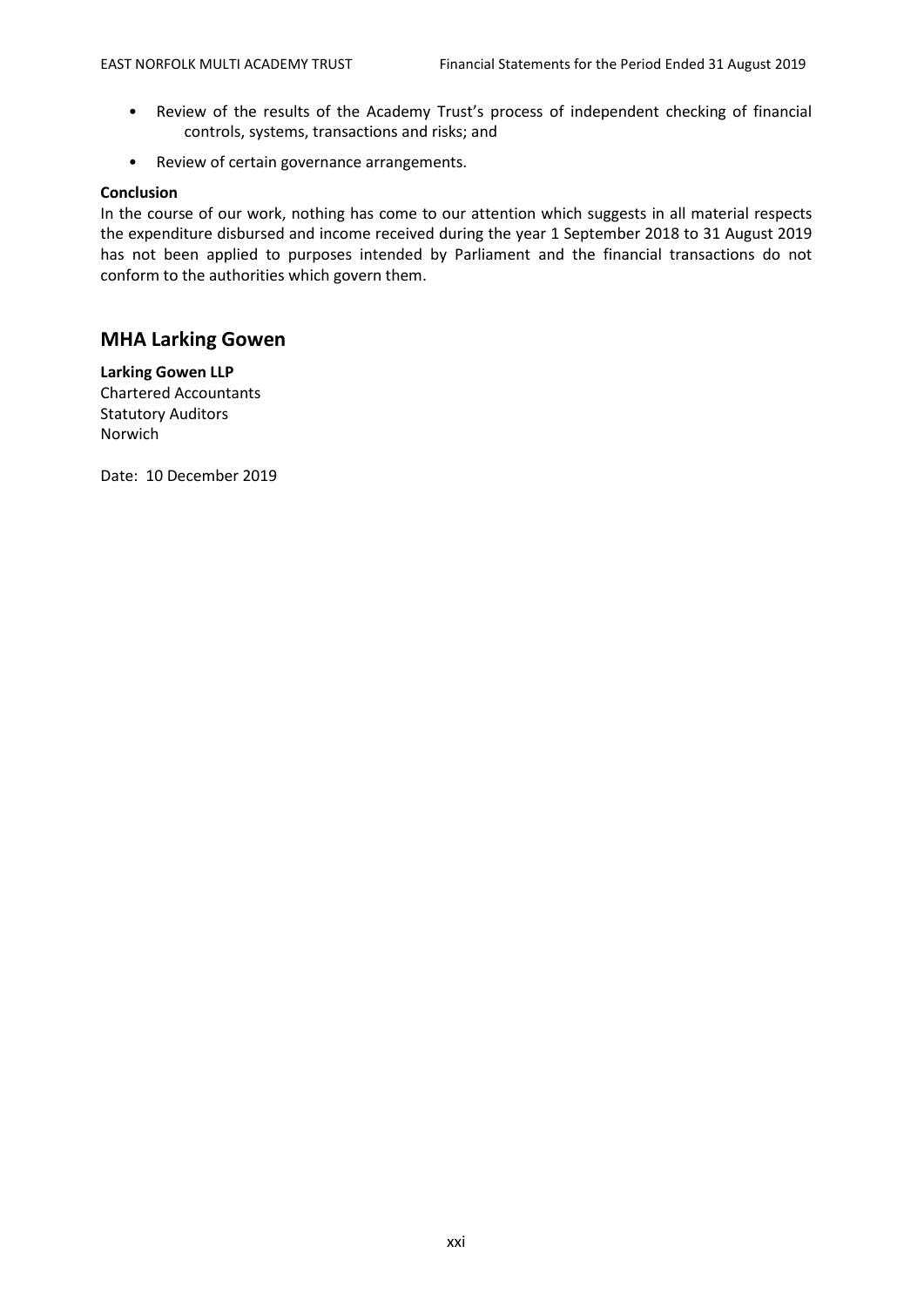# **Statement of Financial Activities (including income and expenditure account)**

|                                                                          |                |                                     |                                              |                                                         | 2018/19      | 2018         |
|--------------------------------------------------------------------------|----------------|-------------------------------------|----------------------------------------------|---------------------------------------------------------|--------------|--------------|
|                                                                          |                | <b>Unrestricted</b><br><b>Funds</b> | <b>Restricted</b><br>General<br><b>Funds</b> | <b>Restricted</b><br><b>Fixed Asset</b><br><b>Funds</b> | <b>Total</b> | <b>Total</b> |
| <b>Income and Endowments from:</b>                                       | Note           | £000                                | £000                                         | £000                                                    | £000         | £000         |
| Donations and capital grants                                             | $\overline{2}$ | $\pmb{0}$                           | $\pmb{0}$                                    | 153                                                     | 153          | $\mathbf 0$  |
| Transfer from college on conversion                                      |                | $\mathbf 0$                         | 0                                            | $\mathbf 0$                                             | 0            | 20,325       |
| <b>Charitable Activities</b>                                             |                |                                     |                                              |                                                         |              |              |
| Funding for the Academy Trust's<br>educational operations                | 3              | $\pmb{0}$                           | 7,365                                        | 0                                                       | 7,365        | 596          |
| Other trading activities                                                 | 4              | 332                                 | $\mathbf 0$                                  | $\mathbf 0$                                             | 332          | 1            |
| Investments                                                              | 5              | 5                                   | 0                                            | 0                                                       | 5            |              |
| <b>Total</b>                                                             |                | 337                                 | 7,365                                        | 153                                                     | 7,855        | 20,922       |
|                                                                          |                |                                     |                                              |                                                         |              |              |
| <b>Expenditure on</b><br>Charitable activities:                          |                |                                     |                                              |                                                         |              |              |
| Academy Trust's educational<br>Operations                                |                | 127                                 | 7,056                                        | 1,066                                                   | 8,249        | 417          |
| Other                                                                    |                | $\pmb{0}$                           | 134                                          | $\boldsymbol{0}$                                        | 134          | 12           |
| <b>Total</b>                                                             | 6              | 127                                 | 7,190                                        | 1,066                                                   | 8,383        | 429          |
| Net income / (expenditure)                                               |                | 210                                 | 175                                          | (913)                                                   | (528)        | 20,493       |
| Transfer between funds                                                   |                | $\pmb{0}$                           | (316)                                        | 316                                                     | $\pmb{0}$    | 0            |
| Net income / (expenditure) before<br>other recognised gains and losses   |                | 210                                 | (141)                                        | (597)                                                   | (528)        | 20,493       |
| Other recognised gains / (losses)                                        |                | $\pmb{0}$                           | $\pmb{0}$                                    | $\pmb{0}$                                               | $\pmb{0}$    |              |
| Actuarial (losses) / gains on defined<br>pension benefit pension schemes | 26             | $\pmb{0}$                           | (1, 478)                                     | $\pmb{0}$                                               | (1, 478)     | 12           |
| Net movement in funds                                                    |                | 210                                 | (1,619)                                      | (597)                                                   | (2,006)      | 20,505       |
| <b>Reconciliation of Funds</b>                                           |                |                                     |                                              |                                                         |              |              |
| Total funds brought forward                                              |                | 595                                 | (1, 493)                                     | 21,403                                                  | 20,505       |              |
| <b>Total funds carried forward</b>                                       |                | 805                                 | (3, 112)                                     | 20,806                                                  | 18,499       | 20,505       |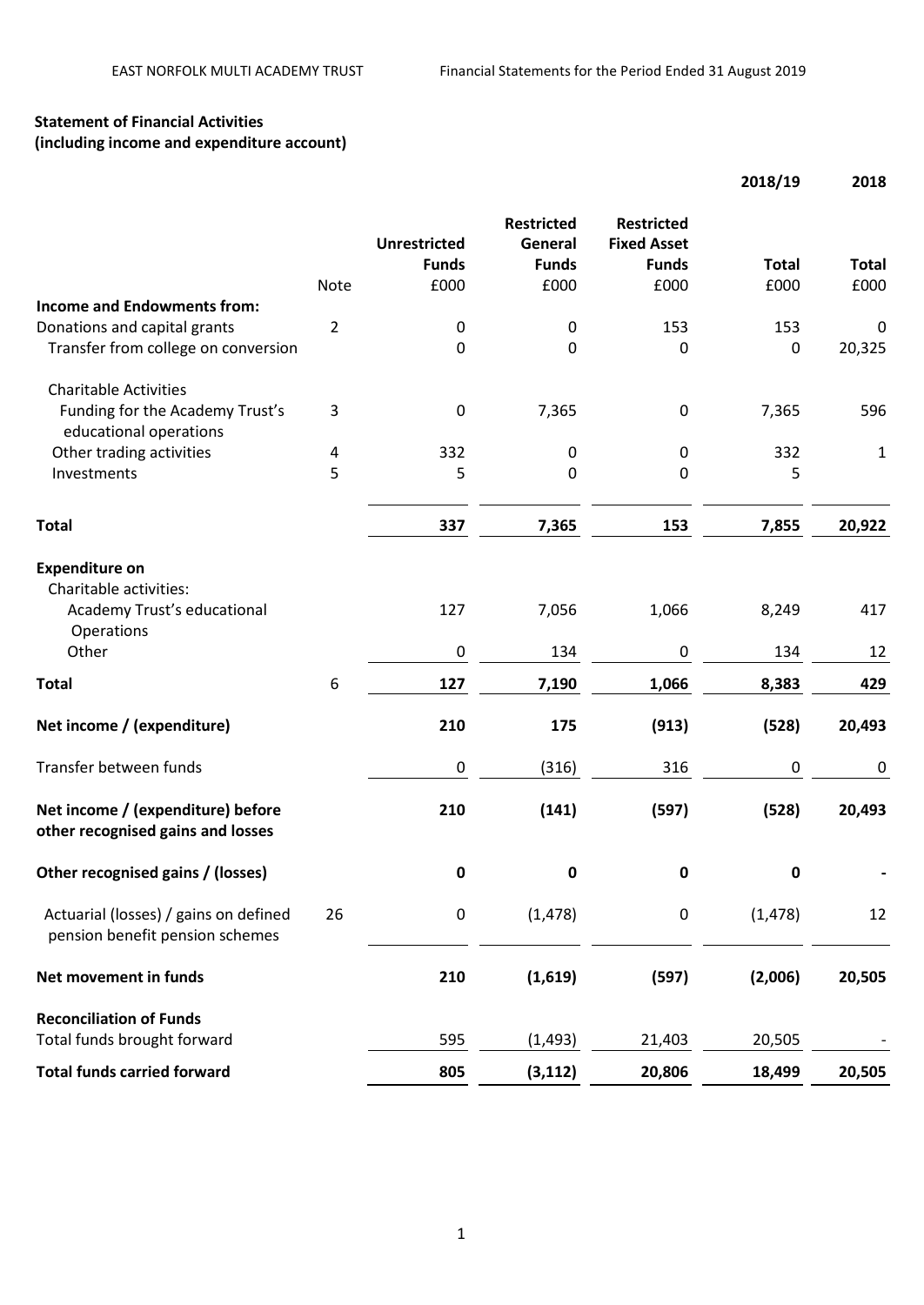# **Balance Sheet as at 31 August 2019 Company number 11200244**

|                                                              | Note     | 2019<br>£000 | 2019<br>£000 | 2018<br>£000 | 2018<br>£000 |
|--------------------------------------------------------------|----------|--------------|--------------|--------------|--------------|
| <b>Fixed Assets</b><br><b>Tangible Assets</b>                | 11       |              | 22,561       |              | 23,380       |
| <b>Current Assets</b>                                        |          |              |              |              |              |
| Stock                                                        | 12       | 4            |              | 5            |              |
| Debtors<br>Cash at bank and in hand                          | 13<br>23 | 246<br>1,318 |              | 250<br>1,335 |              |
|                                                              |          |              |              |              |              |
|                                                              |          | 1,568        |              | 1,590        |              |
| <b>Liabilities</b>                                           |          |              |              |              |              |
| Creditors: Amounts falling due within one year               | 14       | (742)        |              | (1,020)      |              |
| <b>Net Current Assets</b>                                    |          |              | 826          |              | 570          |
| <b>Total Assets Less Current Liabilities</b>                 |          |              | 23,387       |              | 23,950       |
| Creditors: Amounts falling due after more than               |          |              |              |              |              |
| one year                                                     | 15       |              | (1,471)      |              | (1, 777)     |
| Net assets excluding pension liability                       |          |              | 21,916       |              | 22,173       |
|                                                              |          |              |              |              |              |
| Defined pension scheme liability                             | 26       |              | (3, 417)     |              | (1,668)      |
| <b>Total Net Assets</b>                                      |          |              | 18,499       |              | 20,505       |
| <b>Funds of the Academy Trust</b><br><b>Restricted funds</b> |          |              |              |              |              |
| Fixed asset fund                                             | 16       | 20,806       |              | 21,403       |              |
| Restricted income fund                                       | 16       | 305          |              | 175          |              |
| Pension fund                                                 | 16       | (3, 417)     |              | (1,668)      |              |
| <b>Total restricted funds</b>                                |          |              | 17,694       |              | 19,910       |
| Unrestricted income funds                                    | 16       |              | 805          |              | 595          |
| <b>Total funds</b>                                           | 16       |              | 18,499       |              | 20,505       |

The financial statements on pages 1 to 19 were approved by the Trustees and authorised for issue on 5 December 2019 and are signed on their behalf by:

Lorna Anderson Catherine Richards<br>
Chair, Board of Trustees Principal / Accounting Officer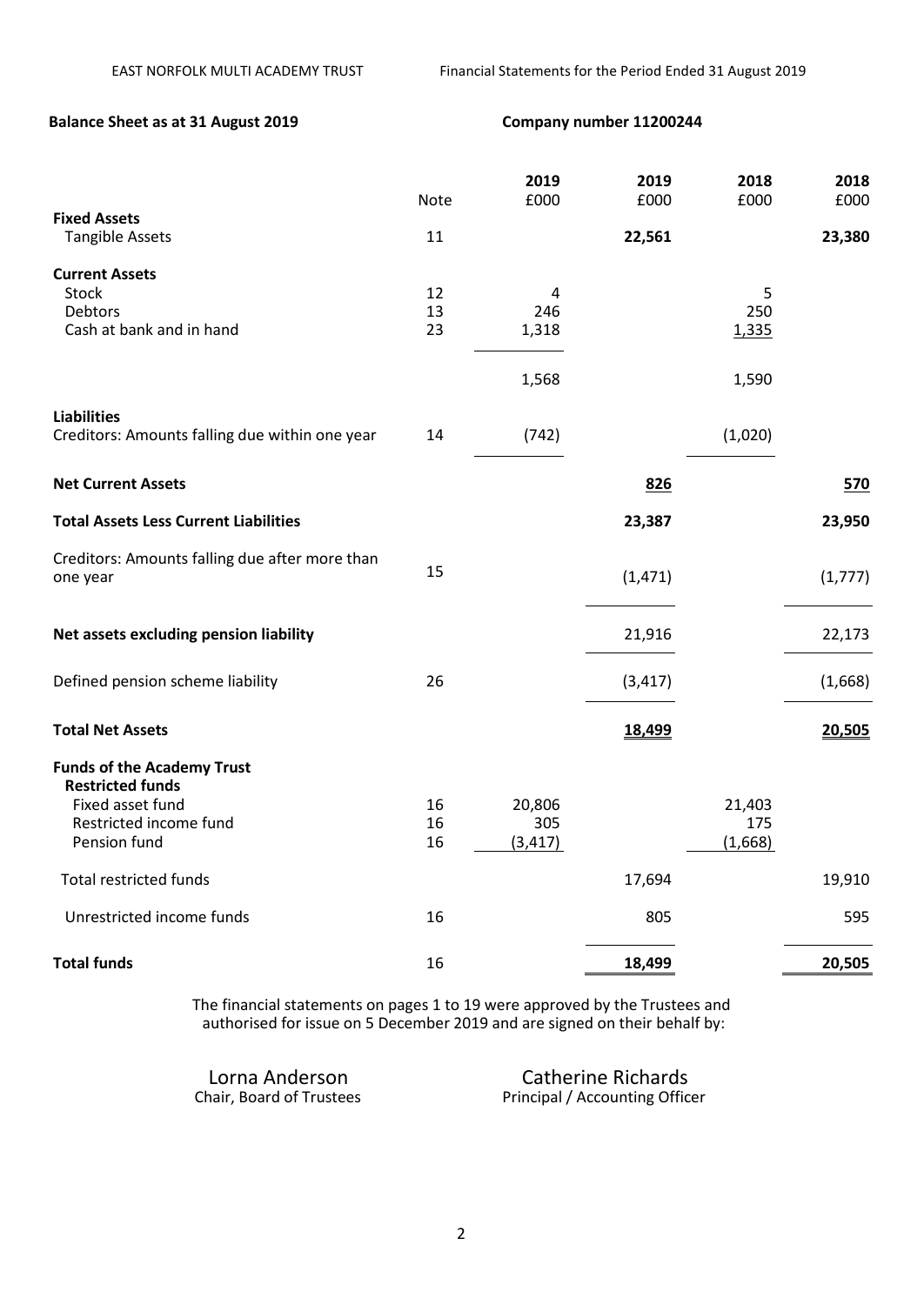# **Statement of Cash Flows for the Period Ended 31 August 2019**

|                                                                | <b>Notes</b> | 2019<br>£000 | 2018<br>£000 |
|----------------------------------------------------------------|--------------|--------------|--------------|
| Cash flows from operating activities                           |              |              |              |
| Net cash provided by (used in) operating activities            | 20           | 632          | 164          |
| Cash transferred on conversion to Academy Trust                |              |              | 1,174        |
| Cash flows from investing activities                           | 22           | (226)        | (3)          |
| Cash flows from financing activities                           | 21           | (423)        | 0            |
| Change in cash and cash equivalents in the reporting<br>period |              | (17)         | 1,335        |
| Cash and cash equivalents at beginning of the year             |              | 1,335        | 0            |
| Cash and cash equivalents at end of the year                   | 23           | 1,318        | 1,335        |

3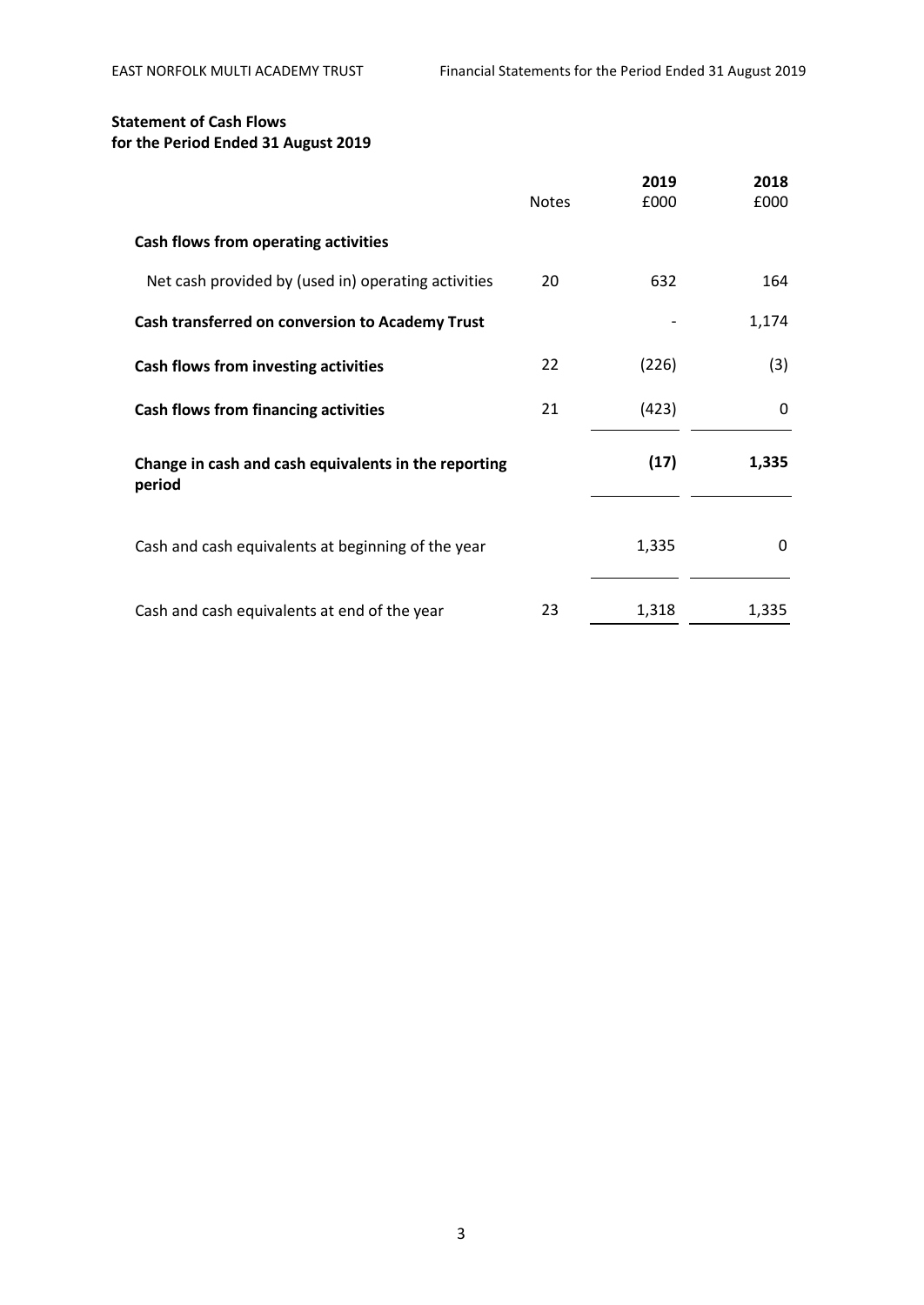#### **1. Accounting Policies**

A summary of the principal accounting policies adopted (which have been applied consistently, except where noted) judgements and key sources of estimation uncertainty, is set out below.

#### **Basis of Preparation**

The financial statements of the Academy Trust, which is a public benefit entity under FRS 102, have been prepared under the historical cost convention in accordance with the Financial Reporting Standard Applicable in the UK and Republic of Ireland (FRS 102), the Accounting and Reporting by Charities: Statement of Recommended Practice applicable to charities preparing their accounts in accordance with the Financial Reporting Standard applicable in the UK and Republic of Ireland (FRS 102) (Charities SORP (FRS 102)), the Academies Accounts Direction 2018 to 2019 issued by ESFA, the Charities Act 2011 and the Companies Act 2006.

The financial statements are presented in sterling which is also the functional currency of the Academy Trust. Monetary amounts in these financial statements are rounded to the nearest whole 1,000 except where otherwise indicated.

#### **Going Concern**

The Trustees assess whether the use of the going concern basis is appropriate i.e., whether there are any material uncertainties related to events or conditions that may cast significant doubt on the ability of the company to continue as a going concern. The Trustees make this assessment in respect of a period of at least one year from the date of authorisation for issue of the financial statements and have concluded that the Academy Trust has adequate resources to continue in operational existence for the foreseeable future and there are no material uncertainties about the Academy Trust's ability to continue as a going concern, thus they continue to adopt the going concern basis of accounting in preparing the financial statements.

#### **Income**

All incoming resources are recognised when the Academy Trust has entitlement to the funds, the receipt is probable and the amount can be measured reliably.

• **Grants**

Grants are included in the Statement of Financial Activities on a receivable basis. The balance of income received for specific purposes but not expended during the period is shown in the relevant funds on the balance sheet. Where income is received in advance of meeting any performance-related conditions there is not unconditional entitlement to the income and its recognition is deferred and included in creditors as deferred income until the performance-related conditions are met. Where entitlement occurs before income is received, the income is accrued.

General Annual Grant is recognised in full in the Statement of Financial Activities in the year for which it is receivable and any abatement in respect of the period is deducted from income and recognised as a liability.

Capital grants are recognised in full when there is an unconditional entitlement to the grant. Unspent amounts of capital grants are reflected in the balance sheet in the restricted fixed asset fund. Capital grants are recognised when there is entitlement and are not deferred over the life of the asset on which they are expended.

# **Donations**

Donations are recognised on a receivable basis (where there are no performance-related conditions) where the receipt is probable and the amount can be reliably measured.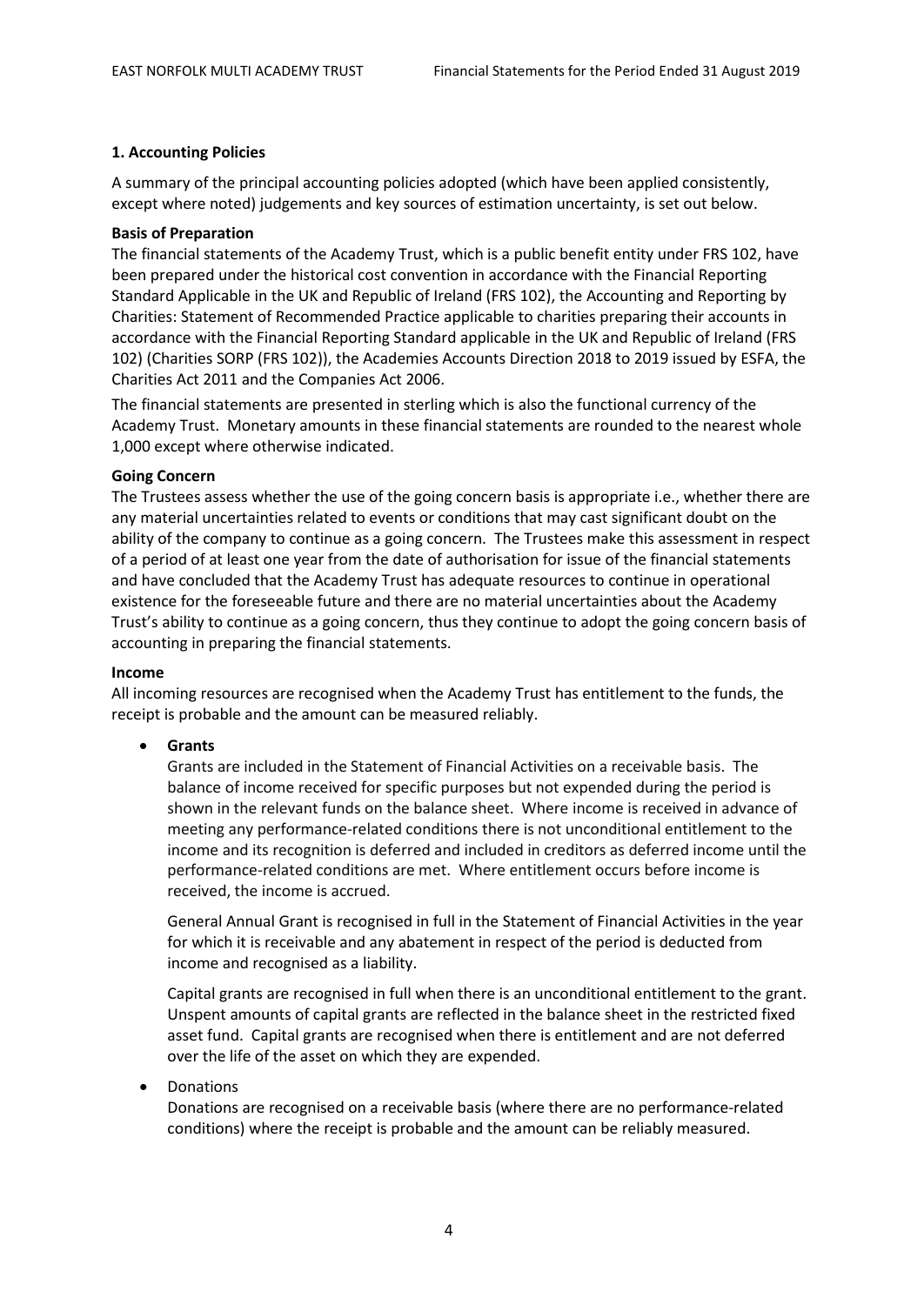• Other Income

Other income, including the hire of facilities, is recognised in the period it is receivable and to the extent the Academy Trust has provided the goods or services.

• Donated goods, facilities and services

Goods donated for resale are included at fair value, being the expected proceeds from sale less the expected costs of sale. If it is practical to assess the fair value at receipt, it is recognised in stock and 'Income from other trading activities'. Upon sale, the value of the stock is charged against 'Income from other trading activities' and the proceeds are recognised as 'Income from other trading activities'. Where it is impractical to fair value the items due to the volume of low value items they are not recognised in the financial statements until they are sold. This income is recognised within 'Income from other trading activities'.

# **Expenditure**

Expenditure is recognised once there is a legal or constructive obligation to transfer economic benefit to a third party, it is probable that a transfer of economic benefits will be required in settlement and the amount of the obligation can be measured reliably. Expenditure is classified by activity. The costs of each activity are made up of the total of direct costs and shared costs, including support costs involved in undertaking each activity. Direct costs attributable to a single activity are allocated directly to that activity. Shared costs which contribute to more than one activity and support costs which are not attributable to a single activity are apportioned between those activities on a basis consistent with the use of resources. Central staff costs are allocated on the basis of time spent, and depreciation charges allocated on the portion of the asset's use.

- Expenditure on Raising Funds This includes all expenditure incurred by the Academy Trust to raise funds for its charitable purposes and includes costs of all fundraising activities events and non-charitable trading.
- Charitable Activities These are costs incurred on the Academy Trust's educational operations, including support costs and costs relating to the governance of the Academy Trust apportioned to charitable activities.

All resources expended are inclusive of irrecoverable VAT.

# **Tangible Fixed Assets**

Assets costing £500 or more (£250 for computer equipment) are capitalised as tangible fixed assets and are carried at cost, net of depreciation and any provision for impairment.

Where tangible fixed assets have been acquired with the aid of specific grants, either from the government or from the private sector, they are included in the Balance Sheet at cost and depreciated over their expected useful economic life. Where there are specific conditions attached to the funding requiring the continued use of the asset, the related grants are credited to a restricted fixed asset fund in the Statement of Financial Activities and carried forward in the Balance Sheet. Depreciation on the relevant assets is charged directly to the restricted fixed asset fund in the Statement of Financial Activities. Where tangible fixed assets have been acquired with unrestricted funds, depreciation on such assets is charged to the unrestricted fund.

Depreciation is provided on all tangible fixed assets other than freehold land and assets under construction, at rates calculated to write off the cost of each asset on a straight-line basis over its expected useful life. Assets held by the Academy Trust are continuing to be depreciated over the useful economic lives remaining since the original date of purchase. All new assets are being deprecated as stated below:

• Buildings 50 years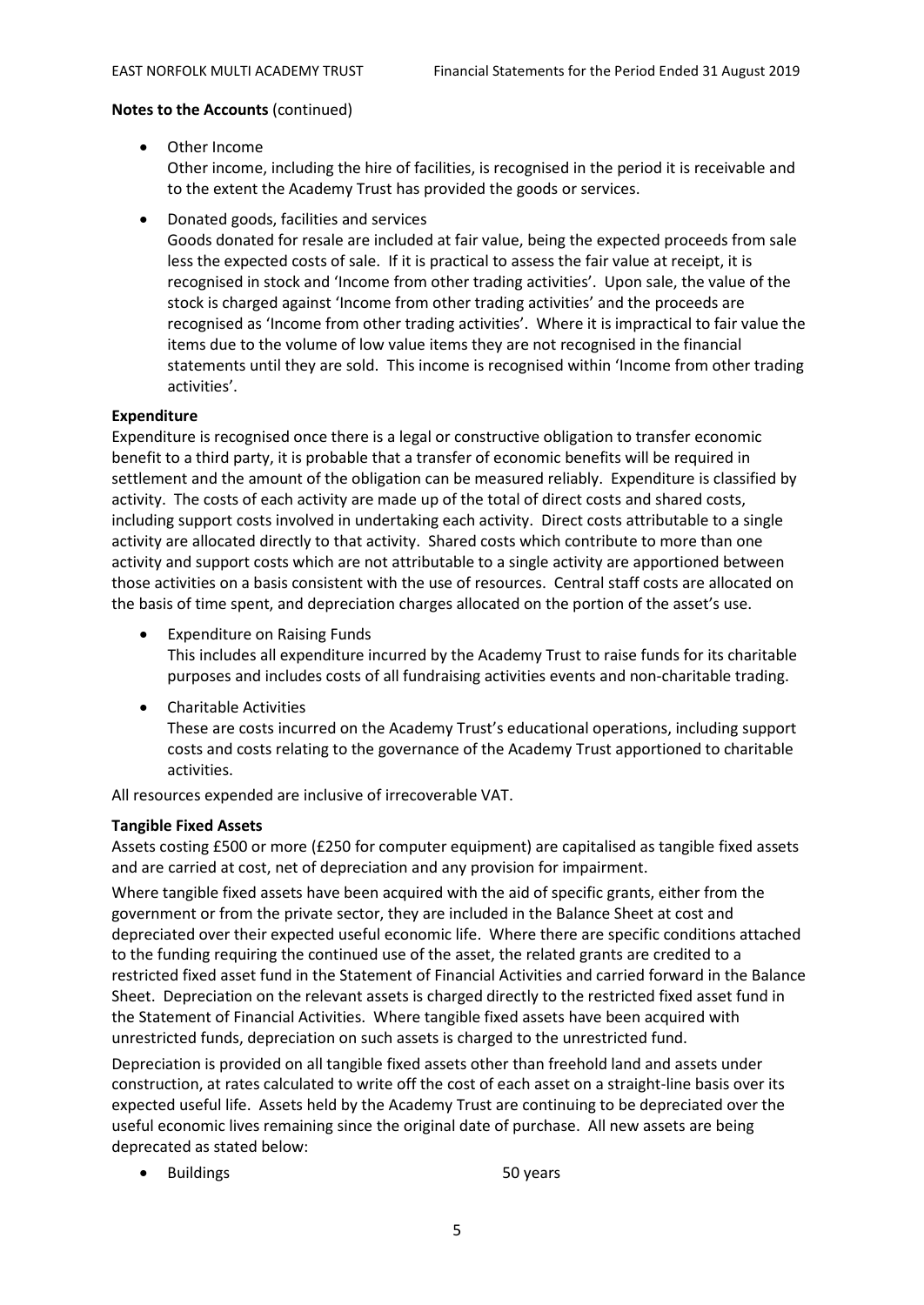| $\bullet$ | Mechanical and electrical              | 20 years |
|-----------|----------------------------------------|----------|
| $\bullet$ | Computer software                      | 3 years  |
|           | Computer equipment, excluding desktops | 5 years  |
|           | Computer equipment, desktops           | 6 years  |
|           | Other equipment                        | 5 years  |

Assets in the course of construction are included at cost. Depreciation on these assets is not charged until they are brought into use and reclassified to freehold or leasehold land and buildings.

A review for impairment of a fixed asset is carried out if events or changes in circumstances indicate that the carrying value of any fixed asset may not be recoverable. Shortfalls between the carrying value of fixed assets and their recoverable amounts are recognised as impairments. Impairment losses are recognised in the Statement of Financial Activities.

#### **Liabilities**

Liabilities are recognised when there is an obligation at the balance sheet date as a result of a past event, it is probable that a transfer of economic benefit will be required in settlement, and the amount of the settlement can be estimated reliably. Liabilities are recognised at the amount that the Academy Trust anticipates it will pay to settle the debt or the amount it has received as advanced payments for the goods or services it must provide.

#### **Provisions**

Provisions are recognised when the Academy Trust has an obligation at the reporting date as a result of a past event which it is probable will result in the transfer of economic benefits and the obligation can be estimated reliably.

Provisions are measured at the best estimate of the amounts required to settle the obligation. Where the effect of the time value of money is material, the provision is based on the present value of those amounts, discounted at the pre-tax discount rate that reflects the risks specific to the liability. The unwinding of the discount is recognised within interest payable and similar charges.

#### **Leased Assets**

Rentals under operating leases are charged on a straight-line basis over the lease term.

#### **Financial Instruments**

The Academy Trust only holds basic financial instruments as defined in FRS 102. The financial assets and financial liabilities of the Academy Trust and their measurement basis are as follows:

*Financial assets* – trade and other debtors are basic financial instruments and are debt instruments measured at amortised cost as detailed in note 13. Prepayments are not financial instruments.

*Cash at bank* – is classified as a basic financial instrument and is measured at face value.

*Financial liabilities* – trade creditors, accruals and other creditors are financial instruments, and are measured at amortised cost as detailed in notes 14 and 15. Taxation and social security are not included in the financial instruments disclosure definition. Deferred income is not deemed to be a financial liability, as the cash settlement has already taken place and there is an obligation to deliver services rather than cash or another financial instrument.

#### **Stock**

Unsold catering stocks are valued at the lower of cost or net realisable value.

# **Debtors**

Prepayments are valued at the amount prepaid net of any trade discounts due.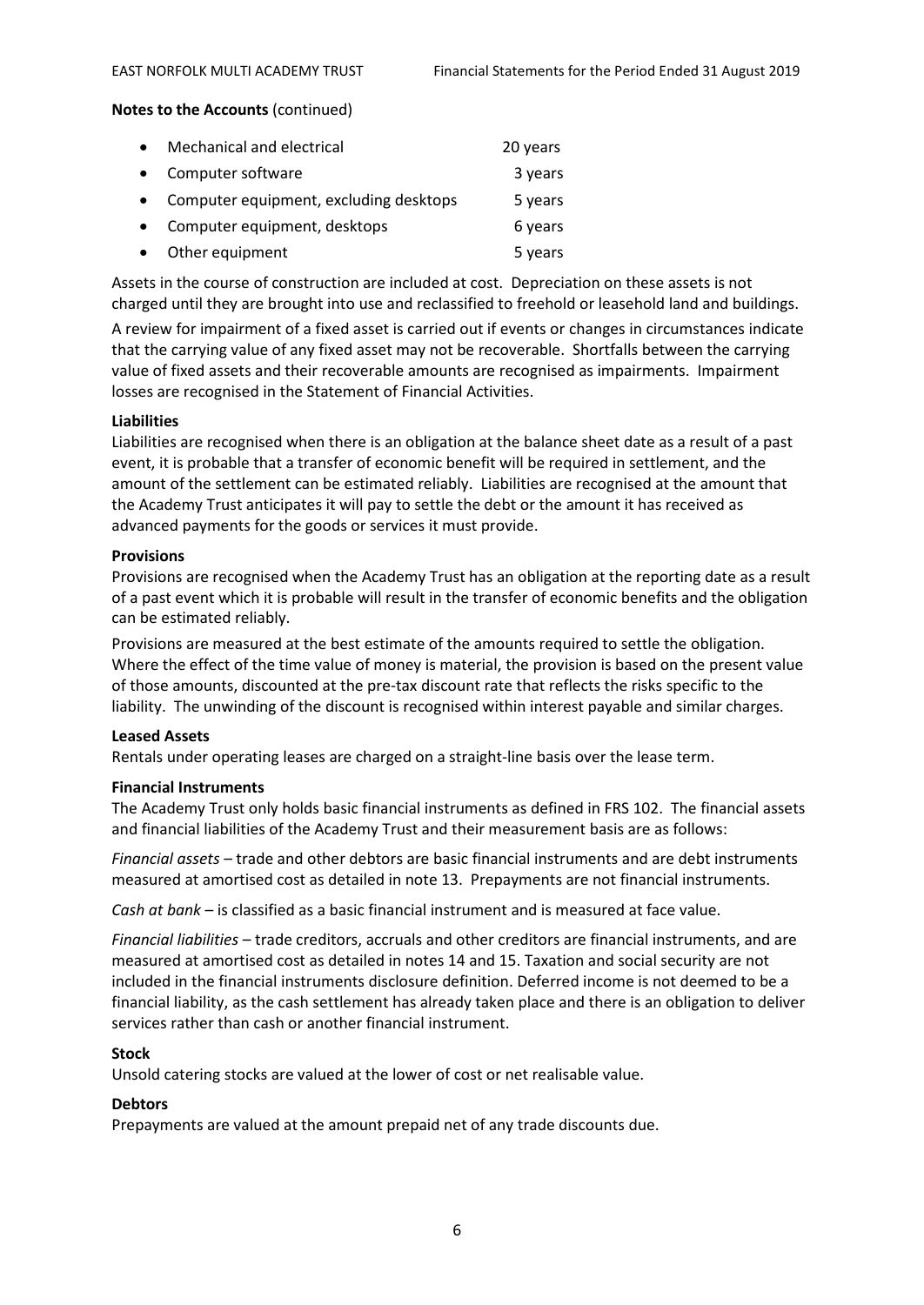#### **Taxation**

The Academy Trust is considered to pass the tests set out in Paragraph 1 Schedule 6 of the Finance Act 2010 and therefore it meets the definition of a charitable company for UK corporation tax purposes.

Accordingly, the Academy Trust is potentially exempt from taxation in respect of income or capital gains received within categories covered by part 11, chapter 3 of the Corporation Tax Act 2010 or Section 256 of the Taxation of Chargeable Gains Act 1992, to the extent that such income or gains are applied exclusively to charitable purposes.

#### **Pensions Benefits**

Retirement benefits to employees of the Academy Trust are provided by the Teachers' Pension Scheme ('TPS') and the Local Government Pension Scheme ('LGPS'). These are defined benefit schemes.

The TPS is an unfunded scheme and contributions are calculated so as to spread the cost of pensions over employees' working lives with the Academy Trust in such a way that the pension cost is a substantially level percentage of current and future pensionable payroll. The contributions are determined by the Government Actuary on the basis of quadrennial valuations using a prospective unit credit method. TPS is an unfunded multi-employer scheme with no underlying assets to assign between employers. Consequently, the TPS is treated as a defined contribution scheme for accounting purposes and the contributions recognised in the period to which they relate.

The LGPS is a funded multi-employer scheme and the assets are held separately from those of the Academy Trust in separate trustee administered funds. Pension scheme assets are measured at fair value and liabilities are measured on an actuarial basis using the projected unit credit method and discounted at a rate equivalent to the current rate of return on a high-quality corporate bond of equivalent term and currency to the liabilities. The actuarial valuations are obtained at least triennially and are updated at each balance sheet date. The amounts charged to operating surplus are the current service costs and the costs of scheme introductions, benefit changes, settlements and curtailments. They are included as part of staff costs as incurred. Net interest on the net defined benefit liability/asset is also recognised in the Statement of Financial Activities and comprises the interest cost on the defined benefit obligation and interest income on the scheme assets, calculated by multiplying the fair value of the scheme assets at the beginning of the period by the rate used to discount the benefit obligations. The difference between the interest income on the scheme assets and the actual return on the scheme assets is recognised in other recognised gains and losses.

Actuarial gains and losses are recognised immediately in other recognised gains and losses.

# **Fund Accounting**

Unrestricted income funds represent those resources which may be used towards meeting any of the charitable objects of the Academy Trust at the discretion of the trustees.

Restricted fixed asset funds are resources which are to be applied to specific capital purposes imposed by funders where the asset acquired or created is held for a specific purpose.

Restricted general funds comprise all other restricted funds received with restrictions imposed by the funder/donor and include grants from the Education and Skills Funding Agency.

# **Critical Accounting Estimates and Areas of Judgement**

Estimates and judgements are continually evaluated and are based on historical experience and other factors, including expectations of future events that are believed to be reasonable under the circumstances.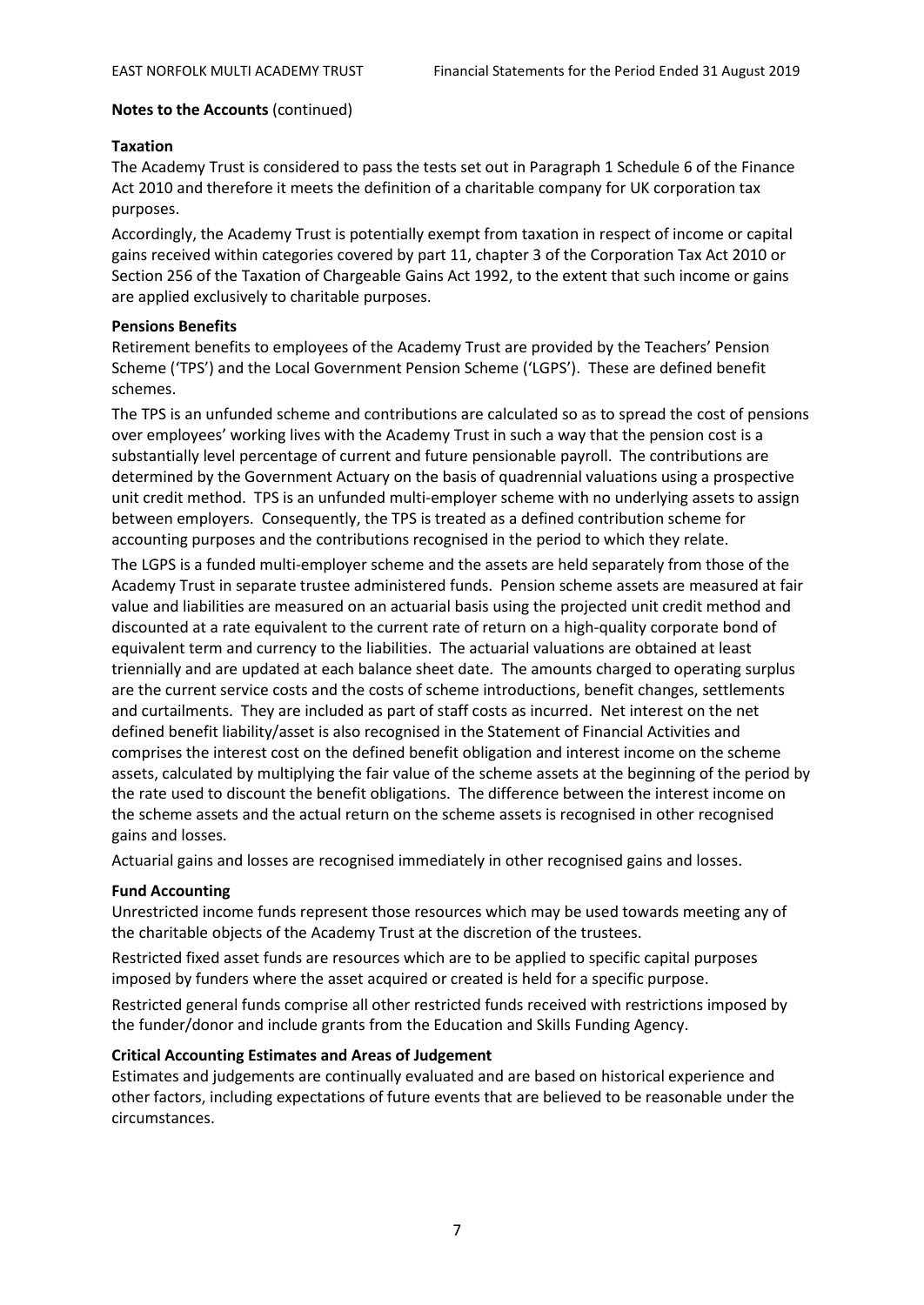#### *Critical accounting estimates and assumptions*

The Academy Trust makes estimates and assumptions concerning the future. The resulting accounting estimates and assumptions will, by definition, seldom equal the related actual results. The estimates and assumptions that have a significant risk of causing a material adjustment to the carrying amounts of assets and liabilities within the next financial year are discussed below.

The present value of the Local Government Pension Scheme defined benefit liability depends on a number of factors that are determined on an actuarial basis using a variety of assumptions. The assumptions used in determining the net cost (income) for pensions include the discount rate. Any changes in these assumptions, which are disclosed in note 26, will impact the carrying amount of the pension liability. Furthermore, a roll forward approach which projects results from the latest full actuarial valuation performed at 31 March 2016 has been used by the actuary in valuing the pensions liability at 31 August 2019. Any differences between the figures derived from the roll forward approach and a full actuarial valuation would impact on the carrying amount of the pension liability.

#### *Critical areas of judgement*

The most significant area of judgement and key assumptions are related to estimating the useful economic life of fixed assets. Depreciation is charged annually in accordance with the depreciation rates detailed above. Impairment of assets is considered annually and provided for, as required. The Trustees judgement is that the Academy Trust will continue as a going concern. In reaching this decision, they have assessed the level of cash and reserves.

#### **Agency Arrangements**

The Academy Trust acts as an agent of the ESFA for the distribution of certain funds to students. These funds are the discretionary bursary fund, free meal fund and vulnerable bursary fund. These funds are available solely for students. We also act as an agent for Family Action Grant for the distribution of funds to students. These funds are to help purchase equipment and provide other support for students. The grants and related disbursements are therefore excluded from the Statement of Financial Activities.

#### **Transfers on Conversion**

The conversion from a sixth form college to an academy trust involved the transfer of identifiable assets and liabilities and the operation of the college for £NIL consideration. The substance of the transfer is that of a gift and it has been accounted for on that basis as set out below.

The assets and liabilities transferred on conversion from the East Norfolk Sixth Form College have been valued at their fair value. The fair value has been derived based on that of equivalent items. The amounts have been recognised under the appropriate balance sheet categories with a corresponding amount recognised in Donations - transfer from college on conversion in the Statement of Financial Activities and analysed under unrestricted funds, restricted general funds and restricted fixed asset funds.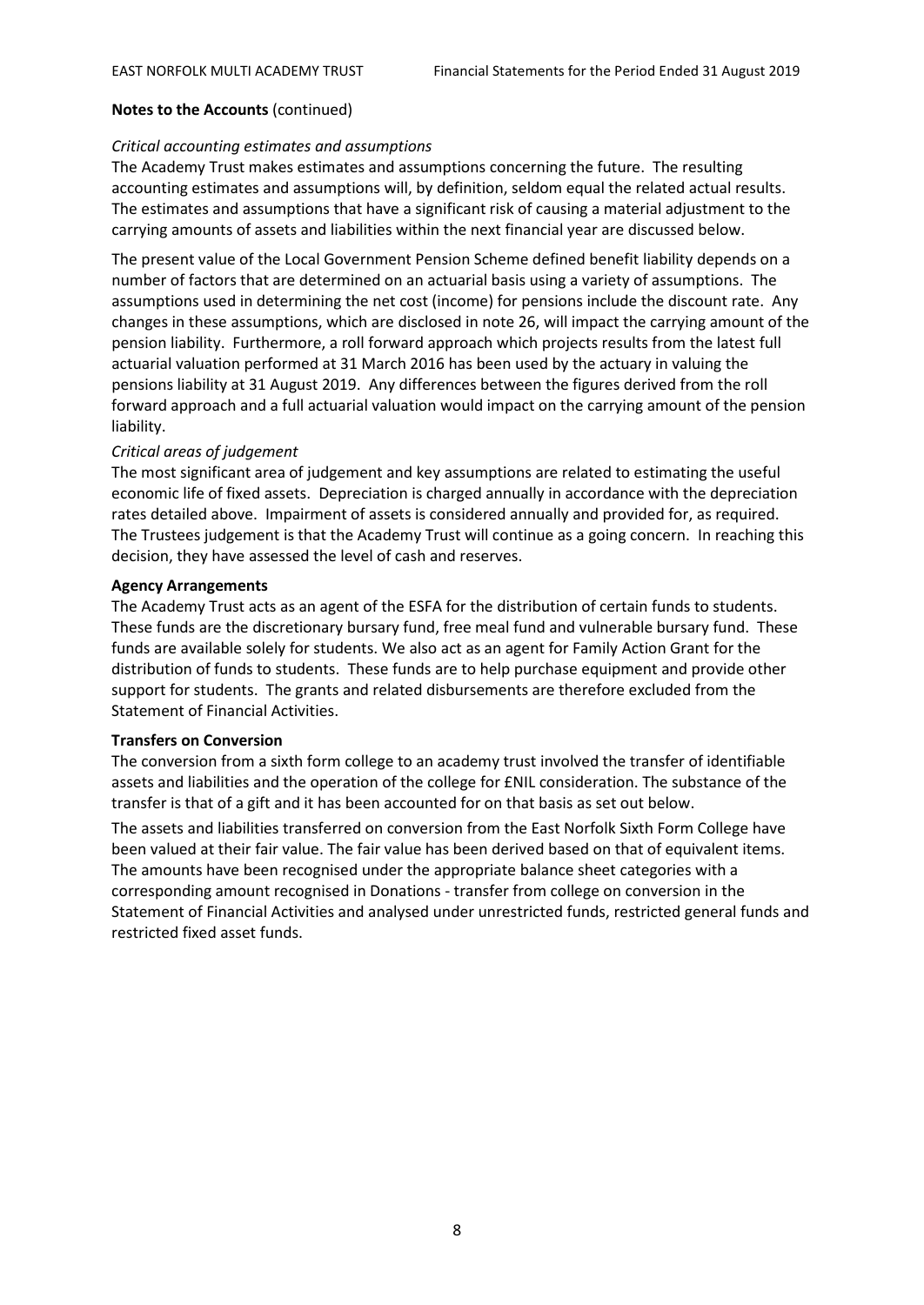# **2 Donations and Capital Grants**

|                | <b>Unrestricted</b> | <b>Restricted</b> | 2019         |      |
|----------------|---------------------|-------------------|--------------|------|
|                | <b>Funds</b>        | <b>Funds</b>      | <b>Total</b> | 2018 |
|                | £000                | £000              | £000         | £000 |
| Capital Grants | 0                   | 153               | 153          | 0    |
|                | 0                   | 153               | 153          |      |

# **3 Funding for the Academy Trust's Educational Operations**

|                                                                 | <b>Unrestricted</b><br><b>Funds</b><br>£000 | <b>Restricted</b><br><b>Funds</b><br>£000 | 2019<br><b>Total</b><br>£000 | 2018<br>£000   |
|-----------------------------------------------------------------|---------------------------------------------|-------------------------------------------|------------------------------|----------------|
| DfE / ESFA Grants                                               |                                             |                                           |                              |                |
| <b>General Annual Grant (GAG)</b>                               | 0                                           | 6,864                                     | 6,864                        | 594            |
| <b>Other DfE Group Grants</b>                                   | 0                                           | 231                                       | 231                          |                |
|                                                                 | 0                                           | 7,095                                     | 7,095                        | 594            |
| <b>Other Government Grants</b>                                  |                                             |                                           |                              |                |
| <b>Local Authority Grants</b>                                   |                                             | 218                                       | 218                          | 0              |
|                                                                 |                                             | 218                                       | 218                          | 0              |
| Other Income from the Academy Trust's<br>educational operations | 0                                           | 52                                        | 52                           | $\overline{2}$ |
|                                                                 | 0                                           | 7,365                                     | 7,365                        | 596            |

# **4 Other Trading Activities**

|                                          | <b>Unrestricted</b> | <b>Restricted</b> | 2019 |              |              |      |
|------------------------------------------|---------------------|-------------------|------|--------------|--------------|------|
|                                          | <b>Funds</b>        |                   |      | <b>Funds</b> | <b>Total</b> | 2018 |
|                                          | £000                | £000              | £000 | £000         |              |      |
| Hire of facilities                       | 3                   | 0                 | 3    | $\mathbf{0}$ |              |      |
| Income from other charitable activities  | 65                  | 0                 | 65   | 0            |              |      |
| Income from ancillary trading activities | 264                 | 0                 | 264  |              |              |      |
|                                          | 332                 |                   | 332  |              |              |      |

#### **5 Investment Income**

|                     | <b>Unrestricted</b> | <b>Restricted</b> | 2019         |      |
|---------------------|---------------------|-------------------|--------------|------|
|                     | <b>Funds</b>        | <b>Funds</b>      | <b>Total</b> | 2018 |
|                     | £000                | £000              | £000         | £000 |
| Short term deposits |                     |                   | 5.           | 0    |
|                     |                     |                   |              | 0    |

# **6 Expenditure**

|                                               | <b>Staff</b>  |                         |                      | 2019                 |              |
|-----------------------------------------------|---------------|-------------------------|----------------------|----------------------|--------------|
|                                               | Costs<br>£000 | <b>Premises</b><br>£000 | <b>Other</b><br>£000 | <b>Total</b><br>£000 | 2018<br>£000 |
| <b>Academy Trust's Educational Operations</b> |               |                         |                      |                      |              |
| Direct Costs                                  | 5,663         | 0                       |                      | 5,663                | 238          |
| <b>Allocated Support Costs</b>                | 0             | 396                     | 2.324                | 2.720                | 191          |
|                                               | 5,663         | 396                     | 2.324                | 8,383                | 429          |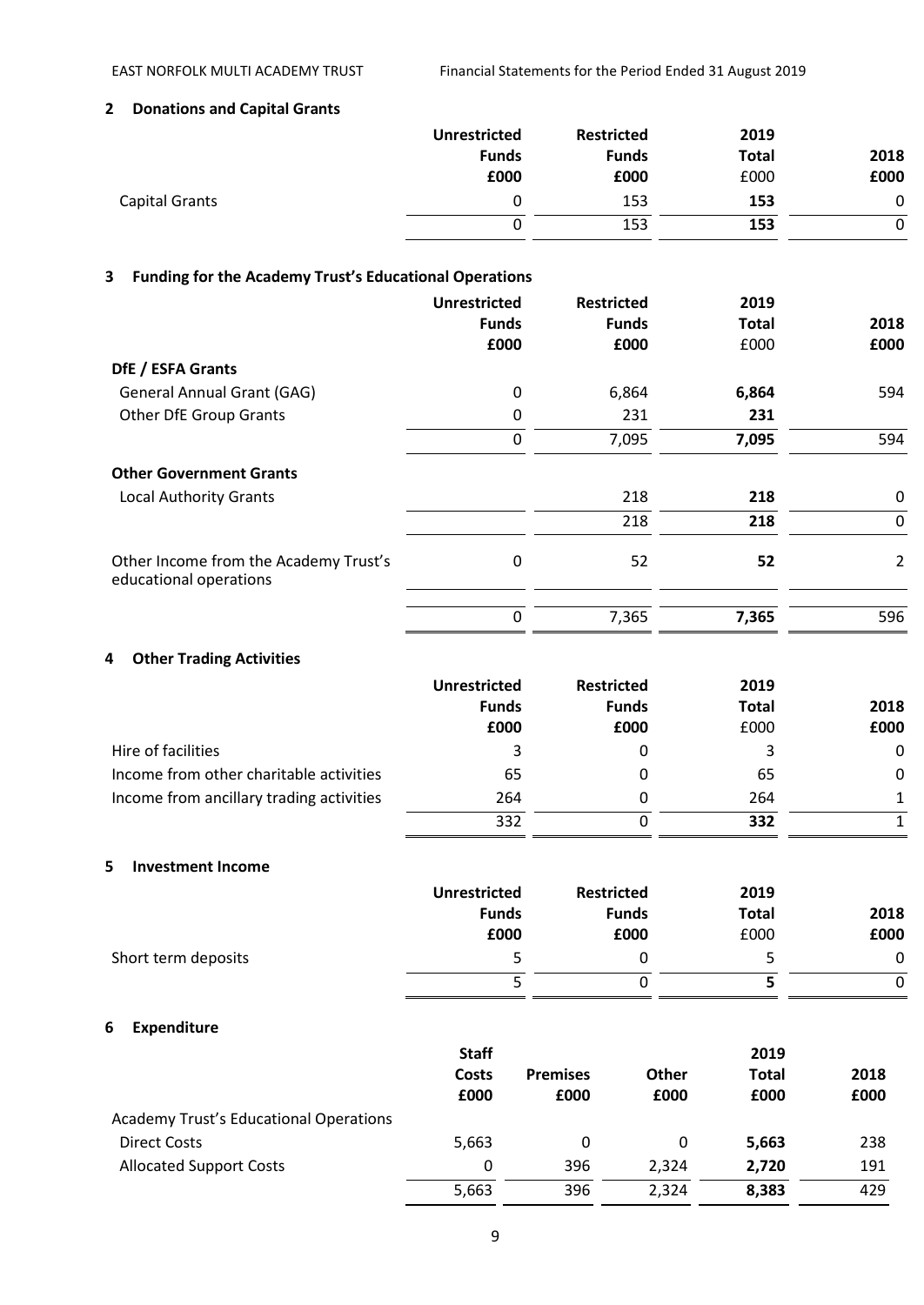Net income / (expenditure) for the period includes:

|                              | 2019<br>£000 | 2018<br>£000 |
|------------------------------|--------------|--------------|
| Operating lease rentals      | 21           | 5            |
| Depreciation                 | 1,050        | 87           |
| Fees payable to auditor for: |              |              |
| Audit                        | 8            | 6            |
| <b>Other Services</b>        | 1            | $\mathbf{1}$ |
|                              | 1,080        | 99           |

# **7 Analysis of Support Costs**

|                            | <b>Educational</b> |       |      |
|----------------------------|--------------------|-------|------|
|                            | operations         | 2019  | 2018 |
|                            | £000               | £000  | £000 |
| Depreciation               | 1,050              | 1,050 | 87   |
| Premises costs             | 396                | 396   | 40   |
| Other support costs        | 1,140              | 1,140 | 52   |
| Interest expense           | 134                | 134   | 12   |
| <b>Total Support Costs</b> | 2,720              | 2,720 | 191  |

#### **8 Staff**

# **a. Staff Costs**

| Staff costs for the above persons   | 2019<br>£000 | 2018<br>£000 |
|-------------------------------------|--------------|--------------|
| <b>Wages and Salaries</b>           | 4,366        | 170          |
| <b>Social Security Costs</b>        | 398          | 4            |
| <b>Pension Costs</b>                | 898          | 50           |
|                                     | 5,662        | 224          |
| Staff restructuring costs           | 1            | 14           |
|                                     | 5,663        | 238          |
| Staff restructuring costs comprise: |              |              |
| Severance payments                  | 1            | 14           |
|                                     |              | 14           |

# **b. Non-statutory / non-contractual staff severance payments**

Included in staff restructuring costs is a non-statutory / non-contractual severance payment of £500 (2018: £14,000).

### **c. Staff numbers**

The average monthly number of persons employed by the Academy Trust during the period was as follows:

|                            | 2019   | 2018   |
|----------------------------|--------|--------|
|                            | Number | Number |
| Teachers                   | 70     | 70     |
| Administration and support | 96     | 99     |
| Management                 | 8      | 8      |
|                            | 174    | 177    |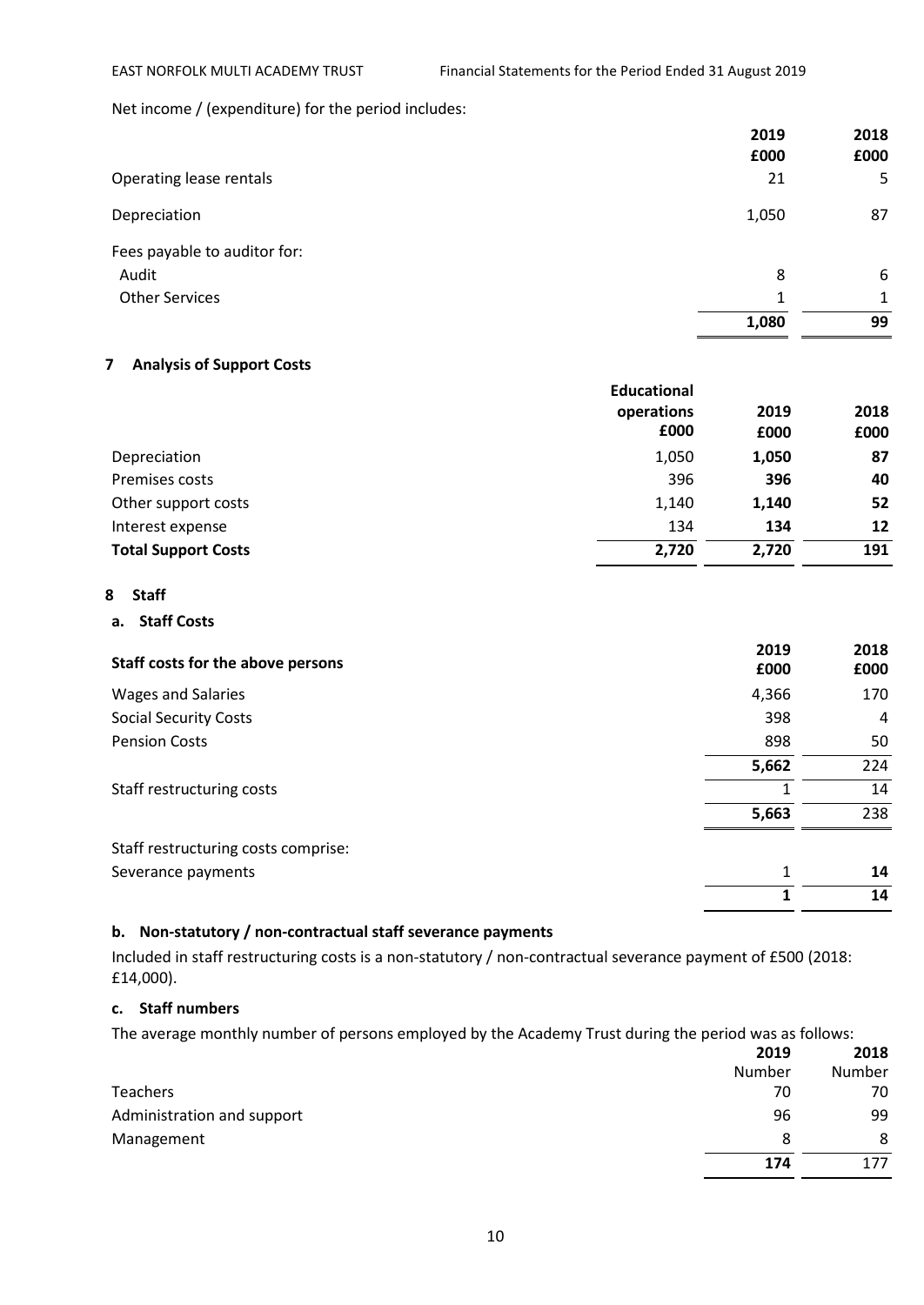# **d. Higher paid staff**

The number of employees whose employee benefits (excluding employer pension costs) exceeded £60,000 was:

|                     | 2018-19 | 2018 |
|---------------------|---------|------|
| £ 60,001 - £ 70,000 |         |      |
| £70,001 - £80,000   |         |      |
| £100,001 - £110,000 |         |      |

NB The comparative figures for 2018 are based on annualised earnings.

#### **e. Key management personnel**

The key management personnel of the Academy Trust comprise the Trustees and the senior management team as listed on page i. The total amount of employee benefits (including employer pension contributions and employer national insurance contributions) received by key management personnel for their services to the Academy Trust was £633,000. (2018: The annualised figure was £622,705.)

# **9 Related Party Transactions – Trustees' remuneration and expenses**

One or more Trustees has been paid remuneration or has received other benefits from employment with the Academy Trust. The Principal and other staff Trustees only receive remuneration in respect of services they provide undertaking the roles of Principal and staff members under their contracts of employment.

The annual value of Trustees' remuneration and other benefits was as follows:

| C Richards (Principal and Trustee):                       |                     |                                         |
|-----------------------------------------------------------|---------------------|-----------------------------------------|
| Remuneration:                                             | £100.001 - £110.000 | (2018: annualised: £100,001 - £110,000) |
| Employer's pension contributions: $\pm$ 15,001 - £ 20,000 |                     | (2018: annualised: £ 15,001 - £ 20,000) |

During the period ended 31 August 2019, travel and subsistence expenses totalling £3,000 were reimbursed or paid directly to 1 Trustee. (2018 £0)

# **10 Trustees and officers' insurance**

In accordance with normal commercial practice, the Academy Trust has purchased insurance to protect Trustees and officers from claims arising from negligent acts, errors or omissions occurring whilst on Academy Trust business. The insurance provides cover up to £5,000,000 on any one claim and the cost for the period ended 31 August 2019 was £3,000. (2018: £140) The cost of this insurance is included in the total insurance cost.

# **11 Tangible Fixed Assets**

| Land and<br><b>Buildings</b><br>£000 | <b>Furniture</b><br>and Fixtures<br>£000 | <b>Plant and</b><br><b>Equipment</b><br>£000 | Assets under<br>Construction<br>£000 | <b>Total</b><br>£000 |
|--------------------------------------|------------------------------------------|----------------------------------------------|--------------------------------------|----------------------|
|                                      |                                          |                                              |                                      |                      |
| 22,847                               | 9                                        | 607                                          | 4                                    | 23,467               |
| 49                                   | $\mathbf 0$                              | 172                                          | 10                                   | 231                  |
| 22,896                               | 9                                        | 779                                          | 14                                   | 23,698               |
|                                      |                                          |                                              |                                      |                      |
| 68                                   | $\mathbf{1}$                             | 18                                           | 0                                    | 87                   |
| 819                                  | 5                                        | 226                                          | 0                                    | 1,050                |
| 887                                  | 6                                        | 244                                          | 0                                    | 1,137                |
|                                      |                                          |                                              |                                      |                      |
| 22,779                               | 8                                        | 589                                          | 4                                    | 23,380               |
| 22,009                               | 3                                        | 535                                          | 14                                   | 22,561               |
|                                      |                                          |                                              | Freehold                             |                      |

Included in land and buildings is land at valuation of £2,429,000 (2018: £2,429,000) which is not depreciated.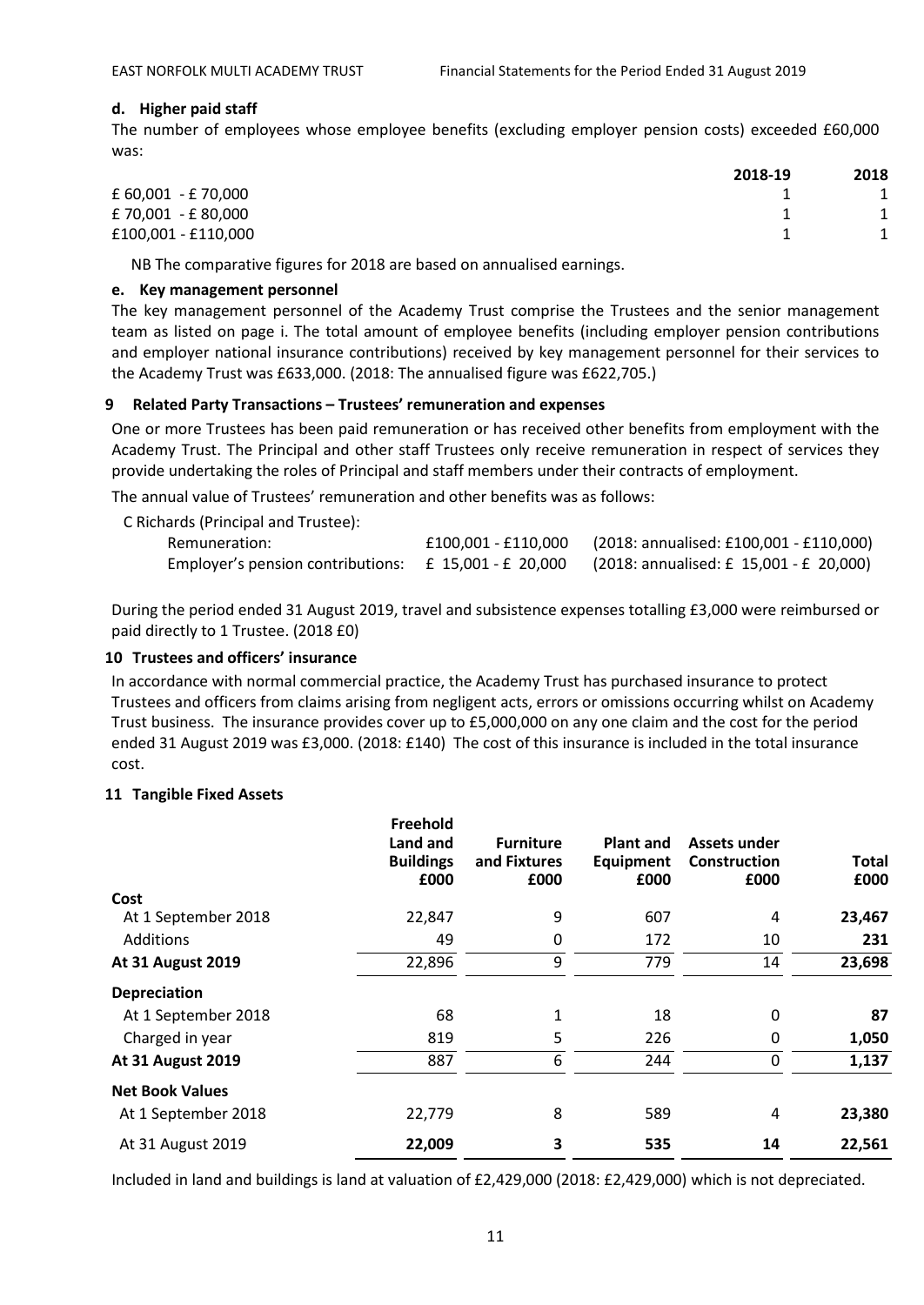| 12 Stock                                          |                         |                |
|---------------------------------------------------|-------------------------|----------------|
|                                                   | 2019                    | 2018           |
|                                                   | £000                    | £000           |
| Catering                                          | 4                       | 5              |
|                                                   | $\overline{\mathbf{4}}$ | $\overline{5}$ |
| 13 Debtors                                        |                         |                |
|                                                   | 2019                    | 2018           |
|                                                   | £000                    | £000           |
| Trade debtors                                     | 13                      | 40             |
| VAT recoverable                                   | 103                     | 10             |
| Prepayments and accrued income                    | 130                     | 200            |
|                                                   | 246                     | 250            |
| 14 Creditors: Amounts Falling Due Within One Year |                         |                |
|                                                   | 2019                    | 2018           |
|                                                   | £000                    | £000           |
| <b>Trade creditors</b>                            | 64                      | 166            |
| Other taxation and social security                | 98                      | 93             |
| <b>Bank loans</b>                                 | 300                     | 283            |
| Other creditors - holiday pay accrual             | 8                       | 17             |
| Accruals and deferred income                      | 272                     | 461            |
|                                                   | 742                     | 1,020          |
|                                                   | 2019                    | 2018           |
|                                                   | £000                    | £000           |
| Deferred income at 1 September 2018               | 33                      | 0              |
| Transfer on conversion                            |                         | 33             |
| Released from previous years                      | (17)                    | $\mathbf 0$    |
| Resources deferred in the year                    | 39                      | 0              |
| Deferred income at 31 August 2019                 | 55                      | 33             |

At the balance sheet date, the Academy Trust was holding funds provided by the ESFA (£40k) and the local authority (£15k) that were subject to clawback.

# **15 Creditors: Amounts Falling Due After More Than One Year**

|            | 2019  | 2018  |
|------------|-------|-------|
|            | £000  | £000  |
| Bank loans | 1,471 | 1,777 |
|            | 1,471 | 1,777 |
|            |       |       |

With the approval of the Secretary of State for Education, the Academy Trust was able to assume the loans of East Norfolk Sixth Form College on its dissolution. The College entered into three loan agreements to facilitate the development of the site for the benefit of the students. The details of these loans are as follows:

The College took out a 20-year loan for £2,239,000 with Lloyds TSB Bank on 1 October 2004 to help finance a building project to add a new teaching block and sports hall. The loan is paid quarterly and the interest rate has been fixed at 6.18301%. The loan is secured on the College land and buildings. The value of the loan at 1 August 2019 was £871,000. (2018: £1,008,000)

The College took out a 19-year loan for £528,000 with Lloyds TSB Bank on 19 March 2008 to help finance a building project to add a new teaching block. The loan is paid quarterly and the interest rate is variable at Base Rate + 1.50%. The loan is secured on the College land and buildings. The value of the loan at 1 August 2019 was £189,000. (2018: £218,000)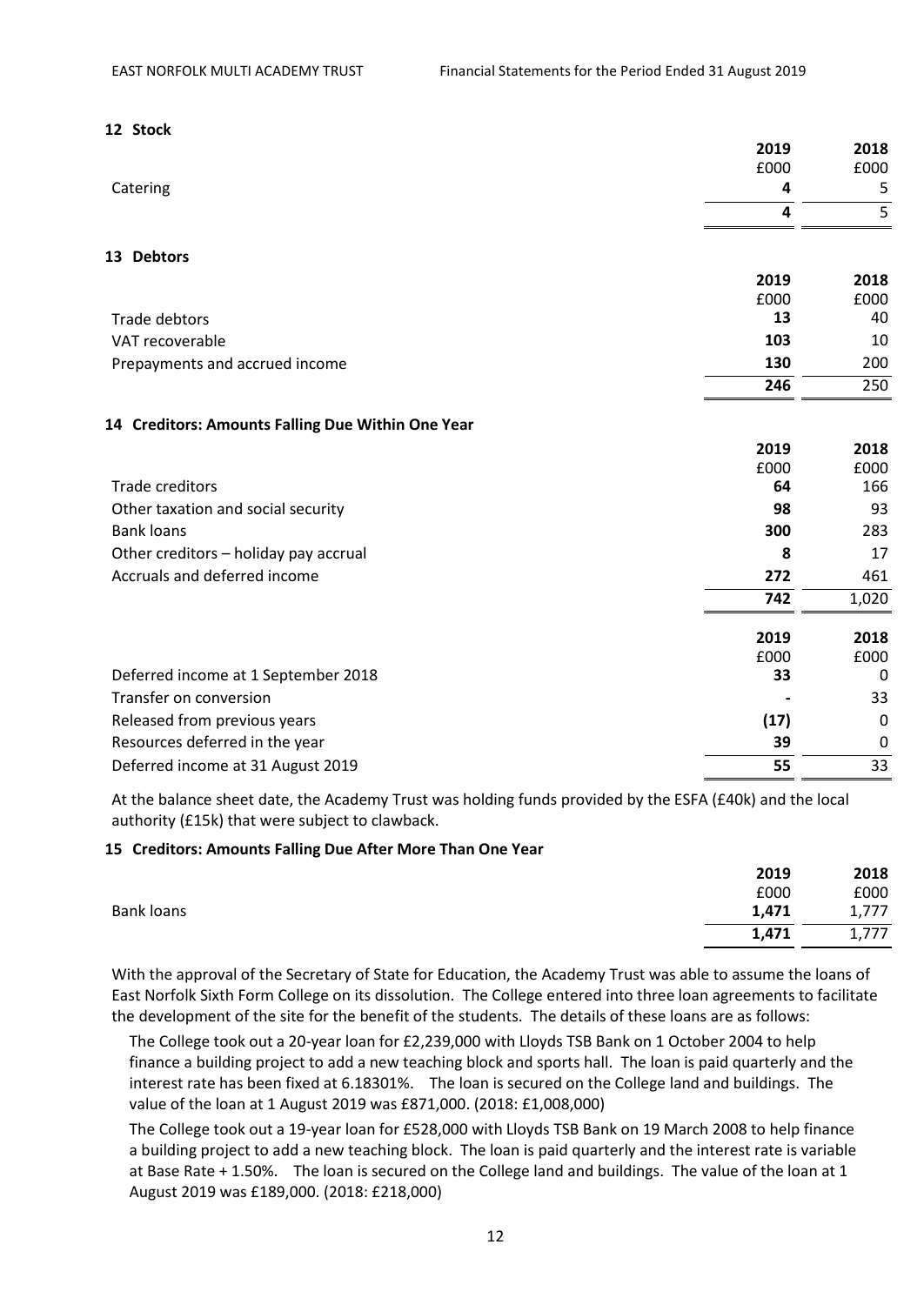The College took out a loan for £1,500,000 with Lloyds TSB Bank on 1 October 2012 to help finance the building project to add a new teaching block and canteen. The loan has two components: (1) £625,000 at a fixed interest rate of 3.855% over a period of 10 years and (2) £875,000 on a variable rate basis of 1.5% above the 3-month LIBOR rate over a period of 15 years. Payments are made quarterly. The loan is secured on the College land and buildings. The value of this loan at 1 August 2019 was £711,000. (2018: £834,000)

The loans are repayable as follows:

|                            | 2019  | 2018  |
|----------------------------|-------|-------|
|                            | £000  | £000  |
| In one year or less        | 300   | 283   |
| Between one and two years  | 313   | 294   |
| Between two and five years | 884   | 903   |
| In five years or more      | 274   | 580   |
|                            | 1.771 | 2,060 |

#### **16 Funds**

|                                   | <b>Balance at 1</b><br>September<br>2018<br>£000 | <b>Income</b><br>£000 | <b>Expenditure</b><br>£000 | <b>Transfers</b><br>£000 | Gains,<br>losses<br>£000 | <b>Balance at</b><br>31 August<br>2019<br>£000 |
|-----------------------------------|--------------------------------------------------|-----------------------|----------------------------|--------------------------|--------------------------|------------------------------------------------|
| Restricted general grants         |                                                  |                       |                            |                          |                          |                                                |
| <b>General Annual Grant (GAG)</b> | 132                                              | 6,864                 | (6, 417)                   | (316)                    | 0                        | 263                                            |
| Other grants                      | 41                                               | 0                     | (14)                       | 0                        | 0                        | 27                                             |
| Other grants                      | 2                                                | 501                   | (488)                      | $\mathbf{0}$             | 0                        | 15                                             |
| Pension reserve                   | (1,668)                                          | 0                     | (271)                      | 0                        | (1, 478)                 | (3, 417)                                       |
|                                   | (1, 493)                                         | 7,365                 | (7, 190)                   | (316)                    | (1, 478)                 | (3, 112)                                       |
| Restricted fixed asset funds      |                                                  |                       |                            |                          |                          |                                                |
| Tangible fixed assets             | 23,318                                           | 0                     | (1,012)                    | 0                        | 0                        | 22,306                                         |
| DfE group capital grants          | 83                                               | 151                   | (23)                       | $\Omega$                 | 0                        | 211                                            |
| Capital expenditure from          |                                                  |                       |                            |                          |                          |                                                |
| GAG                               | 62                                               | 0                     | (31)                       | 27                       | 0                        | 58                                             |
| Other grants                      | $\Omega$                                         | $\overline{2}$        | 0                          | $\Omega$                 | 0                        | $\overline{2}$                                 |
| Loan for capital expenditure      | (2,060)                                          | 0                     | 0                          | 289                      | 0                        | (1,771)                                        |
|                                   | 21,403                                           | 153                   | (1,066)                    | 316                      | $\mathbf 0$              | 20,806                                         |
| <b>Total restricted funds</b>     | 19,910                                           | 7,518                 | (8, 256)                   | 0                        | (1, 478)                 | 17,694                                         |
| <b>Total unrestricted funds</b>   | 595                                              | 337                   | (127)                      | 0                        | 0                        | 805                                            |
| <b>Total funds</b>                | 20,505                                           | 7,855                 | (8, 383)                   | $\mathbf 0$              | (1, 478)                 | 18,499                                         |

The General Annual Grant (GAG) represents core funding for the educational activities of the Academy that has been provided to the Academy Trust via the Education and Skills Funding Agency by the Department of Education. The GAG fund has been set up because the GAG must be used for the normal running costs of the academy. Under the funding agreement with the Secretary of State, the Academy Trust was not subject to a limit on the amount of GAG it could carry forward at 31 August 2019.

The restricted other grants relate to the Academy Trust's development and operational activities.

The pension reserve identifies the pension deficit on the local government pension scheme.

The restricted fixed assets fund recognised the tangible fixed assets gifted to the trust upon conversion by the college. Depreciation charged on those tangible assets is allocated to the fund as are long-term maintenance costs. The transfer to the restricted fixed asset funds represents capital works funded from GAG funding and repayment of loans relating to property.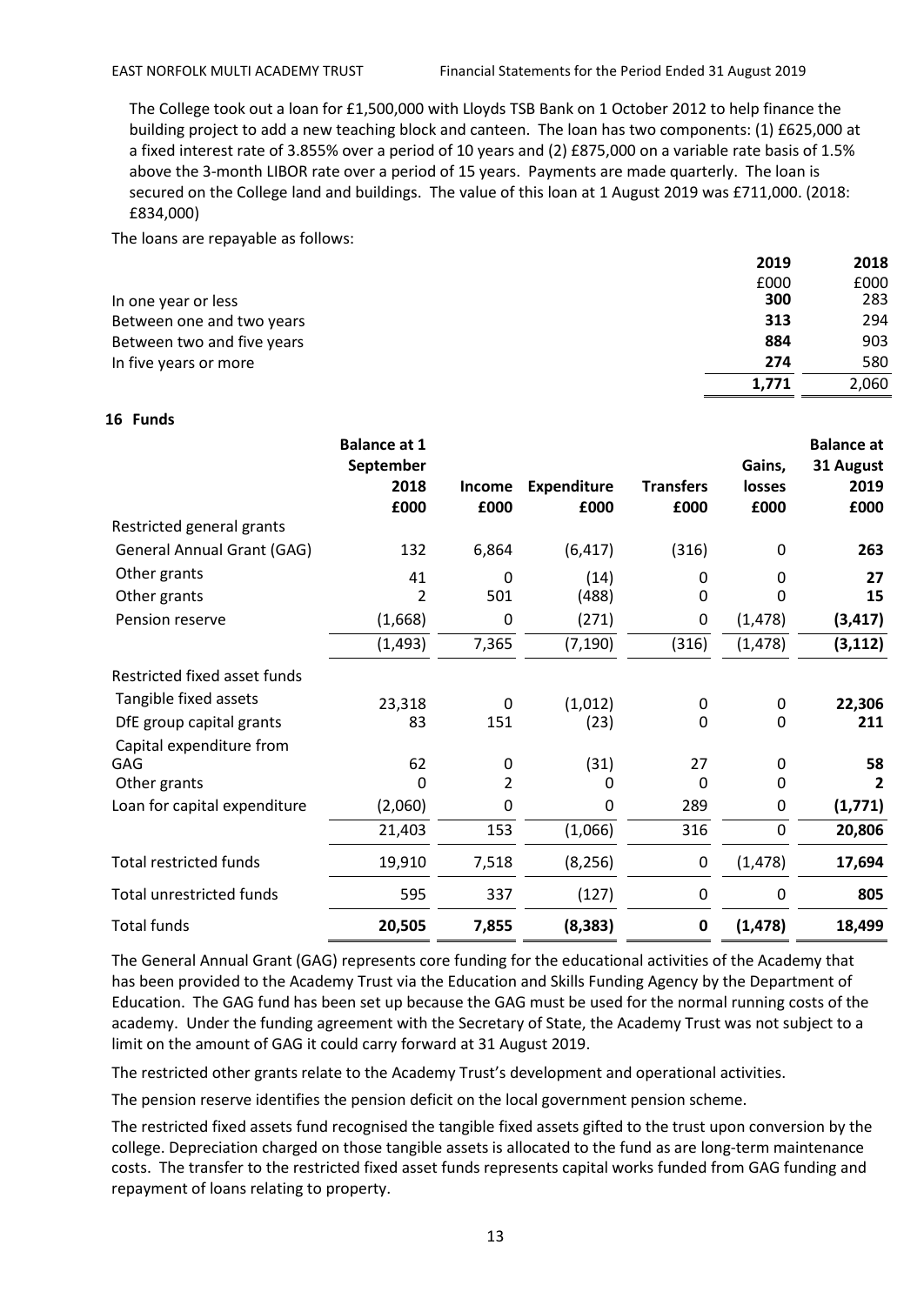|                                                                               | <b>Balance</b> at<br>12 February<br>2018<br>£000 | <b>Income</b><br>£000 | <b>Expenditure</b><br>£000 | <b>Transfers</b><br>£000 | Gains,<br>losses<br>£000 | <b>Balance</b> at<br>31 August<br>2018<br>£000 |
|-------------------------------------------------------------------------------|--------------------------------------------------|-----------------------|----------------------------|--------------------------|--------------------------|------------------------------------------------|
| Restricted general grants                                                     |                                                  |                       |                            |                          |                          |                                                |
| <b>General Annual Grant (GAG)</b>                                             | 0                                                | 594                   | (313)                      | (149)                    | 0                        | 132                                            |
| Transfer on conversion -<br>Other grants                                      | 0                                                | 41                    | 0                          | 0                        | 0                        | 41                                             |
| Other grants                                                                  | 0                                                | 2                     | 0                          | 0                        | 0                        | 2                                              |
| Pension reserve                                                               | $\mathbf 0$                                      | (1,657)               | (23)                       | 0                        | 12                       | (1,668)                                        |
|                                                                               | $\pmb{0}$                                        | (1,020)               | (336)                      | (149)                    | 12                       | (1, 493)                                       |
| Restricted fixed asset funds                                                  |                                                  |                       |                            |                          |                          |                                                |
| Transfer on conversion -<br>Tangible fixed assets<br>DfE group capital grants | 0<br>0                                           | 23,318<br>89          | 0<br>(6)                   | 0<br>0                   | 0<br>0                   | 23,318<br>83                                   |
| Capital expenditure from<br>GAG<br>Loan for capital expenditure               | 0<br>0                                           | 0<br>(2,060)          | (87)<br>0                  | 149<br>0                 | 0<br>0                   | 62<br>(2,060)                                  |
|                                                                               | $\pmb{0}$                                        | 21,347                | (93)                       | 149                      | 0                        | 21,403                                         |
| <b>Total restricted funds</b>                                                 | $\mathbf 0$                                      | 20,327                | (429)                      | 0                        | 12                       | 19,910                                         |
| <b>Total unrestricted funds</b>                                               | $\mathbf 0$                                      | 595                   | 0                          | 0                        | 0                        | 595                                            |
| <b>Total funds</b>                                                            | 0                                                | 20,922                | (429)                      | 0                        | 12                       | 20,505                                         |

# **Comparative information in respect of the preceding period is as follows:**

#### **17 Analysis of net assets between funds**

|                     | <b>Restricted</b> |                    |                   |
|---------------------|-------------------|--------------------|-------------------|
| <b>Unrestricted</b> | General           | <b>Fixed Asset</b> | <b>Total</b>      |
| <b>Funds</b>        | <b>Funds</b>      | <b>Funds</b>       | <b>Funds</b>      |
| £000                | £000              | £000               | £000              |
| 0                   | 0                 | 22,561             | 22,561            |
| 941                 | 611               | 16                 | 1,568             |
| (136)               | (306)             | (300)              | (742)             |
| 0                   | 0                 | (1, 471)           | (1, 471)          |
| 0                   | (3, 417)          | 0                  | (3, 417)          |
| 805                 | (3, 112)          | 20,806             | 18,499            |
|                     |                   |                    | <b>Restricted</b> |

Comparative information in respect of the preceding period is as follows:

|                            |                     | <b>Restricted</b> | <b>Restricted</b>  |              |  |
|----------------------------|---------------------|-------------------|--------------------|--------------|--|
|                            | <b>Unrestricted</b> | General           | <b>Fixed Asset</b> | <b>Total</b> |  |
|                            | <b>Funds</b>        | <b>Funds</b>      | <b>Funds</b>       | <b>Funds</b> |  |
|                            | £000                | £000              | £000               | £000         |  |
| Tangible fixed assets      | 0                   | 0                 | 23,380             | 23,380       |  |
| Current assets             | 1,332               | 175               | 83                 | 1,590        |  |
| <b>Current liabilities</b> | (737)               | 0                 | (283)              | (1,020)      |  |
| Non-current liabilities    | 0                   | 0                 | (1,777)            | (1, 777)     |  |
| Pension scheme liability   | 0                   | (1,668)           | 0                  | (1,668)      |  |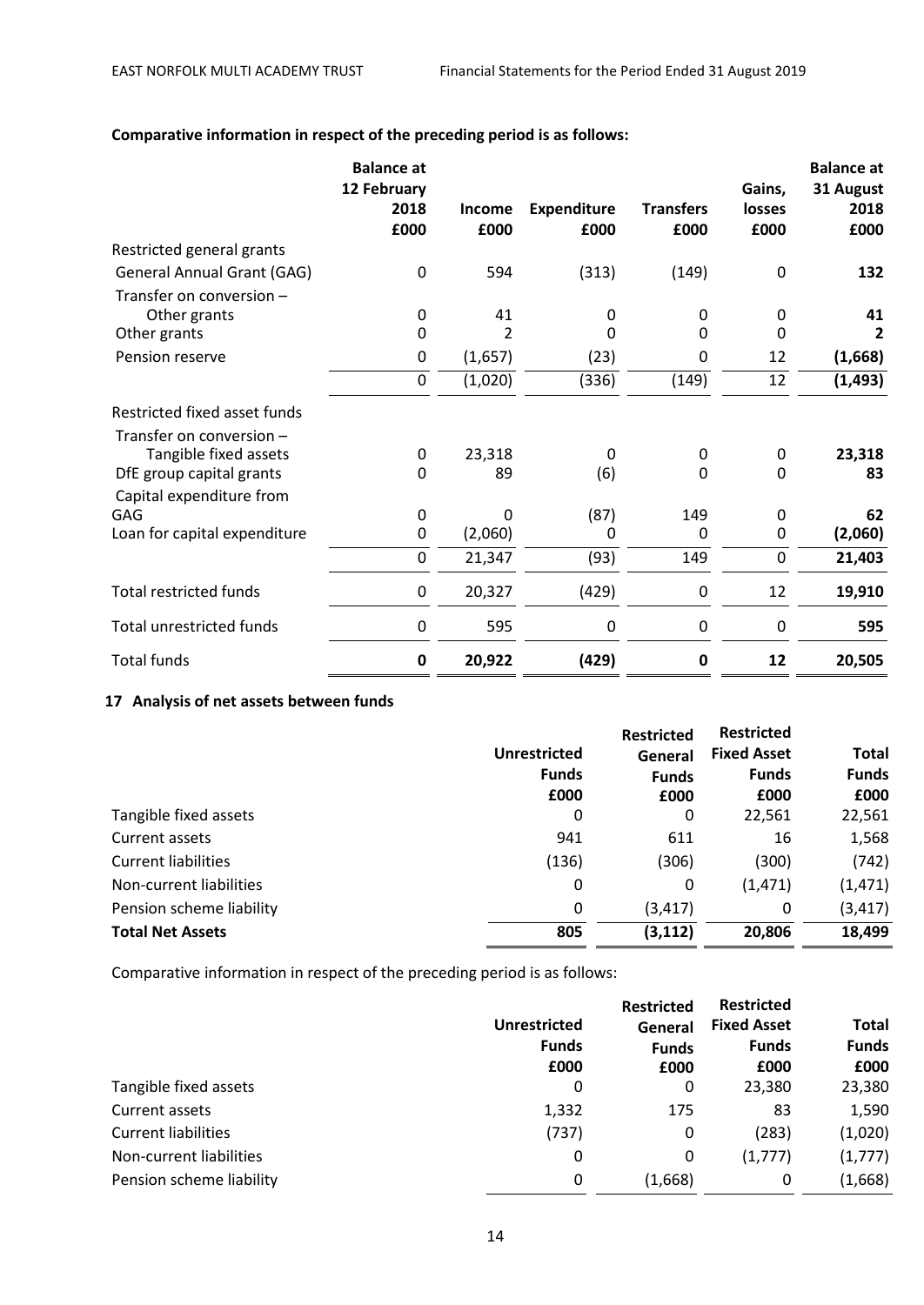| <b>Total Net Assets</b>                                                                                                          | 595 | (1, 493) | 21,403        | 20,505       |
|----------------------------------------------------------------------------------------------------------------------------------|-----|----------|---------------|--------------|
| <b>18 Capital Commitments</b>                                                                                                    |     |          |               |              |
|                                                                                                                                  |     |          | 2019          | 2018         |
|                                                                                                                                  |     |          | £000          | £000         |
| Contracted for, but not included in the financial statements                                                                     |     |          | 0             | 0            |
| 19 Commitments Under operating leases                                                                                            |     |          |               |              |
| <b>Operating leases</b>                                                                                                          |     |          |               |              |
| At 31 August 2019, the total of the Academy Trust's future minimum lease payments under non-cancellable<br>operating leases was: |     |          |               |              |
|                                                                                                                                  |     |          | 2019          | 2018         |
|                                                                                                                                  |     |          | £000          | £000         |
| Amounts due within one year                                                                                                      |     |          | 43            | 17           |
| Amounts due between one and five years                                                                                           |     |          | 46            | 2            |
|                                                                                                                                  |     |          | 89            | 19           |
| 20 Reconciliation of net income to net cash flow from operating activities                                                       |     |          |               |              |
|                                                                                                                                  |     |          | 2019          | 2018         |
|                                                                                                                                  |     |          | £000          | £000         |
| Net income for the reporting period (as per the Statement of Financial Activities)<br>Adjusted for:                              |     |          | (528)         | 20,493       |
| Depreciation [Note 11]                                                                                                           |     |          | 1,050         | 87           |
| Interest receivable [Note 5]                                                                                                     |     |          | (5)           |              |
| Interest payable [Note 7]                                                                                                        |     |          | 134           |              |
| Cash transferred on conversion to an Academy Trust                                                                               |     |          |               | (1, 174)     |
| Fixed assets transferred on conversion to an Academy Trust                                                                       |     |          |               | (23, 318)    |
| Bank loans transferred on conversion to an Academy Trust                                                                         |     |          |               | 2,060        |
| Defined benefit pension scheme obligation inherited                                                                              |     |          |               | 1,657        |
| Defined benefit pension scheme cost less contributions payable [Note 26]                                                         |     |          | 221           | 19           |
| Defined benefit scheme pension scheme finance cost                                                                               |     |          | 50            | 4            |
| Decrease / (Increase) in stocks                                                                                                  |     |          | 1             | (5)          |
| Decrease / (Increase) in debtors                                                                                                 |     |          | Δ             | (250)        |
| (Decrease) / Increase in creditors                                                                                               |     |          | (295)         | 591          |
| Net cash provided by operating activities                                                                                        |     |          | 632           | 164          |
| 21 Cash flow from financing activities                                                                                           |     |          |               |              |
|                                                                                                                                  |     |          | 2019          | 2018         |
|                                                                                                                                  |     |          | £000<br>(289) | £000<br>0    |
| Repayments of borrowing                                                                                                          |     |          | (134)         | 0            |
| Interest payable<br>Net cash provided by / (used in) financing activities                                                        |     |          | (423)         | 0            |
|                                                                                                                                  |     |          |               |              |
| 22 Cash flow from investing activities                                                                                           |     |          |               |              |
|                                                                                                                                  |     |          | 2019<br>£000  | 2018<br>£000 |
| Dividends, interest and rents from investments                                                                                   |     |          | 5             |              |
| Purchase of tangible fixed assets                                                                                                |     |          | (231)         | (3)          |
| Net cash (used in) investing activities                                                                                          |     |          | (226)         | (3)          |
|                                                                                                                                  |     |          |               |              |

EAST NORFOLK MULTI ACADEMY TRUST Financial Statements for the Period Ended 31 August 2019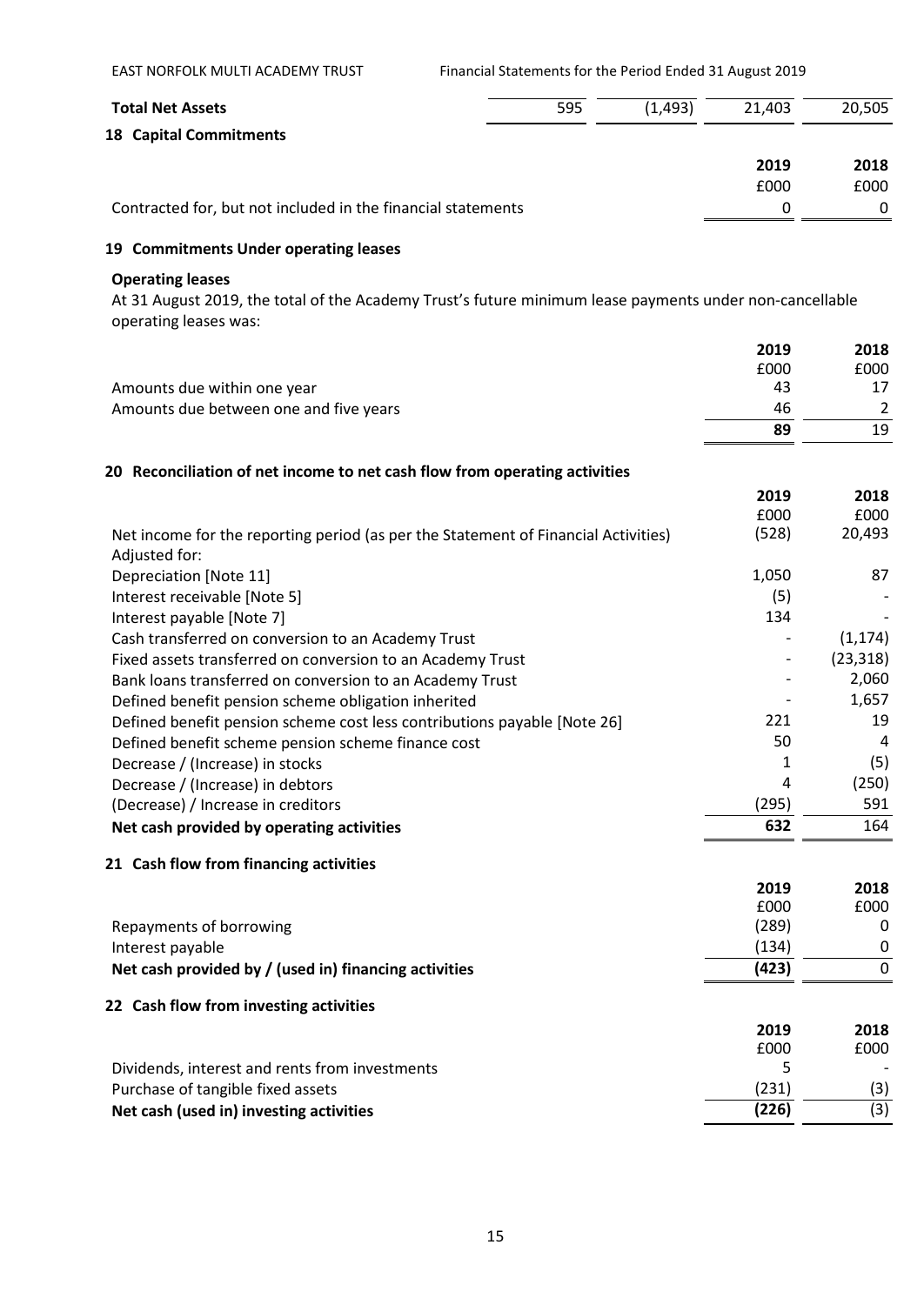### **23 Analysis of cash and cash equivalents**

|                                        | 2019  | 2018  |
|----------------------------------------|-------|-------|
|                                        | £000  | £000  |
| Cash in hand and at bank               | 1.318 | 1.335 |
| <b>Total cash and cash equivalents</b> | 1.318 | 1,335 |
|                                        |       |       |

#### **24 Contingent Liability**

The Academy Trust is not aware of any material contingent liabilities.

#### **25 Members liability**

Each member of the charitable company undertakes to contribute to the assets of the company in the event of it being wound up while he/she is a member, or within one year after he/she ceases to be a member, such amount as may be required, not exceeding £10 for the debts and liabilities contracted before he/she ceases to be a member.

#### **26 Pension and similar obligations**

The Academy Trust's employees belong to two principal pension schemes, the Teachers' Pension Scheme England and Wales (TPS) for academic and related staff and the Local Government Pension Scheme (LGPS) for non-teaching staff, which is managed by the Norfolk Pension Fund. Both are multi-employer defined-benefit plans.

The latest actuarial valuation of the TPS was 31 March 2016 and of the LGPS 31 March 2016.

Contributions amounting to £81,000 were payable to the schemes at 31 August 2019 (2018: £91,000) and are included within creditors.

#### **Teachers' Pension Scheme**

The Teachers' Pension Scheme (TPS) is a statutory, contributory, defined benefit scheme, governed by the Teachers' Pension Scheme Regulations 2014. Membership is automatic for full-time teachers in academies and, from 1 January 2007, automatic for teachers in part-time employment following appointment or a change of contract, although they are able to opt out.

The TPS is an unfunded scheme and members contribute on a 'pay as you go' basis – these contributions along with those made by employers are credited to the Exchequer. Retirement and other pension benefits are paid by public funds provided by Parliament.

# **Valuation of the Teachers' Pension Scheme**

The Government Actuary, using normal actuarial principles, conducts a formal actuarial review of the TPS in accordance with the Public Service Pensions (Valuations and Employer Cost Cap) Directions 2014 published by HM Treasury. The aim of the review is to specify the level of future contributions. Actuarial scheme valuations are dependent on assumptions about the value of future costs, design of benefits and many other factors.

The previous actuarial valuation was carried out as at 31 March 2012 and determined the contributions for the period, which were paid at a rate of 16.48%. This rate has been paid since September 2015.

The latest actuarial valuation of the TPS has now taken place, in line with directions issued by HM Treasury and using membership data as at 31 March 2016. As a result of this valuation, TPS employers will pay an increased contribution rate of 23.68% from 1 September 2019 (including an administration levy of 0.8%). The employer's pension costs paid to TPS in the period amounted to £407,000. (2018: £37,000)

A copy of the valuation report and supporting documentation is on the Teachers' Pensions website.

Under the definitions set out in FRS 102, the TPS is an unfunded multi-employer pension scheme. The Academy Trust has accounted for its contributions to the scheme as if it were a defined contribution scheme.

# **Scheme changes**

The arrangements for a reformed Teachers' Pension Scheme, in line with the recommendations made by Lord Hutton, in particular the introduction of a Career Average Revalued Earnings (CARE) scheme, were implemented from 1 April 2015.

In December 2018, the Court of Appeal held that transitional protection provisions contained in the reformed judicial and firefighter pension schemes, introduced as part of public service pension reforms in 2015, gave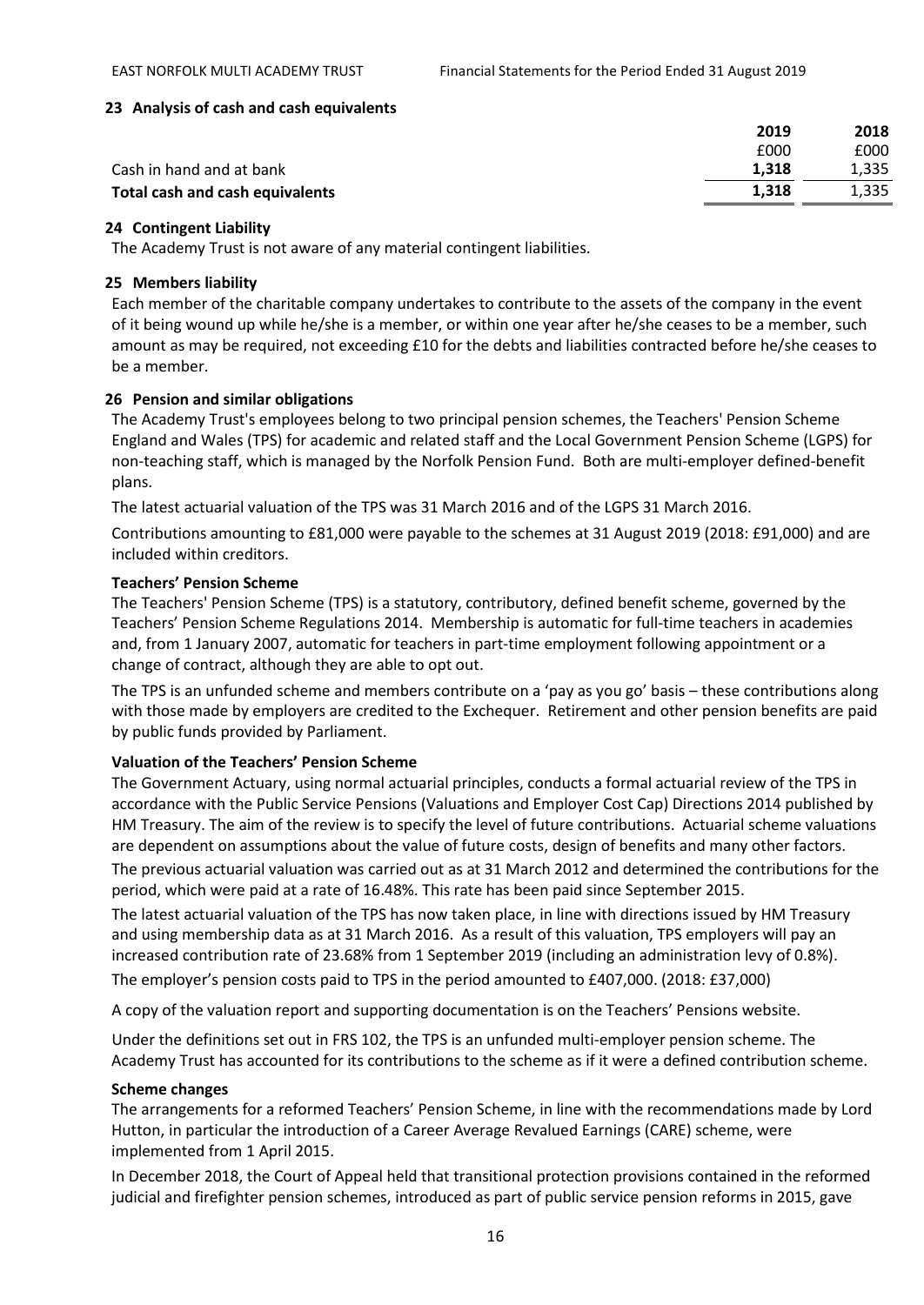rise to direct age discrimination and were therefore unlawful. The Supreme Court, in a decision made in June 2019, have rejected the Government's application for permission to appeal the Court of Appeal's ruling. The case will now be referred to an Employment Tribunal for a decision regarding the remedy which will need to be offered to those members of the two schemes who were subject of the age discrimination.

HM Treasury are clear that the ruling has implications for the other public service schemes, including the Teachers' Pension Scheme. Those implications are currently being considered and any impact on scheme costs is expected to be looked at within the next scheme valuation, which is currently scheduled to be based on April 2020 data and implemented in April 2023.

#### **Local Government Pension Scheme**

The LGPS is a funded defined benefit pension scheme, with the assets held in separate trustee-administered funds. The total contributions made for the year ended 31 August 2019 were £343,000 (2018: £37,000), of which employer's contributions totalled £266,000 (2018: £25,000) and employees' contributions totalled £77,000 (2018: £12,000). The agreed contribution rates for future years are 20.8% for employers (plus an additional contribution of £13,000 annually) and tiered for employees.

Parliament has agreed, at the request of the Secretary of State for Education, to a guarantee that, in the event of academy closure, outstanding Local Government Pension Scheme liabilities would be met by the Department for Education. The guarantee came into force on 18 July 2013.

#### **Principal Actuarial Assumptions**

|                                                    | 2019 | 2018 |
|----------------------------------------------------|------|------|
| Rate of increase in salaries                       | 2.6% | 2.7% |
| Rate of increase for pensions in payment/inflation | 2.3% | 2.4% |
| Discount rate for scheme liabilities               | 1.8% | 2.8% |
| Inflation assumption (CPI)                         | 2.3% | 2.4% |
| Commutation of pensions to lump sums               |      |      |
| Pre-April 2008 service                             | 50%  | 50%  |
| Post-April 2008 service                            | 75%  | 75%  |

The current mortality assumptions include sufficient allowances for future improvements in mortality rates. The assumed life expectations on retirement age 65 are:

|                                         | 2019   | 2018   |
|-----------------------------------------|--------|--------|
| Retiring today                          |        |        |
| Males                                   | 21.1   | 22.1   |
| <b>Females</b>                          | 23.5   | 24.4   |
| Retiring in 20 years                    |        |        |
| Males                                   | 22.4   | 24.1   |
| <b>Females</b>                          | 25.0   | 26.4   |
| <b>Sensitivity Analysis</b>             |        |        |
|                                         | 2019   | 2018   |
|                                         | £000   | £000   |
| Discount rate +0.1%                     | 284    | 210    |
| Discount rate -0.1%                     | -284   | $-210$ |
| Mortality assumption $-1$ year increase | 434    | 340    |
| Mortality assumption $-1$ year decrease | -434   | -340   |
| CPI rate +0.1%                          | 228    | 167    |
| CPI rate -0.1%                          | $-228$ | -167   |
| Salary increase rate +0.5%              | 248    | 204    |
| Pension increase rate +0.5%             | 1,139  | 833    |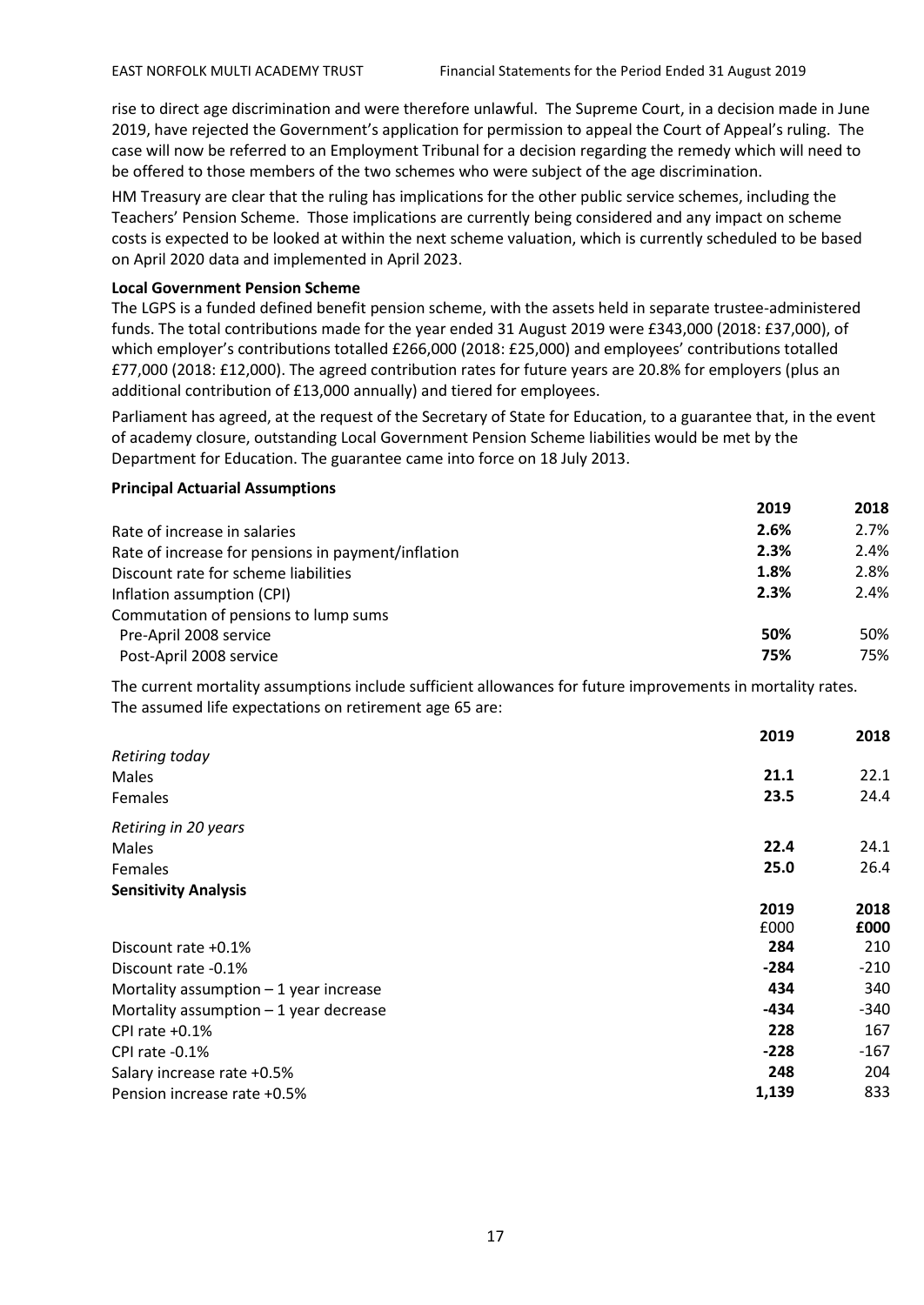The Academy Trust's share of the assets in the scheme were:

|                                                                              | 2019   | 2018  |
|------------------------------------------------------------------------------|--------|-------|
|                                                                              | £000   | £000  |
| Equities                                                                     | 3,646  | 3,482 |
| <b>Bonds</b>                                                                 | 2,679  | 2,231 |
| Property                                                                     | 893    | 819   |
| Cash and other liquid assets                                                 | 223    | 205   |
| <b>Total market value of assets</b>                                          | 7,441  | 6,827 |
| The actual return on assets was £402,000 (2018: £27,000).                    |        |       |
| Amounts recognised in the Statement of Financial Activities                  |        |       |
|                                                                              | 2019   | 2018  |
|                                                                              | £000   | £000  |
| Current service cost                                                         | (458)  | (44)  |
| Past service cost                                                            | (29)   |       |
| Interest income                                                              | 194    | 15    |
| Interest cost                                                                | (244)  | (19)  |
| Total amount recognised in the SOFA                                          | (537)  | (48)  |
| Changes in the present value of defined benefit obligations were as follows: |        |       |
|                                                                              | 2019   | 2018  |
|                                                                              | £000   | £000  |
| At 1 September                                                               | 8,495  |       |
| <b>Conversion of Academy Trust</b>                                           |        | 8,432 |
| Current service cost                                                         | 458    | 44    |
| Interest cost                                                                | 244    | 19    |
| <b>Employee contributions</b>                                                | 77     | 8     |
| Benefits paid                                                                | (103)  | (8)   |
| <b>Actuarial losses</b>                                                      | 1,658  |       |
| Past service cost                                                            | 29     |       |
| At 31 August                                                                 | 10,858 | 8,495 |
| Changes in the fair value of the Academy Trust's share of scheme assets:     |        |       |
|                                                                              | 2019   | 2018  |
|                                                                              | £000   | £000  |
| At 1 September                                                               | 6,827  |       |
| <b>Conversion of Academy Trust</b>                                           |        | 6,775 |
| Interest income                                                              | 194    | 15    |
| <b>Actuarial gains</b>                                                       | 180    | 12    |
| <b>Employer contributions</b>                                                | 266    | 25    |
| <b>Employee contributions</b>                                                | 77     | 8     |
| Benefits paid                                                                | (103)  | (8)   |
| At 31 August                                                                 | 7,441  | 6,827 |
|                                                                              |        |       |

# **27 Related Party Transactions**

Owing to the nature of the Academy Trust and the composition of the Board of Trustees being drawn from local public and private sector organisations, transactions may take place with organisations in which the Trustees have an interest. All transactions involving such organisations are conducted in accordance with the requirements of the AFH and with the Academy Trust's financial regulations and normal procurement procedures relating to connected and related party transactions.

During the year, the College had one transaction with the Youth STEMM Awards (YSA), an organisation whose directors are the Deputy Principal, Simon Fox, and his wife. The College paid a membership fee of £150 to YSA. Money collected from our students to join was also paid to YSA. This amounted to £600. At the year